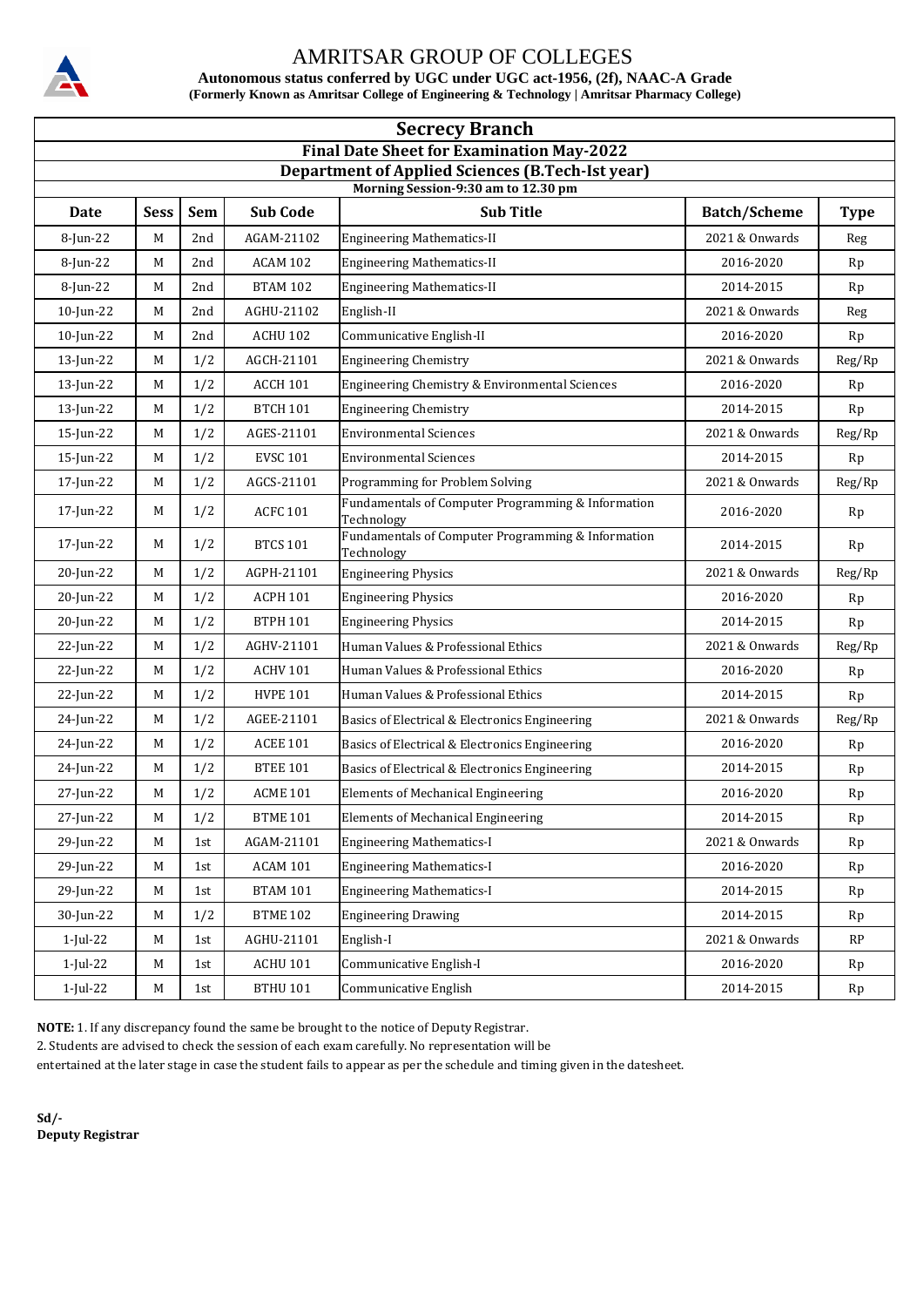

**Autonomous status conferred by UGC under UGC act-1956, (2f), NAAC-A Grade (Formerly Known as Amritsar College of Engineering & Technology | Amritsar Pharmacy College)**

| <b>Secrecy Branch</b>                            |                                                                                            |                |                 |                                                        |                     |             |  |  |  |  |
|--------------------------------------------------|--------------------------------------------------------------------------------------------|----------------|-----------------|--------------------------------------------------------|---------------------|-------------|--|--|--|--|
| <b>Final Date Sheet for Examination May-2022</b> |                                                                                            |                |                 |                                                        |                     |             |  |  |  |  |
|                                                  | <b>Departement of Civil Engineering (B.Tech-CE)</b><br>Morning Session-9:30 am to 12:30 pm |                |                 |                                                        |                     |             |  |  |  |  |
| Date                                             | Sess                                                                                       | Sem            | <b>Sub Code</b> | Evening Session-1:00 pm to 4:00 pm<br><b>Sub Title</b> | <b>Batch/Scheme</b> | <b>Type</b> |  |  |  |  |
| 8-Jun-22                                         | E                                                                                          | 3              | ACCE-16301      | <b>Strength of Materials</b>                           | 2016 onwards        | Rp          |  |  |  |  |
| $10$ -Jun-22                                     | E                                                                                          | 3              | <b>BTCE-301</b> | Fluid Mechanics-I                                      | 2011 onwards        | Rp          |  |  |  |  |
| $10$ -Jun-22                                     | E                                                                                          | 3              | ACCE-16302      | <b>Fluid Mechanics</b>                                 | 2016 onwards        | Rp          |  |  |  |  |
| 13-Jun-22                                        | E                                                                                          | 3              | ACCE-16303      | Survey-I                                               | 2016 onwards        | Rp          |  |  |  |  |
| 15-Jun-22                                        | E                                                                                          | 3              | ACCE-16304      | Environmental Engineering-I                            | 2016 onwards        | Rp          |  |  |  |  |
| 17-Jun-22                                        | E                                                                                          | 3              | ACCE-16305      | <b>Building Materials</b>                              | 2016 onwards        | Rp          |  |  |  |  |
| 31-May-22                                        | E                                                                                          | 4              | ACAM-16401      | <b>Engineering Mathematics-III</b>                     | 2016 onwards        | Reg/Rp      |  |  |  |  |
| $2$ -Jun-22                                      | E                                                                                          | $\overline{4}$ | ACCE-16401      | Survey-II                                              | 2016 onwards        | Reg/Rp      |  |  |  |  |
| $4$ -Jun-22                                      | E                                                                                          | 4              | <b>BTCE-406</b> | Structural Analysis-I                                  | 2011 onwards        | Rp          |  |  |  |  |
| $4$ -Jun-22                                      | E                                                                                          | $\overline{4}$ | ACCE-16402      | Structural Analysis-I                                  | 2016 onwards        | Reg/Rp      |  |  |  |  |
| 7-Jun-22                                         | E                                                                                          | 4              | ACCE-16403      | Design of Concrete Structures-I                        | 2016 onwards        | Reg/Rp      |  |  |  |  |
| $9$ -Jun-22                                      | E                                                                                          | $\overline{4}$ | ACCE-16404      | <b>Building Construction</b>                           | 2016 onwards        | Reg/Rp      |  |  |  |  |
| 31-May-22                                        | M                                                                                          | 5              | <b>BTCE-503</b> | Structural Analysis-II                                 | 2011 onwards        | Rp          |  |  |  |  |
| 31-May-22                                        | M                                                                                          | 5              | ACCE-16501      | Structural Analysis-II                                 | 2016 onwards        | Rp          |  |  |  |  |
| $2$ -Jun-22                                      | M                                                                                          | 5              | <b>BTCE-501</b> | Design of Steel Structures-I                           | 2011 onwards        | Rp          |  |  |  |  |
| $2$ -Jun-22                                      | M                                                                                          | 5              | ACCE-16502      | Design of Concrete Structures-II                       | 2016 onwards        | Rp          |  |  |  |  |
| 7-Jun-22                                         | M                                                                                          | 5              | <b>BTCE-502</b> | <b>Geotechnical Engineering</b>                        | 2011 onwards        | Rp          |  |  |  |  |
| 7-Jun-22                                         | M                                                                                          | 5              | ACCE-16503      | Transportation Engineering-I                           | 2016 onwards        | Rp          |  |  |  |  |
| $9$ -Jun-22                                      | M                                                                                          | 5              | ACCE-16504      | <b>Professional Practices</b>                          | 2016 onwards        | Rp          |  |  |  |  |
| $11$ -Jun-22                                     | M                                                                                          | 5              | ACCE-16505      | Irrigation Engineering-I                               | 2016 onwards        | Rp          |  |  |  |  |
| 26-May-22                                        | M                                                                                          | 6              | <b>BTCE-601</b> | Design of Concrete Structures-II                       | 2011 onwards        | Rp          |  |  |  |  |
| 26-May-22                                        | M                                                                                          | 6              | ACCE-16601      | Design of Steel Structures-I                           | 2016 onwards        | Reg/RP      |  |  |  |  |
| 28-May-22                                        | M                                                                                          | 6              | <b>BTCE-603</b> | <b>Foundation Engineering</b>                          | 2011 onwards        | Rp          |  |  |  |  |
| 28-May-22                                        | M                                                                                          | 6              | ACCE-16602      | Soil Mechanics & Foundation Engineering                | 2016 onwards        | Reg/RP      |  |  |  |  |
| 30-May-22                                        | $\mathbf M$                                                                                | 6              | ACCE-16603      | <b>Transportation Engineering-II</b>                   | 2016 onwards        | Reg/RP      |  |  |  |  |
| $1$ -Jun-22                                      | M                                                                                          | 6              | ACCE-16604      | Hydrology                                              | 2016 onwards        | Reg/RP      |  |  |  |  |
| $4$ -Jun-22                                      | M                                                                                          | 6              | <b>BTCE-606</b> | Environmental Engineering-II                           | 2011 onwards        | Rp          |  |  |  |  |
| 4-Jun-22                                         | M                                                                                          | 6              | ACCE-16605      | Environmental Engineering-II                           | 2016 onwards        | Reg/RP      |  |  |  |  |
| 26-May-22                                        | Е                                                                                          | 7/8            | BTCE-804        | <b>Transportation Engineering-II</b>                   | 2011-2015           | RP          |  |  |  |  |
| 26-May-22                                        | E                                                                                          | 7/8            | ACCE-16801      | Design of Steel Structures-II                          | 2016 onwards        | RP          |  |  |  |  |
| 28-May-22                                        | E                                                                                          | 7/8            | <b>BTCE-803</b> | <b>Irrigation Engineering-II</b>                       | 2011-2015           | RP          |  |  |  |  |
| 28-May-22                                        | E                                                                                          | 7/8            | ACCE-16802      | <b>Irrigation Engineering-II</b>                       | 2016 onwards        | RP          |  |  |  |  |
| 30-May-22                                        | E                                                                                          | 7/8            | <b>BTCE-820</b> | <b>Bridge Engineering</b>                              | 2011-2015           | RP          |  |  |  |  |
| 30-May-22                                        | E                                                                                          | 7/8            | ACCE-16812      | <b>Bridge Engineering</b>                              | 2016 onwards        | RP          |  |  |  |  |
| $1$ -Jun-22                                      | Е                                                                                          | 7/8            | <b>BTCE-817</b> | <b>Hydrology and Dams</b>                              | 2011-2015           | RP          |  |  |  |  |
| $1$ -Jun-22                                      | $\mathbf E$                                                                                | 7/8            | ACCE-16814      | Disaster Management                                    | 2016 onwards        | RP          |  |  |  |  |

**NOTE:** 1. If any discrepancy found the same be brought to the notice of Deputy Registrar.

2. Students are advised to check the session of each exam carefully. No representation will be

entertained at the later stage in case the student fails to appear as per the schedule and timing given in the datesheet.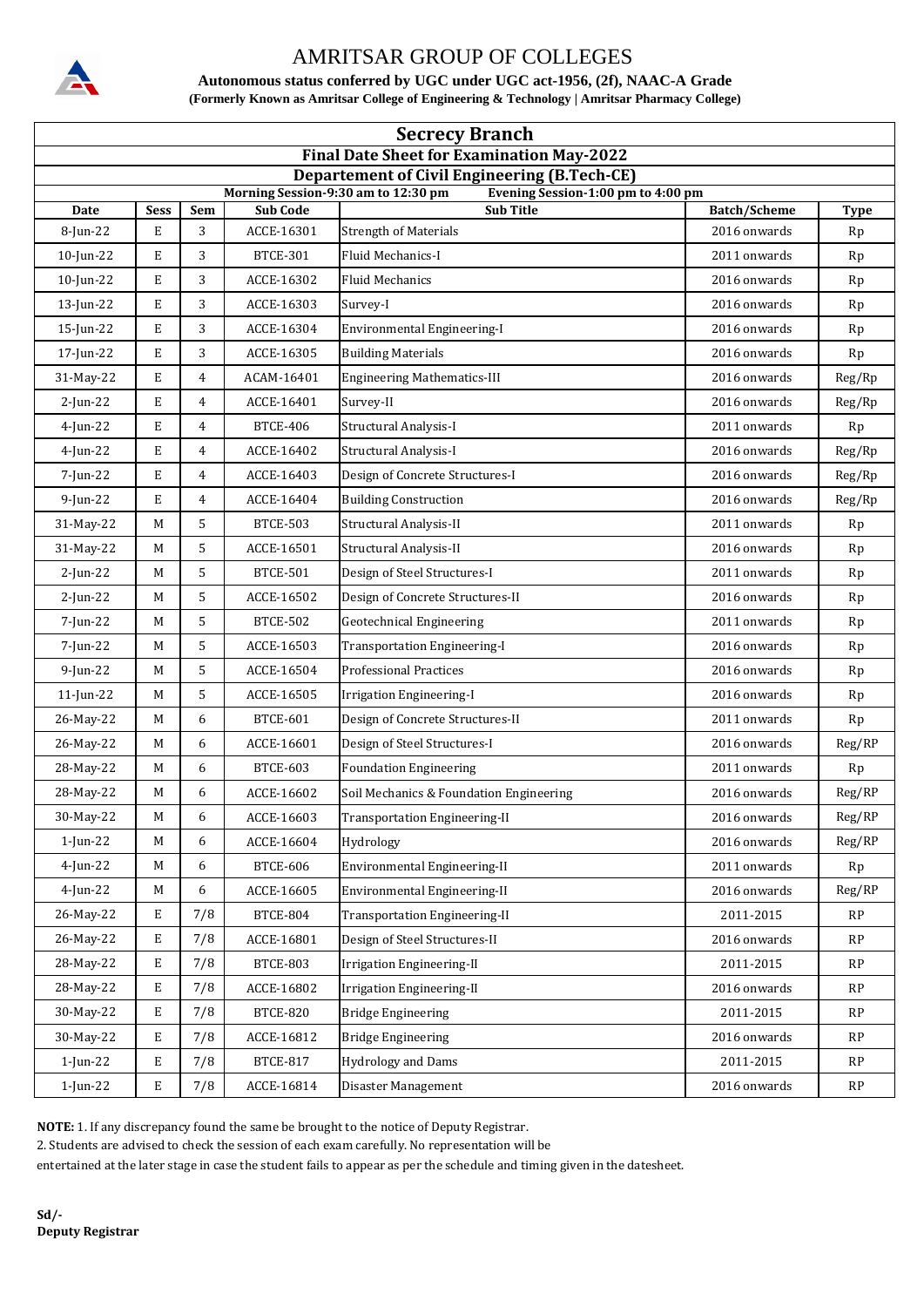

**Autonomous status conferred by UGC under UGC act-1956, (2f), NAAC-A Grade (Formerly Known as Amritsar College of Engineering & Technology | Amritsar Pharmacy College)**

| <b>Secrecy Branch</b>                                                     |                                                    |                |                          |                                                                   |                     |              |  |  |  |  |
|---------------------------------------------------------------------------|----------------------------------------------------|----------------|--------------------------|-------------------------------------------------------------------|---------------------|--------------|--|--|--|--|
| <b>Final Date Sheet for Examination May-2022</b>                          |                                                    |                |                          |                                                                   |                     |              |  |  |  |  |
|                                                                           | <b>Department of Computer Science (B.Tech-CSE)</b> |                |                          |                                                                   |                     |              |  |  |  |  |
| Morning Session-9:30 am to 12:30 pm<br>Evening Session-1:00 pm to 4:00 pm |                                                    |                |                          |                                                                   |                     |              |  |  |  |  |
|                                                                           |                                                    |                |                          |                                                                   |                     |              |  |  |  |  |
| Date                                                                      | <b>Sess</b>                                        | <b>Sem</b>     | <b>Sub Code</b>          | <b>Sub Title</b>                                                  | <b>Batch/Scheme</b> | <b>Type</b>  |  |  |  |  |
| 8-Jun-22                                                                  | E                                                  | 3              | <b>BTAM-302</b>          | Mathematics-III                                                   | 2012-2015           | Rp           |  |  |  |  |
| 8-Jun-22                                                                  | E                                                  | 3              | ACAM-16302               | Mathematics-III                                                   | 2016 onwards        | Rp           |  |  |  |  |
| 10-Jun-22                                                                 | E                                                  | $\overline{3}$ | <b>BTCS-303</b>          | Digital Circuit & logic Design                                    | 2011-2015           | Rp           |  |  |  |  |
| 10-Jun-22                                                                 | E                                                  | 3              | ACEC-16302               | Digital Circuit And Logic Design                                  | 2016 onwards        | Rp           |  |  |  |  |
| 13-Jun-22                                                                 | E                                                  | 3              | <b>BTCS-304</b>          | Data Structures                                                   | 2011-2015           | Rp           |  |  |  |  |
| 13-Jun-22                                                                 | E                                                  | 3              | ACCS-16301               | Data Structures                                                   | 2016 onwards        | Rp           |  |  |  |  |
| 15-Jun-22                                                                 | E                                                  | $\overline{3}$ | <b>BTCS-305</b>          | Object Oriented Programming using C++                             | 2011-2015           | Rp           |  |  |  |  |
| 15-Jun-22                                                                 | Е                                                  | 3              | ACCS-16302               | Object Oriented Programming using C++                             | 2016 onwards        | Rp           |  |  |  |  |
| 17-Jun-22                                                                 | Е                                                  | 3              | <b>BTCS-301</b>          | Computer Architecture                                             | 2011-2015           | Rp           |  |  |  |  |
| 17-Jun-22                                                                 | Е                                                  | 3              | ACCS-16303               | <b>Computer Organization And Assembly Language</b><br>Programming | 2016 onwards        | Rp           |  |  |  |  |
| 31-May-22                                                                 | E                                                  | 4              | ACCS-16404               | Programming in Python                                             | 2016 onwards        | Reg/Rp       |  |  |  |  |
| 31-May-22                                                                 | E                                                  | $\overline{4}$ | <b>BTCS-404</b>          | Microprocessor & Assembly Language Programming                    | 2011-2015           | Rp           |  |  |  |  |
| $2$ -Jun-22                                                               | E                                                  | 4              | ACCS-16402               | <b>Operating Systems</b>                                          | 2016 onwards        | Reg/Rp       |  |  |  |  |
| $2$ -Jun-22                                                               | Е                                                  | 4              | <b>BTCS-401</b>          | <b>Operating Systems</b>                                          | 2011-2015           | Rp           |  |  |  |  |
| $4$ -Jun-22                                                               | E                                                  | $\overline{4}$ | ACCS-16403               | <b>Computer Networks</b>                                          | $2016$ onwards      | Reg/Rp       |  |  |  |  |
| $4$ -Jun-22                                                               | E                                                  | 4              | <b>BTCS-403</b>          | Computer Networks-I                                               | 2011-2015           | Rp           |  |  |  |  |
| 7-Jun-22                                                                  | E                                                  | $\overline{4}$ | <b>BTCS-402</b>          | Discrete Structures                                               | 2012 onwards        | Rp           |  |  |  |  |
| 7-Jun-22                                                                  | E                                                  | 4              | ACDS-16402               | Discrete Structures                                               | 2016 onwards        | Reg/Rp       |  |  |  |  |
| $9$ -Jun-22                                                               | E                                                  | 4              | ACCS-16405               | Relational Database Management System                             | 2016 onwards        | Reg/Rp       |  |  |  |  |
| $9$ -Jun-22                                                               | E                                                  | $\overline{4}$ | <b>BTCS-405</b>          | <b>System Programming</b>                                         | 2011-2015           | Rp           |  |  |  |  |
| 31-May-22                                                                 | $\mathbf M$                                        | 5              | ACCS-16501               | Programming in Java                                               | 2016 onwards        | Rp           |  |  |  |  |
| 31-May-22                                                                 | M                                                  | 5              | <b>BTCS-505</b>          | <b>Computer Peripherals and Interfaces</b>                        | 2011-2015           | Rp           |  |  |  |  |
| $2$ -Jun-22                                                               | M                                                  | 5              | <b>BTCS-503</b>          | Design & Analysis of Algorithms                                   | 2011-2015           | Rp           |  |  |  |  |
| $2$ -Jun-22                                                               | $\mathbf M$                                        | 5              | ACCS-16502               | Design & Analysis of Algorithms                                   | 2016 onwards        | Rp           |  |  |  |  |
| 7-Jun-22                                                                  | M                                                  | 5              | <b>BTCS-504</b>          | <b>Computer Graphics</b>                                          | 2011-2015           | Rp           |  |  |  |  |
| 7-Jun-22                                                                  | M                                                  | 5              | ACCS-16503               | <b>Big Data Analytics</b>                                         | 2016 onwards        | Rp           |  |  |  |  |
| $9$ -Jun-22                                                               | M                                                  | 5              | <b>BTCS-502</b>          | Relational Database Management System-I                           | 2011-2015           | Rp           |  |  |  |  |
| $9$ -Jun-22                                                               | M                                                  | 5              | ACCS-16504               | Software Engineering                                              | 2016 onwards        | Rp           |  |  |  |  |
| 11-Jun-22                                                                 | M                                                  | 5              | ACCS-16505               | <b>Information Security</b>                                       | 2016 onwards        | Rp           |  |  |  |  |
| $11$ -Jun-22                                                              | M                                                  | 5              | <b>BTCS-501</b>          | Computer Networks-II                                              | 2011-2015           | Rp           |  |  |  |  |
| 26-May-22                                                                 | M                                                  | 6              | ACCS-16601               | Web Technologies                                                  | 2016 onwards        | Reg/Rp       |  |  |  |  |
| 26-May-22                                                                 | $\mathbf M$                                        | 6              | <b>BTCS-901</b>          | Web Technologies                                                  | 2011-2015           | Rp           |  |  |  |  |
| 28-May-22                                                                 | $\mathbf M$                                        | 6              | ACCS-16602               | <b>Mobile Application Development</b>                             | 2016 onwards        | Reg/Rp       |  |  |  |  |
| 28-May-22                                                                 | M                                                  | 6              | <b>BTCS-603</b>          | Software Engineering                                              | 2011-2015           | Rp           |  |  |  |  |
| 30-May-22                                                                 | $\overline{\mathsf{M}}$                            | 6              | ACCS-16603               | Machine Learning                                                  | 2016 onwards        | Reg/Rp       |  |  |  |  |
| 30-May-22                                                                 | M                                                  | 6              | <b>BTCS-602</b>          | Relational Database Management System-II                          | 2011-2015           | Rp           |  |  |  |  |
| $1$ -Jun-22                                                               | M                                                  |                |                          | <b>Cyber Security</b>                                             | 2016 onwards        | Reg/Rp       |  |  |  |  |
| 4-Jun-22                                                                  | $\mathbf M$                                        | 6              | ACIT-16501<br>ACCS-16613 | Human Resource Management                                         | 2016 onwards        |              |  |  |  |  |
|                                                                           | E                                                  | 6<br>7,8       |                          |                                                                   | 2011-2015           | Reg/Rp<br>Rp |  |  |  |  |
| 26-May-22                                                                 |                                                    | 7              | <b>BTCS-702</b>          | Theory of Computations                                            |                     | Reg/RP       |  |  |  |  |
| 26-May-22                                                                 | E                                                  |                | ACCS-16706               | Theory of Computations                                            | 2016 onwards        |              |  |  |  |  |
| 28-May-22                                                                 | Е                                                  | 7,8            | <b>BTCS-701</b>          | Artificial Intelligence                                           | 2011-2015           | Rp           |  |  |  |  |
| 28-May-22                                                                 | E                                                  | 7              | ACCS-16707               | Artificial Intelligence                                           | 2016 onwards        | Reg/RP       |  |  |  |  |
| 30-May-22                                                                 | E                                                  | 7,8            | <b>BTCS-912</b>          | Cloud Computing                                                   | 2011-2015           | Rp           |  |  |  |  |
| 30-May-22                                                                 | E                                                  | 7              | ACCS-16708               | <b>Cloud Computing</b>                                            | 2016 onwards        | Reg/RP       |  |  |  |  |
| 1-Jun-22                                                                  | E                                                  | 7,8            | <b>BTCS-907</b>          | Software Project Management                                       | 2013-2015           | Rp           |  |  |  |  |
| 1-Jun-22                                                                  | Е                                                  | 7,8            | ACCS-16711               | Object Oriented Analysis and Design with UML                      | 2016 onwards        | Rp           |  |  |  |  |

**NOTE:** 1. If any discrepancy found the same be brought to the notice of Deputy Registrar.

2. Students are advised to check the session of each exam carefully. No representation will be

entertained at the later stage in case the student fails to appear as per the schedule and timing given in the datesheet.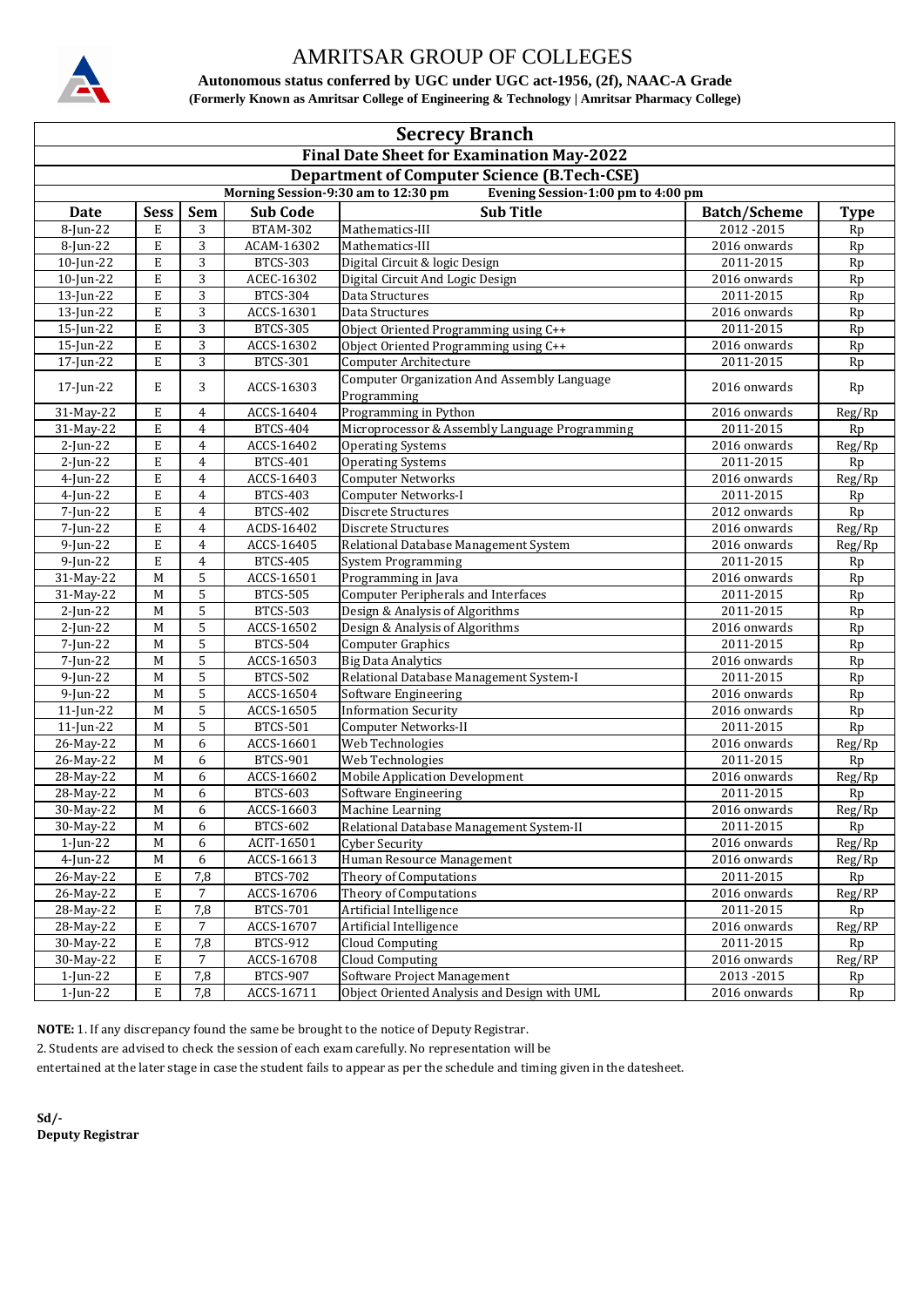

**Autonomous status conferred by UGC under UGC act-1956, (2f), NAAC-A Grade (Formerly Known as Amritsar College of Engineering & Technology | Amritsar Pharmacy College)**

| <b>Secrecy Branch</b> |                                                  |            |                 |                                                                           |                     |             |  |  |  |  |
|-----------------------|--------------------------------------------------|------------|-----------------|---------------------------------------------------------------------------|---------------------|-------------|--|--|--|--|
|                       | <b>Final Date Sheet for Examination May-2022</b> |            |                 |                                                                           |                     |             |  |  |  |  |
|                       |                                                  |            |                 | <b>Department of Computer Science (B.Tech-IT)</b>                         |                     |             |  |  |  |  |
|                       |                                                  |            |                 | Morning Session-9:30 am to 12:30 pm<br>Evening Session-1:00 pm to 4:00 pm |                     |             |  |  |  |  |
| Date                  | <b>Sess</b>                                      | <b>Sem</b> | <b>Sub Code</b> | <b>Sub Title</b>                                                          | <b>Batch/Scheme</b> | <b>Type</b> |  |  |  |  |
| 8-Jun-22              | E                                                | 3          | <b>BTAM-302</b> | Mathematics-III                                                           | 2012-2015           | Rp          |  |  |  |  |
| 31-May-22             | M                                                | 5          | ACCS-16501      | Programming in Java                                                       | 2016 onwards        | Rp          |  |  |  |  |
| 7-Jun-22              | M                                                | 5          | ACCS-16503      | <b>Big Data Analytics</b>                                                 | 2016 onwards        | Rp          |  |  |  |  |
| $9$ -Jun-22           | M                                                | 5.         | ACCS-16504      | Software Engineering                                                      | 2016 onwards        | Rp          |  |  |  |  |
| $11$ -Jun-22          | M                                                | 5          | <b>BTCS-501</b> | Computer Networks-II                                                      | 2011-2015           | Rp          |  |  |  |  |
| 26-May-22             | M                                                | 6          | BTIT-601        | Network Programming                                                       | 2011-2015           | Rp          |  |  |  |  |
| 28-May-22             | M                                                | 6          | ACCS-16602      | <b>Mobile Application Development</b>                                     | 2016 onwards        | Rp          |  |  |  |  |
| 28-May-22             | M                                                | 6          | <b>BTCS-603</b> | Software Engineering                                                      | 2011-2015           | Rp          |  |  |  |  |
| 28-May-22             | E                                                | 7/8        | <b>BTIT-701</b> | <b>Building Enterprise Applications</b>                                   | 2011-2015           | Rp          |  |  |  |  |
| 26-May-22             | Е                                                | 7/8        | ACCS-16706      | Theory of Computations                                                    | 2016 onwards        | Rp          |  |  |  |  |
| 28-May-22             | E                                                | 7/8        | ACIT-16703      | <b>Building Enterprise Applications</b>                                   | 2016 onwards        | Rp          |  |  |  |  |
| 30-May-22             | E                                                | 7/8        | <b>BTIT-905</b> | Modeling & Simulation                                                     | 2011-2015           | Rp          |  |  |  |  |
| $1$ -Jun-22           | Е                                                | 7/8        | <b>BTIT-702</b> | Software Project Management                                               | 2011-2015           | Rp          |  |  |  |  |

**NOTE:** 1. If any discrepancy found the same be brought to the notice of Deputy Registrar.

2. Students are advised to check the session of each exam carefully. No representation will be

entertained at the later stage in case the student fails to appear as per the schedule and timing given in the datesheet.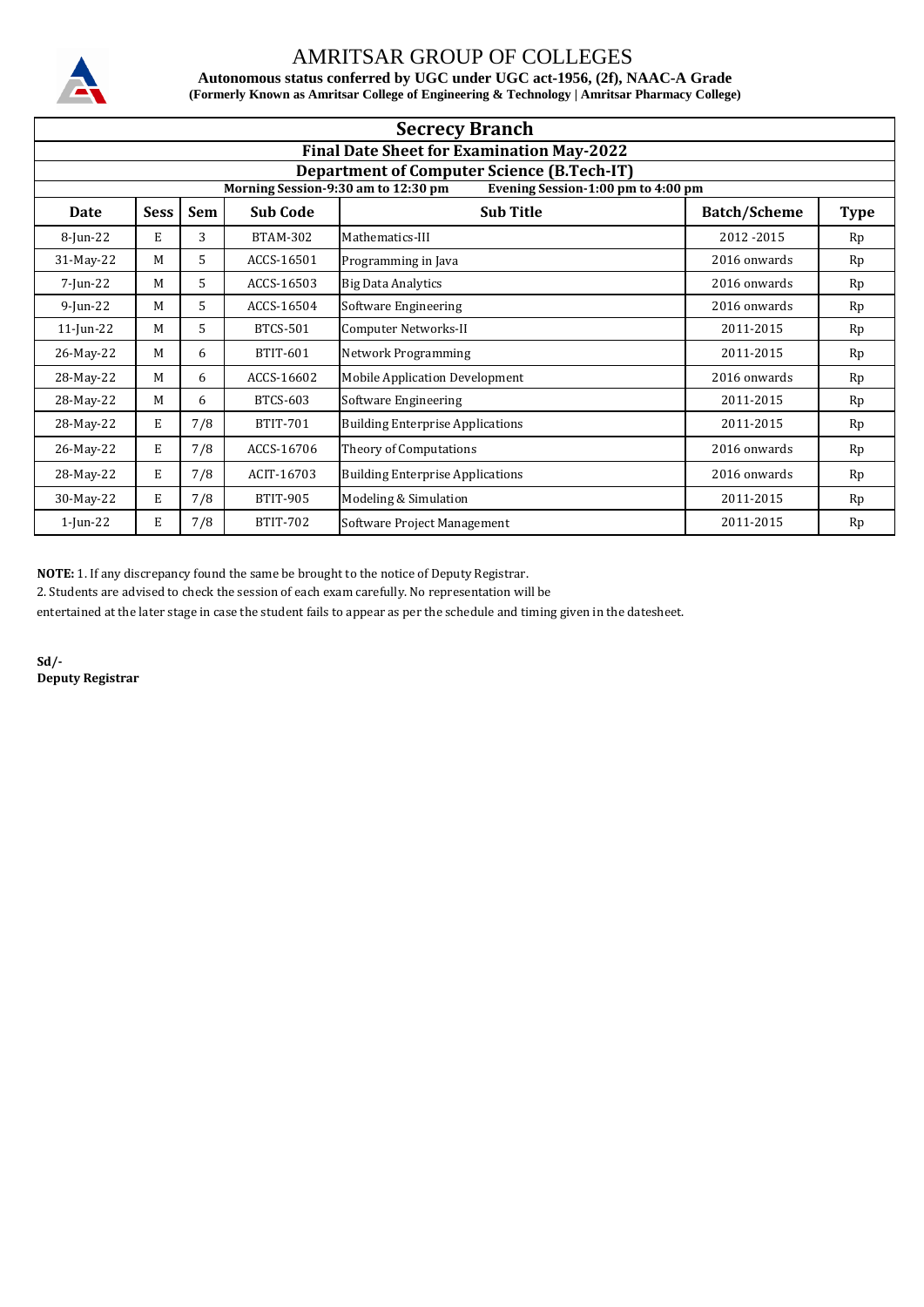

**Autonomous status conferred by UGC under UGC act-1956, (2f), NAAC-A Grade (Formerly Known as Amritsar College of Engineering & Technology | Amritsar Pharmacy College)**

| <b>Secrecy Branch</b>                                                     |                                                                    |            |                 |                                                           |                     |             |  |  |  |  |
|---------------------------------------------------------------------------|--------------------------------------------------------------------|------------|-----------------|-----------------------------------------------------------|---------------------|-------------|--|--|--|--|
| <b>Final Date Sheet for Examination May-2022</b>                          |                                                                    |            |                 |                                                           |                     |             |  |  |  |  |
|                                                                           | Department of Electronics & Communication Engineering (B.Tech-ECE) |            |                 |                                                           |                     |             |  |  |  |  |
| Morning Session-9:30 am to 12:30 pm<br>Evening Session-1:00 pm to 4:00 pm |                                                                    |            |                 |                                                           |                     |             |  |  |  |  |
| Date                                                                      | <b>Sess</b>                                                        | <b>Sem</b> | <b>Sub Code</b> | <b>Sub Title</b>                                          | <b>Batch/Scheme</b> | <b>Type</b> |  |  |  |  |
| 8-Jun-22                                                                  | Е                                                                  | 3          | ACAM-16301      | <b>Engineering Mathematics - III</b>                      | 2016 Onwards        | Rp          |  |  |  |  |
| 8-Jun-22                                                                  | Е                                                                  | 3          | <b>BTAM-301</b> | <b>Engineering Mathematics - III</b>                      | $2011 - 2015$       | Rp          |  |  |  |  |
| $10$ -Jun-22                                                              | Е                                                                  | 3          | <b>BTEC-302</b> | Digital Circuit and Logic Design                          | 2011 - 2015         | Rp          |  |  |  |  |
| 10-Jun-22                                                                 | E                                                                  | 3          | ACEC-16302      | Digital Circuit and Logic Design                          | 2016 Onwards        | Rp          |  |  |  |  |
| 13-Jun-22                                                                 | Е                                                                  | 3          | <b>BTEC-303</b> | Network Analysis and Synthesis                            | $2011 - 2015$       | Rp          |  |  |  |  |
| 13-Jun-22                                                                 | Е                                                                  | 3          | ACEC-16301      | Analysis and Synthesis of Networks                        | 2016 Onwards        | Rp          |  |  |  |  |
| 15-Jun-22                                                                 | Е                                                                  | 3          | <b>BTCS-305</b> | Object Oriented Programming using C++                     | $2011 - 2015$       | Rp          |  |  |  |  |
| 15-Jun-22                                                                 | Е                                                                  | 3          | ACCS-16302      | Object Oriented Programming using C++                     | 2016 Onwards        | Rp          |  |  |  |  |
| 17-Jun-22                                                                 | Е                                                                  | 3          | ACEC-16303      | Electronic Devices & Circuits                             | 2016 Onwards        | Rp          |  |  |  |  |
| 31-May-22                                                                 | М                                                                  | 4          | <b>BTEC-405</b> | Pulse Wave Shaping and Switching                          | $2011 - 2015$       | Rp          |  |  |  |  |
| 31-May-22                                                                 | М                                                                  | 4          | ACEC-16404      | Electromagnetics & Field Theory                           | 2016 Onwards        | Reg/Rp      |  |  |  |  |
| $2$ -Jun-22                                                               | М                                                                  | 4          | <b>BTEC-401</b> | <b>Analog Communication Systems</b>                       | $2011 - 2015$       | Rp          |  |  |  |  |
| $2$ -Jun-22                                                               | М                                                                  | 4          | ACEC-16401      | <b>Analog Communication Systems</b>                       | 2016 Onwards        | Reg/Rp      |  |  |  |  |
| $4$ -Jun-22                                                               | Е                                                                  | 4          | ACEE-16402      | Linear Control Systems                                    | 2016 Onwards        | Reg / Rp    |  |  |  |  |
| 7-Jun-22                                                                  | Е                                                                  | 4          | <b>BTEC-402</b> | Signal & Systems                                          | $2011 - 2015$       | Rp          |  |  |  |  |
| 7-Jun-22                                                                  | Е                                                                  | 4          | ACEC-16403      | Signal and Systems                                        | 2016 Onwards        | Reg / Rp    |  |  |  |  |
| $9$ -Jun-22                                                               | E                                                                  | 4          | <b>BTEE-402</b> | <b>Linear Control Systems</b>                             | $2011 - 2015$       | Rp          |  |  |  |  |
| 9-Jun-22                                                                  | Е                                                                  | 4          | ACEC-16402      | Linear Integrated Circuit                                 | 2016 Onwards        | Reg/Rp      |  |  |  |  |
| 11-Jun-22                                                                 | Е                                                                  | 4          | <b>BTEC-403</b> | Electromagnetics & Antennas                               | 2011 - 2015         | Rp          |  |  |  |  |
| 14-Jun-22                                                                 | Е                                                                  | 4          | <b>BTEC-404</b> | Electronic Measurement & Instrumentation                  | $2011 - 2015$       | Rp          |  |  |  |  |
| $1$ -Jun-22                                                               | М                                                                  | 5          | ACEC-16501      | Digital Communication                                     | 2016 onwards        | Rp          |  |  |  |  |
| 1-Jun-22                                                                  | M                                                                  | 5          | <b>BTEC-503</b> | Linear Integrated Circuit                                 | $2011 - 2015$       | Rp          |  |  |  |  |
| 7-Jun-22                                                                  | М                                                                  | 5          | ACEC-16502      | <b>Digital Signal Processing</b>                          | 2016 Onwards        | Rp          |  |  |  |  |
| 9-Jun-22                                                                  | М                                                                  | 5          | ACEC-16503      | Embedded System - I                                       | 2016 Onwards        | Rp          |  |  |  |  |
| $11$ -Jun-22                                                              | M                                                                  | 5          | ACEC-16901      | Engineering Economics and Industrial Management (Elective | 2016 Onwards        | Rp          |  |  |  |  |
| 26-May-22                                                                 | M                                                                  | 6          | <b>BTEC-604</b> | - I)<br><b>VLSI</b> Design                                | $2011 - 2015$       | Rp          |  |  |  |  |
| 26-May-22                                                                 | M                                                                  | 6          | ACEC-16604      | <b>Optical Communication</b>                              | 2016 Onwards        | Reg / Rp    |  |  |  |  |
| 28-May-22                                                                 | М                                                                  | 6          | <b>BTEC-602</b> | Wireless Communication System                             | 2011 - 2015         | Rp          |  |  |  |  |
| 28-May-22                                                                 | $\mathbf M$                                                        | 6          | ACEC-16601      | Wireless Communication System                             | 2016 Onwards        | Reg / Rp    |  |  |  |  |
| 31-May-22                                                                 | E                                                                  | 6          | ACCS-16404      | Programming in Python (Elective - II)                     | 2016 Onwards        | Reg/Rp      |  |  |  |  |
| $2$ -Jun-22                                                               | Е                                                                  | 6          | <b>BTCS-401</b> | <b>Operating Systems</b>                                  | 2011 - 2015         | Rp          |  |  |  |  |
| $2$ -Jun-22                                                               | E                                                                  | 6          | ACEC-16602      | Embedded System - II                                      | 2016 Onwards        | Reg/Rp      |  |  |  |  |
| $4$ -Jun-22                                                               | M                                                                  | 6          | ACEC-16603      | Microwave & Radar Engineering                             | 2016 Onwards        | Reg/Rp      |  |  |  |  |
| 26-May-22                                                                 | E                                                                  | 7,8        | <b>BTEC-701</b> | <b>Embedded Systems</b>                                   | $2011 - 2015$       | Rp          |  |  |  |  |
| 26-May-22                                                                 | Е                                                                  | 7,8        | ACEC-16702      | <b>VLSI</b> Design                                        | 2016 Onwards        | Reg/Rp      |  |  |  |  |
| 28-May-22                                                                 | E                                                                  | 7,8        | <b>BTEC-910</b> | Satellite Communication (Elective - II)                   | 2011 - 2015         | Rp          |  |  |  |  |
| 28-May-22                                                                 | E                                                                  | 7,8        | ACEC-16926      | Antenna and Wave Propagation (Elective - IV)              | 2016 Onwards        | Reg / Rp    |  |  |  |  |
| 30-May-22                                                                 | M                                                                  | 7,8        | <b>BTEC-920</b> | Wireless Sensor Network (Elective - III)                  | $2011 - 2015$       | Rp          |  |  |  |  |
| 30-May-22                                                                 | M                                                                  | 7,8        | ACCS-16603      | Machine Learning                                          | 2016 Onwards        | Reg / Rp    |  |  |  |  |
| 4-Jun-22                                                                  | Е                                                                  | 7,8        | <b>BTCS-403</b> | <b>Computer Networks</b>                                  | $2011 - 2015$       | Rp          |  |  |  |  |

**NOTE:** 1. If any discrepancy found the same be brought to the notice of Deputy Registrar.

2. Students are advised to check the session of each exam carefully. No representation will be

entertained at the later stage in case the student fails to appear as per the schedule and timing given in the datesheet.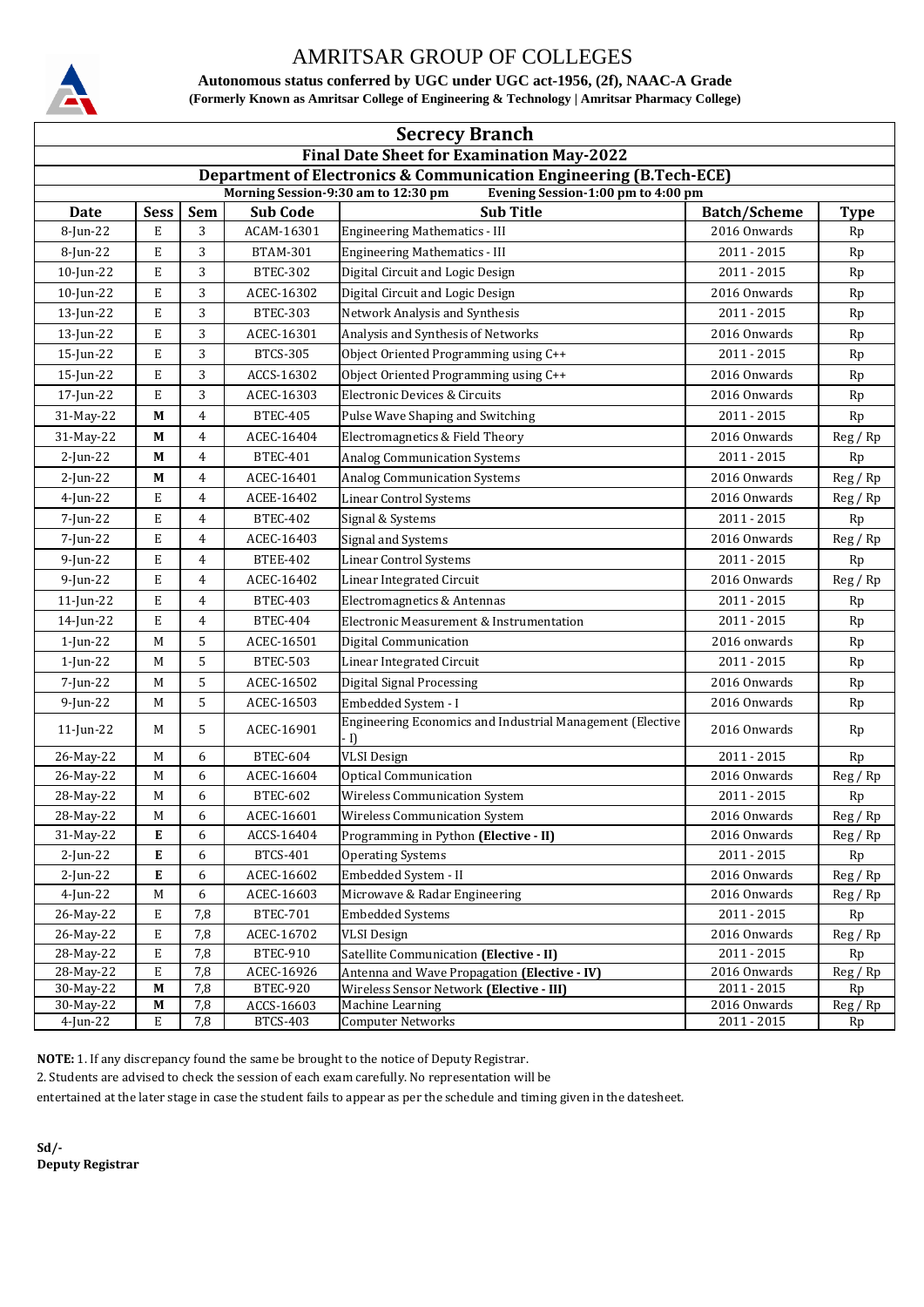

**Autonomous status conferred by UGC under UGC act-1956, (2f), NAAC-A Grade, (Formerly Known as Amritsar College of Engineering & Technology | Amritsar Pharmacy College )**

| <b>Secrecy Branch</b>                                                                                                                |             |                |                 |                                            |                     |             |  |  |  |
|--------------------------------------------------------------------------------------------------------------------------------------|-------------|----------------|-----------------|--------------------------------------------|---------------------|-------------|--|--|--|
| <b>Final Date Sheet for Examination May-2022</b>                                                                                     |             |                |                 |                                            |                     |             |  |  |  |
| <b>Department of Electrical Engineering (B.Tech-EE)</b><br>Morning Session-9:30 am to 12:30 pm<br>Evening Session-1:00 pm to 4:00 pm |             |                |                 |                                            |                     |             |  |  |  |
| <b>Date</b>                                                                                                                          | <b>Sess</b> | <b>Sem</b>     | <b>Sub Code</b> | <b>Sub Title</b>                           | <b>Batch/Scheme</b> | <b>Type</b> |  |  |  |
| 8-Jun-22                                                                                                                             | E           | 3              | <b>BTAM-301</b> | <b>Engineering Mathematics-III</b>         | 2011-2015           | Rp          |  |  |  |
| 8-Jun-22                                                                                                                             | E           | 3              | ACAM-16301      | <b>Engineering Mathematics-III</b>         | 2016 onwards        | Rp          |  |  |  |
| 10-Jun-22                                                                                                                            | E           | 3              | ACEE-16302      | Transformers And Direct Current M/C        | 2016 onwards        | Rp          |  |  |  |
| 13-Jun-22                                                                                                                            | E           | 3              | ACEE-16301      | Circuit Theory                             | 2016 onwards        | Rp          |  |  |  |
| 15-Jun-22                                                                                                                            | E           | 3              | ACEE-16303      | Electrical Measurement & Instrumentation   | 2016 onwards        | Rp          |  |  |  |
| 17-Jun-22                                                                                                                            | E           | 3              | ACEE-16304      | <b>Electronic Devices and Circuits</b>     | 2016 onwards        | Rp          |  |  |  |
| 31-May-22                                                                                                                            | E           | 4              | <b>BTEE-401</b> | Asynchronous Machines                      | 2011-2015           | Rp          |  |  |  |
| 31-May-22                                                                                                                            | E           | 4              | ACEE-16401      | Asynchronous Machines                      | 2016 onwards        | Reg/Rp      |  |  |  |
| $2$ -Jun-22                                                                                                                          | E           | $\overline{4}$ | ACEE-16403      | Electromagnetic Fields                     | 2016 onwards        | Reg/Rp      |  |  |  |
| $4$ -Jun-22                                                                                                                          | E           | 4              | ACEE-16402      | <b>Linear Control Systems</b>              | 2016 onwards        | Reg/Rp      |  |  |  |
| 7-Jun-22                                                                                                                             | E           | 4              | <b>BTEE-405</b> | Power System-I                             | 2011-2015           | Rp          |  |  |  |
| 7-Jun-22                                                                                                                             | E           | 4              | ACEE-16404      | Power System -I                            | 2016 onwards        | Reg/Rp      |  |  |  |
| $9$ -Jun-22                                                                                                                          | E           | 4              | <b>BTEE-402</b> | <b>Linear Control Systems</b>              | 2011-2015           | Rp          |  |  |  |
| $9$ -Jun-22                                                                                                                          | E           | 4              | ACEE-16405      | Power Plant Engineering                    | 2016 onwards        | Reg/Rp      |  |  |  |
| 31-May-22                                                                                                                            | M           | 5              | ACEE-16505B     | Elective-I Instrumentaion in Power System  | 2016 onwards        | Rp          |  |  |  |
| $2$ -Jun-22                                                                                                                          | M           | 5              | ACEE-16504      | <b>Power Electronics</b>                   | 2016 onwards        | Rp          |  |  |  |
| 7-Jun-22                                                                                                                             | М           | 5              | <b>BTEE-501</b> | Synchronous Machines                       | 2011-2015           | Rp          |  |  |  |
| 7-Jun-22                                                                                                                             | М           | 5              | ACEE-16501      | <b>Synchronous Machines</b>                | 2016 onwards        | Rp          |  |  |  |
| $9$ -Jun-22                                                                                                                          | M           | 5              | ACEE-16502      | <b>Electric Generation &amp; Economics</b> | 2016 onwards        | Rp          |  |  |  |
| 11-Jun-22                                                                                                                            | M           | 5              | ACEE-16503      | Digital Electronics and Microprocessors    | 2016 onwards        | Rp          |  |  |  |
| 26-May-22                                                                                                                            | М           | 6              | ACEE-16601      | Electric Power & Utilization               | 2016 onwards        | Reg/RP      |  |  |  |
| 28-May-22                                                                                                                            | М           | 6              | <b>BTEE-602</b> | Power System-II                            | 2011-2015           | Rp          |  |  |  |
| 28-May-22                                                                                                                            | M           | 6              | ACEE-16602      | Power System-II                            | 2016 onwards        | Reg/RP      |  |  |  |
| 30-May-22                                                                                                                            | $\mathbf M$ | 6              | <b>BTEE-603</b> | Non-Linear & Digital Control Systems       | 2011-2015           | Rp          |  |  |  |
| 30-May-22                                                                                                                            | М           | 6              | ACEE-16603      | Non-Linear & Digital Control Systems       | 2016 onwards        | Reg/RP      |  |  |  |
| 1-Jun-22                                                                                                                             | M           | 6              | ACEE-16604A     | Microcontroller, PLC & SCADA               | 2016 onwards        | Reg/RP      |  |  |  |
| 4-Jun-22                                                                                                                             | M           | 6              | ACEE-16605      | Signal and Systems                         | 2016 onwards        | Reg/RP      |  |  |  |
| 26-May-22                                                                                                                            | Е           | 7,8            | ACEE-16701      | Power System Analysis                      | 2016 onwards        | <b>RP</b>   |  |  |  |
| 28-May-22                                                                                                                            | E           | 7,8            | ACEE-16702      | High Voltage Engineering                   | 2016 onwards        | RP          |  |  |  |
| 30-May-22                                                                                                                            | E           | 7,8            | ACEE-16703A     | <b>Non-Conventional Energy Sources</b>     | 2016 onwards        | RP          |  |  |  |
| 1-Jun-22                                                                                                                             | Е           | 7,8            | ACEE-16704A     | <b>HVDC</b> Transmission                   | 2016 onwards        | RP          |  |  |  |

**NOTE:** 1. If any discrepancy found the same be brought to the notice of Deputy Registrar.

2. Students are advised to check the session of each exam carefully. No representation will be

entertained at the later stage in case the student fails to appear as per the schedule and timing given in the datesheet.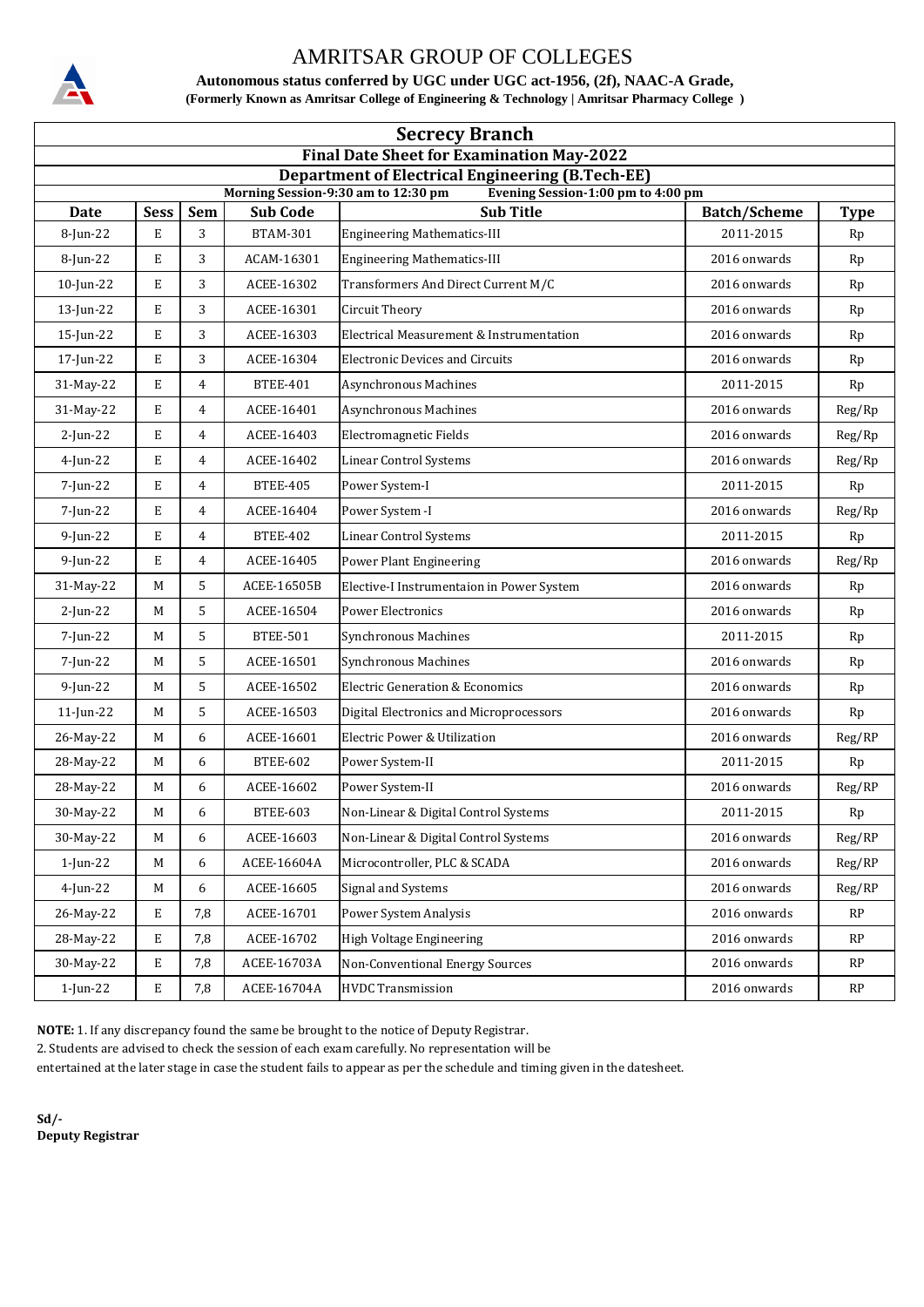

**Autonomous status conferred by UGC under UGC act-1956, (2f), NAAC-A Grade, (Formerly Known as Amritsar College of Engineering & Technology | Amritsar Pharmacy College)**

| <b>Secrecy Branch</b>                                                     |             |            |                   |                                                        |                     |             |  |  |  |
|---------------------------------------------------------------------------|-------------|------------|-------------------|--------------------------------------------------------|---------------------|-------------|--|--|--|
| <b>Final Date Sheet for Examination May-2022</b>                          |             |            |                   |                                                        |                     |             |  |  |  |
| <b>Department of Mechanical Engg. (ME)</b>                                |             |            |                   |                                                        |                     |             |  |  |  |
| Evening Session-1:00 pm to 4:00 pm<br>Morning Session-9:30 am to 12:30 pm |             |            |                   |                                                        |                     |             |  |  |  |
| <b>Date</b>                                                               | <b>Sess</b> | <b>Sem</b> | <b>Sub Code</b>   | <b>Sub Title</b>                                       | <b>Batch/Scheme</b> | <b>Type</b> |  |  |  |
| 8-Jun-22                                                                  | E           | 3          | <b>ACME 16301</b> | <b>Strength of Materials-I</b>                         | 2016 onwards        | Rp          |  |  |  |
| $10$ -Jun-22                                                              | E           | 3          | ACME 16302        | Theory of Machines-I                                   | 2016 onwards        | Rp          |  |  |  |
| 13-Jun-22                                                                 | E           | 3          | <b>ACME 16303</b> | Applied Thermodynamics-I                               | 2016 onwards        | Rp          |  |  |  |
| $15$ -Jun-22                                                              | E           | 3          | <b>ACME 16304</b> | Engineering Materials, Metallurgy and Manufacturing-I  | 2016 onwards        | Rp          |  |  |  |
| 17-Jun-22                                                                 | E           | 3          | <b>ACME 16305</b> | <b>Machine Drawing</b>                                 | 2016 onwards        | Rp          |  |  |  |
| 31-May-22                                                                 | E           | 4          | ACAM 16401        | Mathematics-III                                        | 2016 onwards        | Reg/Rp      |  |  |  |
| $2$ -Jun-22                                                               | E           | 4          | <b>ACME 16402</b> | <b>Strength of Materials-II</b>                        | 2016 onwards        | Reg/Rp      |  |  |  |
| $4$ -Jun-22                                                               | E           | 4          | <b>ACME 16403</b> | Theory of Machines-II                                  | 2016 onwards        | Reg/Rp      |  |  |  |
| 7-Jun-22                                                                  | E           | 4          | <b>BTME-404</b>   | Applied Thermodynamics - II                            | 2011 onwards        | Rp          |  |  |  |
| 7-Jun-22                                                                  | E           | 4          | <b>ACME 16404</b> | Applied Thermodynamics-II                              | 2016 onwards        | Reg/Rp      |  |  |  |
| $9$ -Jun-22                                                               | E           | 4          | <b>ACME 16405</b> | Engineering Materials, Metallurgy and Manufacturing-II | 2016 onwards        | Reg/Rp      |  |  |  |
| 31-May-22                                                                 | M           | 5          | <b>ACME 16504</b> | Mechanical Measurement and Metrology                   | 2016 onwards        | Rp          |  |  |  |
| $2$ -Jun-22                                                               | М           | 5          | <b>ACME 16503</b> | <b>Fluid Mechanics</b>                                 | 2016 onwards        | Rp          |  |  |  |
| $2$ -Jun-22                                                               | М           | 5          | <b>BTAM-500</b>   | Mathematics-III                                        | 2011-2015           | Rp          |  |  |  |
| 7-Jun-22                                                                  | M           | 5          | <b>BTME-505</b>   | Automobile Engineering                                 | 2011-2015           | Rp          |  |  |  |
| 7-Jun-22                                                                  | М           | 5          | ACME-16501        | Automobile Engineering                                 | 2016 onwards        | Rp          |  |  |  |
| $9$ -Jun-22                                                               | М           | 5          | <b>BTME-501</b>   | Design of Machine Elements-I                           | 2011-2015           | Rp          |  |  |  |
| $9$ -Jun-22                                                               | М           | 5          | <b>ACME 16502</b> | Design of Machine Elements-I                           | 2016 onwards        | Rp          |  |  |  |
| $11$ -Jun-22                                                              | М           | 5          | <b>BTME-502</b>   | Computer aided Design and Manufacturing                | 2011-2015           | Rp          |  |  |  |
| 11-Jun-22                                                                 | M           | 5          | <b>ACME 16505</b> | Computer Aided Design and Manufacturing                | 2016 onwards        | Rp          |  |  |  |
| 26-May-22                                                                 | M           | 6          | ACME-16601        | Design of Machine Elements II                          | 2016 onwards        | Reg/Rp      |  |  |  |
| 26-May-22                                                                 | М           | 6          | <b>BTME-601</b>   | Design of Machine Elements II                          | 2011-2015           | Rp          |  |  |  |
| 28-May-22                                                                 | М           | 6          | ACME/DE-2.0       | <b>Product Design and Development</b>                  | 2016 onwards        | Reg/Rp      |  |  |  |
| 28-May-22                                                                 | М           | 6          | DE/PE-3.0         | <b>Product Design and Development</b>                  | 2011-2015           | Rp          |  |  |  |
| 30-May-22                                                                 | М           | 6          | ACME-16603        | Fluid Machinery                                        | 2016 onwards        | Reg/Rp      |  |  |  |
| 30-May-22                                                                 | M           | 6          | BTME-603          | <b>Fluid Machinery</b>                                 | 2011-2015           | Rp          |  |  |  |
| 1-Jun-22                                                                  | М           | 6          | ACME-16604        | <b>Industrial Automation and Robotics</b>              | 2016 onwards        | Reg/Rp      |  |  |  |
| 4-Jun-22                                                                  | $\mathbf M$ | 6          | ACME-16602        | Heat Transfer                                          | 2016 onwards        | Reg/Rp      |  |  |  |
| 4-Jun-22                                                                  | M           | 6          | BTME-602          | Heat Transfer                                          | 2011-2015           | Rp          |  |  |  |
| 26-May-22                                                                 | E           | 7/8        | <b>BTME-801</b>   | <b>Industrial Engineering and Management</b>           | 2011-2015           | Rp          |  |  |  |
| 26-May-22                                                                 | E           | 7/8        | ACME-16701        | <b>Industrial Engineering and Management</b>           | 2016 onwards        | Rp          |  |  |  |
| 28-May-22                                                                 | E           | 7/8        | <b>BTME-802</b>   | Refrigration & Air Conditioning                        | 2011-2015           | Rp          |  |  |  |
| 28-May-22                                                                 | E           | 7/8        | ACME-16702        | Refrigration & Air Conditioning                        | 2016 onwards        | Rp          |  |  |  |
| 30-May-22                                                                 | E           | 7/8        | BTME-803          | <b>Mechanical Vibrations</b>                           | 2011-2015           | Rp          |  |  |  |
| 30-May-22                                                                 | E           | 7/8        | ACME-16703        | <b>Mechanical Vibrations</b>                           | 2016 onwards        | Rp          |  |  |  |
| 1-Jun-22                                                                  | E           | 7/8        | $IT-310$          | <b>Operation Research</b>                              | 2011-2015           | Rp          |  |  |  |
| 1-Jun-22                                                                  | E           | 7/8        | ACME-16704        | Operation Research                                     | 2016 onwards        | Rp          |  |  |  |

**NOTE:** 1. If any discrepancy found the same be brought to the notice of Deputy Registrar.

2. Students are advised to check the session of each exam carefully. No representation will be

entertained at the later stage in case the student fails to appear as per the schedule and timing given in the datesheet.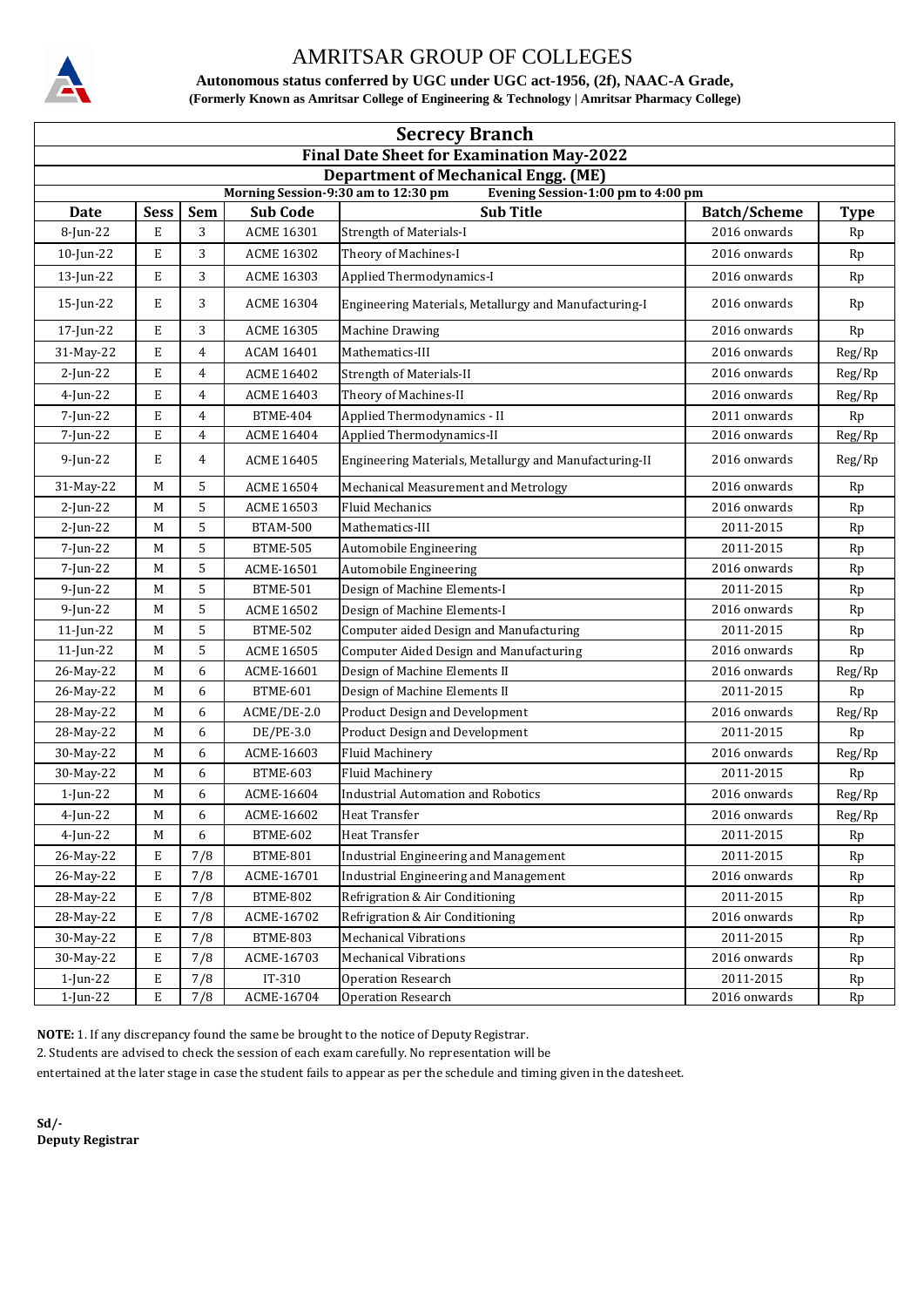

**Autonomous status conferred by UGC under UGC act-1956, (2f), NAAC-A Grade (Formerly Known as Amritsar College of Engineering & Technology | Amritsar Pharmacy College)**

| <b>Secrecy Branch</b> |                                                  |              |                 |                                                                                    |                     |             |  |  |  |  |
|-----------------------|--------------------------------------------------|--------------|-----------------|------------------------------------------------------------------------------------|---------------------|-------------|--|--|--|--|
|                       | <b>Final Date Sheet for Examination May-2022</b> |              |                 |                                                                                    |                     |             |  |  |  |  |
|                       | <b>Department of Civil Engg (M. Tech-CE)</b>     |              |                 |                                                                                    |                     |             |  |  |  |  |
|                       |                                                  |              |                 | Morning Session-9:30 am to 12:30 pm<br>Evening Session-1:00 pm to 4:00 pm          |                     |             |  |  |  |  |
| <b>Date</b>           | <b>Sess</b>                                      | Sem          | <b>Sub Code</b> | <b>Sub Title</b>                                                                   | <b>Batch/Scheme</b> | <b>Type</b> |  |  |  |  |
| 26-May-22             | M                                                | 1            | MTCE-201        | Composite Materials                                                                | 2020 onwards        | Rp          |  |  |  |  |
| 28-May-22             | M                                                | 1            | <b>MTCE-202</b> | <b>Hydrological Processes</b>                                                      | 2020 onwards        | Rp          |  |  |  |  |
| 30-May-22             | M                                                | 1            | <b>MTCE-203</b> | <b>Pavement Design</b>                                                             | 2020 onwards        | Rp          |  |  |  |  |
| $1$ -Jun-22           | M                                                | 1            | <b>MTCE-204</b> | Geoenvironmental Engineering                                                       | 2020 onwards        | Rp          |  |  |  |  |
| $4$ -Jun-22           | M                                                | $\mathbf{1}$ | <b>MTCE-205</b> | Advanced Structural Design                                                         | 2020 onwards        | Rp          |  |  |  |  |
| $13$ -Jun-22          | M                                                | 2            | <b>MTCE-206</b> | <b>Water Quality Modeling</b>                                                      | 2018-20             | Reg/Rp      |  |  |  |  |
| $15$ -Jun-22          | M                                                | 2            | <b>MTCE-207</b> | Earthquake Engineering                                                             | 2018-20             | Reg/Rp      |  |  |  |  |
| 17-Jun-22             | M                                                | 2            | <b>MTCE-208</b> | <b>Advanced Traffic Engineering</b>                                                | 2018-20             | Reg/Rp      |  |  |  |  |
| 20-Jun-22             | M                                                | 2            | <b>MTCE-211</b> | Industrial Structures                                                              | 2018-20             | Reg/Rp      |  |  |  |  |
| 22-Jun-22             | M                                                | 2            | MTCE-213        | <b>Engineering Rock Mechanics</b>                                                  | 2018-20             | Reg/Rp      |  |  |  |  |
| 26-May-22             | E                                                | 3            | <b>MTCE-216</b> | Remote Sensing and GIS for Water Resources and<br><b>Environmental Engineering</b> | 2018 onwards        | Rp          |  |  |  |  |
| 28-May-22             | E                                                | 3            | <b>MTCE-218</b> | Disaster Reduction & Management                                                    | 2018 onwards        | RP          |  |  |  |  |

**NOTE:** 1. If any discrepancy found the same be brought to the notice of Deputy Registrar.

2. Students are advised to check the session of each exam carefully. No representation will be

entertained at the later stage in case the student fails to appear as per the schedule and timing given in the datesheet.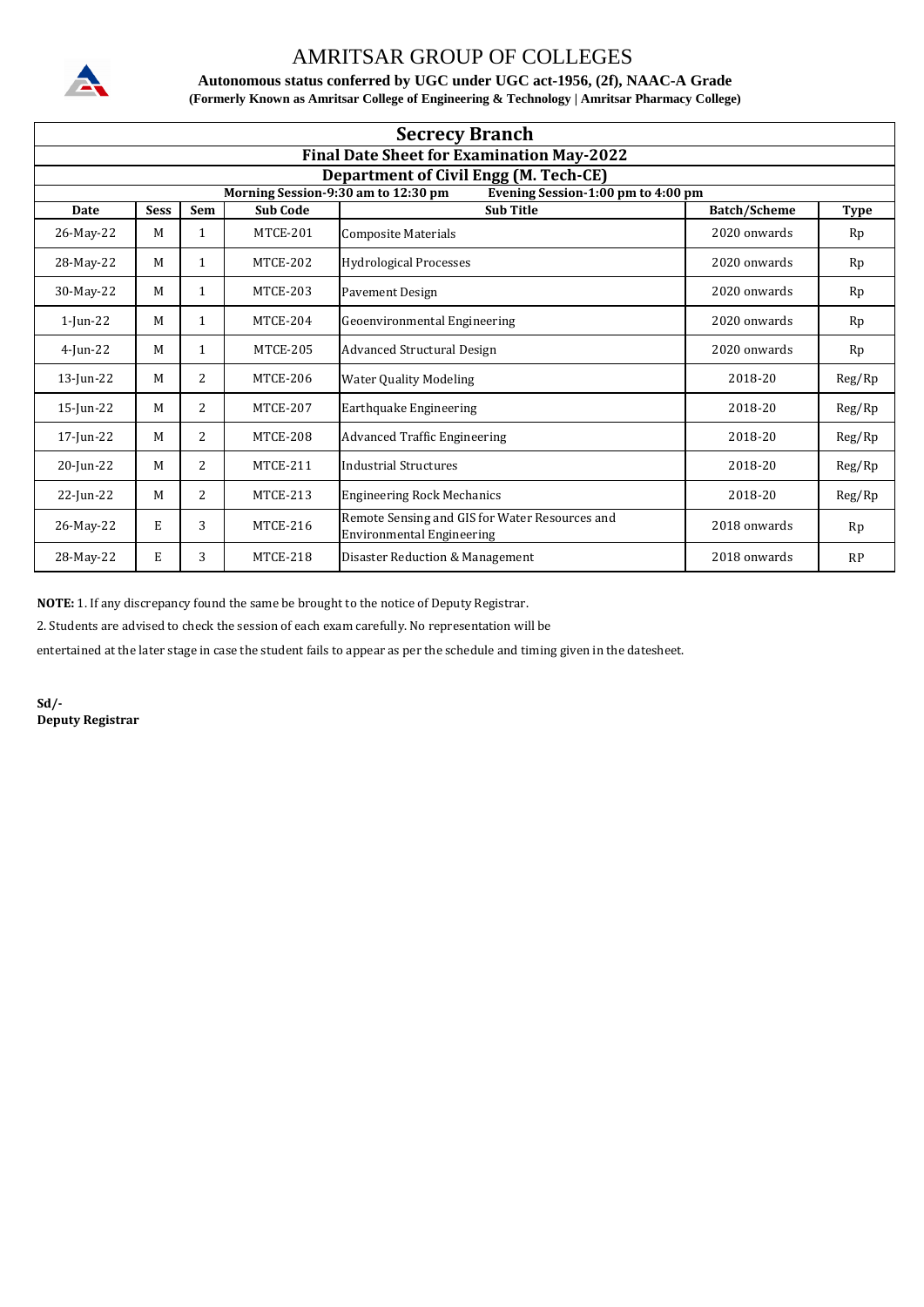

**Autonomous status conferred by UGC under UGC act-1956, (2f), NAAC-A Grade (Formerly Known as Amritsar College of Engineering & Technology | Amritsar Pharmacy College)**

|              | <b>Secrecy Branch</b>                               |              |                 |                                                                                               |                     |             |  |  |  |  |
|--------------|-----------------------------------------------------|--------------|-----------------|-----------------------------------------------------------------------------------------------|---------------------|-------------|--|--|--|--|
|              | <b>Final Date Sheet for Examination May-2022</b>    |              |                 |                                                                                               |                     |             |  |  |  |  |
|              | <b>Department of Computer Science (M. Tech-CSE)</b> |              |                 |                                                                                               |                     |             |  |  |  |  |
| <b>Date</b>  | <b>Sess</b>                                         | Sem          | <b>Sub Code</b> | Morning Session-9:30 am to 12:30 pm<br>Evening Session-1:00 pm to 4:00 pm<br><b>Sub Title</b> | <b>Batch/Scheme</b> | <b>Type</b> |  |  |  |  |
| 26-May-22    | M                                                   | 1            | MTCS-101-18     | Mathematical Foundations of Computer Science                                                  | 2020 onwards        | Rp          |  |  |  |  |
| 28-May-22    | M                                                   | 1            | MTCS-102-18     | <b>Advanced Data Structures</b>                                                               | 2020 onwards        | Rp          |  |  |  |  |
| 30-May-22    | M                                                   | $\mathbf{1}$ | MTCS-105-18     | Machine Learning                                                                              | 2020 onwards        | Rp          |  |  |  |  |
| $1$ -Jun-22  | M                                                   | $\mathbf{1}$ | MTCS-108-18     | Data Science                                                                                  | 2020 onwards        | Rp          |  |  |  |  |
| $4$ -Jun-22  | M                                                   | $\mathbf{1}$ | MTRM-101-18     | Research Methodology And IPR                                                                  | 2020 onwards        | Rp          |  |  |  |  |
| $13$ -Jun-22 | M                                                   | 2            | MTCS-201-18     | <b>Advance Algorithms</b>                                                                     | 2018 onwards        | Reg/Rp      |  |  |  |  |
| $15$ -Jun-22 | M                                                   | 2            | MTCS-202-18     | Soft Computing                                                                                | 2018 onwards        | Reg/Rp      |  |  |  |  |
| 17-Jun-22    | M                                                   | 2            | MTCS-211-18     | <b>Digital Forensics</b>                                                                      | 2018 onwards        | Reg/Rp      |  |  |  |  |
| 20-Jun-22    | M                                                   | 2            | MTCS-208-18     | <b>Computer Vision</b>                                                                        | 2018 onwards        | Reg/Rp      |  |  |  |  |
| 26-May-22    | E                                                   | 3            | MTCS-304-18     | <b>Optimization Techniques</b>                                                                | 2018 onwards        | Rp          |  |  |  |  |
| 28-May-22    | E                                                   | 3            | MTOE 301-18     | <b>Business Analytics</b>                                                                     | 2018 onwards        | Rp          |  |  |  |  |

**NOTE:** 1. If any discrepancy found the same be brought to the notice of Deputy Registrar.

2. Students are advised to check the session of each exam carefully. No representation will be

entertained at the later stage in case the student fails to appear as per the schedule and timing given in the datesheet.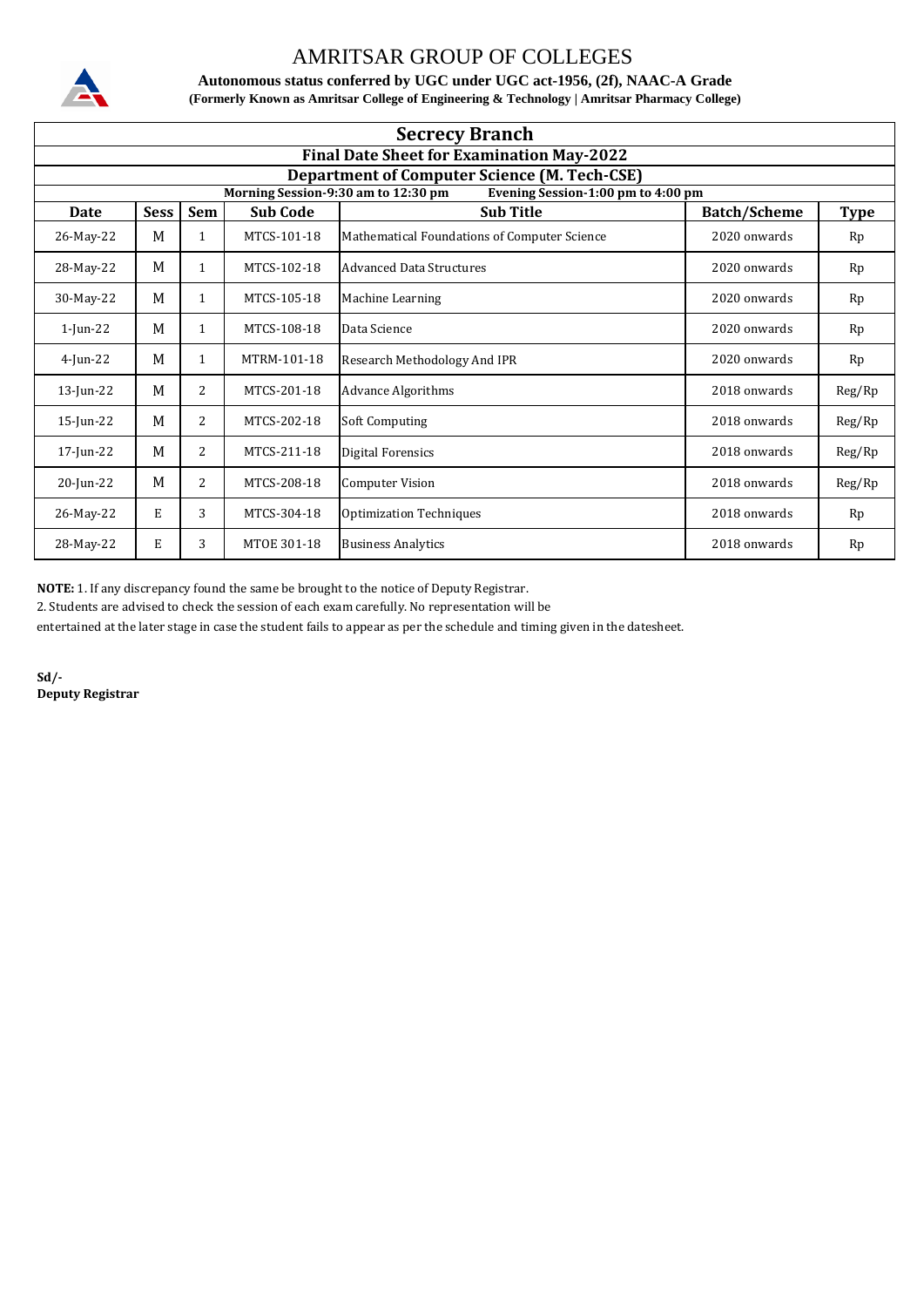

**Autonomous status conferred by UGC under UGC act-1956, (2f), NAAC-A Grade (Formerly Known as Amritsar College of Engineering & Technology | Amritsar Pharmacy College)**

| <b>Secrecy Branch</b>                                                     |                                               |       |                     |                                                            |                     |             |  |  |  |  |
|---------------------------------------------------------------------------|-----------------------------------------------|-------|---------------------|------------------------------------------------------------|---------------------|-------------|--|--|--|--|
| <b>Final Date Sheet for Examination May-2022</b>                          |                                               |       |                     |                                                            |                     |             |  |  |  |  |
|                                                                           | <b>Department of Management Studies (MBA)</b> |       |                     |                                                            |                     |             |  |  |  |  |
| Morning Session-9:30 am to 12:30 pm<br>Evening Session-1:00 pm to 4:00 pm |                                               |       |                     |                                                            |                     |             |  |  |  |  |
| Date                                                                      | <b>Sess</b>                                   | Sem   | <b>Sub Code</b>     | <b>Sub Title</b>                                           | <b>Batch/Scheme</b> | <b>Type</b> |  |  |  |  |
| 31-May-22                                                                 | M                                             | 1st   | MBA-101-18          | <b>Foundations of Management</b>                           | 2018 onwards        | Rp          |  |  |  |  |
| 2-Jun-22                                                                  | M                                             | 1st   | MBA-102-18          | <b>Managerial Economics</b>                                | 2018 onwards        | Rp          |  |  |  |  |
| 7-Jun-22                                                                  | M                                             | 1st   | MBA-103-18          | Quantitative Techniques                                    | 2018 onwards        | Rp          |  |  |  |  |
| $10$ -Jun-22                                                              | M                                             | 1st   | MBA-104-18          | <b>Accounting for Management and Reporting</b>             | 2018 onwards        | Rp          |  |  |  |  |
| $16$ -Jun-22                                                              | M                                             | 1st   | MBA-105-18          | <b>Business Environment and Indian Economy</b>             | 2018 onwards        | Rp          |  |  |  |  |
| 18-Jun-22                                                                 | M                                             | 1st   | MBA-106-18          | <b>Business Ethics and CSR</b>                             | 2018 onwards        | Rp          |  |  |  |  |
| $21$ -Jun-22                                                              | M                                             | 1st   | MBA-107-18          | <b>Business Communication for Managerial Effectiveness</b> | 2018 onwards        | Rp          |  |  |  |  |
| $13$ -Jun-22                                                              | M                                             | 2nd   | MBA 201-18          | <b>Business Analytics for Decision making</b>              | 2021 onwards        | Reg/Rp      |  |  |  |  |
| 15-Jun-22                                                                 | M                                             | 2nd   | MBA 202-18          | <b>Legal Environment for Business</b>                      | 2021 onwards        | Reg/Rp      |  |  |  |  |
| 17-Jun-22                                                                 | M                                             | 2nd   | MBA 203-18          | Marketing Management                                       | 2018-2020           | Rp          |  |  |  |  |
| 17-Jun-22                                                                 | M                                             | 2nd   | MBA 203-21          | Marketing Management                                       | 2021 onwards        | Reg/Rp      |  |  |  |  |
| 20-Jun-22                                                                 | M                                             | 2nd   | MBA 204-18          | Human Resource Management                                  | 2021 onwards        | Reg/Rp      |  |  |  |  |
| 22-Jun-22                                                                 | М                                             | 2nd   | MBA 205-18          | Production and Operation Management                        | 2021 onwards        | Reg/Rp      |  |  |  |  |
| 24-Jun-22                                                                 | M                                             | 2nd   | MBA 206-18          | Corporate Finance and Indian Financial System              | 2018-2020           | Rp          |  |  |  |  |
| 24-Jun-22                                                                 | М                                             | 2nd   | MBA 206-21          | Corporate Finance and Indian Financial System              | 2021 onwards        | Reg/Rp      |  |  |  |  |
| 27-Jun-22                                                                 | M                                             | 2nd   | MBA 207 - 18        | <b>Entrepreneurship and Project Management</b>             | 2021 onwards        | Reg/Rp      |  |  |  |  |
| 29-Jun-22                                                                 | M                                             | 2nd   | <b>MBAGE 201-18</b> | <b>Computer Applications for Business</b>                  | 2021 onwards        | Reg/Rp      |  |  |  |  |
| 26-May-22                                                                 | M                                             | 3rd   | MBA 301-18          | Organizational Behaviour and Design                        | 2018 onwards        | Rp          |  |  |  |  |
| 28-May-22                                                                 | M                                             | 3rd   | MBA 921-18          | <b>Consumer Behaviour</b>                                  | 2018 onwards        | Rp          |  |  |  |  |
| 30-May-22                                                                 | M                                             | 3rd   | MBA 922-18          | <b>Services Marketing</b>                                  | 2018 onwards        | Rp          |  |  |  |  |
| $1$ -Jun-22                                                               | M                                             | $3rd$ | MBA 911-18          | Investment Analysis & Portfolio Management                 | 2018 onwards        | Rp          |  |  |  |  |
| $4$ -Jun-22                                                               | M                                             | 3rd   | MBA 912-18          | Management of Financial Services                           | 2018 onwards        | Rp          |  |  |  |  |
| 8-Jun-22                                                                  | M                                             | 3rd   | HVPE 101-18         | Human Values, De-addiction and Traffic Rules               | 2018 onwards        | Rp          |  |  |  |  |
| $9$ -Jun-22                                                               | М                                             | 3rd   | MBA 932-18          | <b>Employee Relations</b>                                  | 2018 onwards        | Rp          |  |  |  |  |
| $11$ -Jun-22                                                              | M                                             | 3rd   | MBA 302-18          | Marketing Research                                         | 2018 onwards        | Rp          |  |  |  |  |
| 14-Jun-22                                                                 | M                                             | 3rd   | MBA 931-18          | Organisational Change and Development                      | 2018 onwards        | Rp          |  |  |  |  |
| 26-May-22                                                                 | E                                             | 4th   | MBA 401-18          | Corporate Strategy                                         | 2018 onwards        | Reg/Rp      |  |  |  |  |
| 28-May-22                                                                 | Е                                             | 4th   | MBA 923-18          | Integrated Marketing Communication and Sales Management    | 2018 onwards        | Reg/Rp      |  |  |  |  |
| 30-May-22                                                                 | Е                                             | 4th   | MBA 925-18          | International and Social Media Marketing                   | 2018 onwards        | Reg/Rp      |  |  |  |  |
| $1$ -Jun-22                                                               | E                                             | 4th   | MBA 915-18          | <b>International Finance and Financial Derivatives</b>     | 2018 onwards        | Reg/Rp      |  |  |  |  |
| 4-Jun-22                                                                  | E                                             | 4th   | MBA 916-18          | Taxation and Personal Financial Planning                   | 2018 onwards        | Reg/Rp      |  |  |  |  |
| 7-Jun-22                                                                  | Е                                             | 4th   | MBA 933-18          | <b>International Human Resource Management</b>             | 2018 onwards        | Reg/Rp      |  |  |  |  |
| 9-Jun-22                                                                  | E                                             | 4th   | MBA 936-18          | Performance and Compensation Management                    | 2018 onwards        | Reg/Rp      |  |  |  |  |
| 11-Jun-22                                                                 | $\mathbf E$                                   | 4th   | MBA 403-18          | Workshop on Indian Ethos                                   | 2018 onwards        | Reg/Rp      |  |  |  |  |

**NOTE:** 1. If any discrepancy found the same be brought to the notice of Deputy Registrar.

2. Students are advised to check the session of each exam carefully. No representation will be

entertained at the later stage in case the student fails to appear as per the schedule and timing given in the datesheet.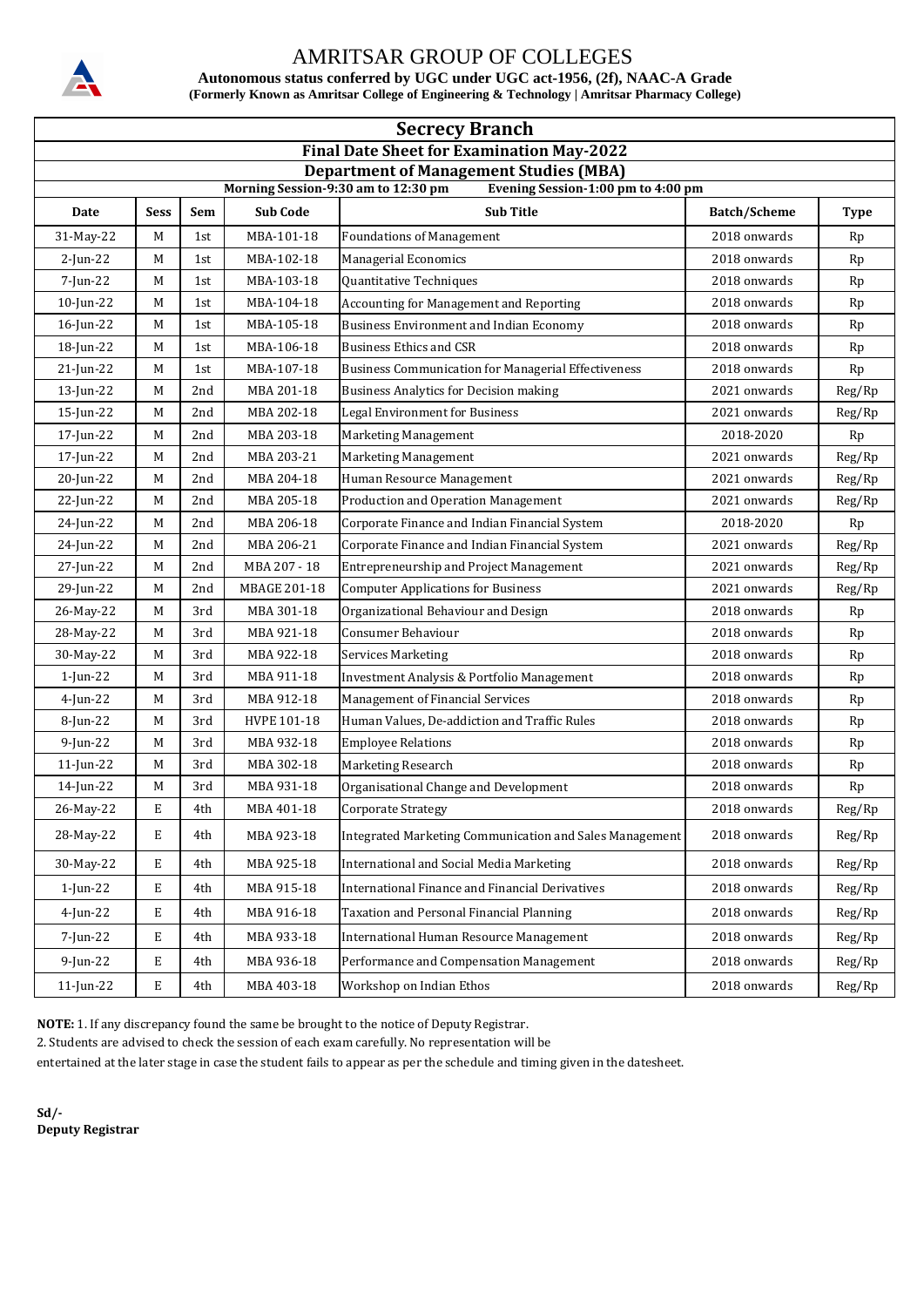

**Autonomous status conferred by UGC under UGC act-1956, (2f), NAAC-A Grade (Formerly Known as Amritsar College of Engineering & Technology | Amritsar Pharmacy College)**

| <b>Secrecy Branch</b>                                                                  |                                                  |                |                  |                                                 |                     |             |  |  |  |  |
|----------------------------------------------------------------------------------------|--------------------------------------------------|----------------|------------------|-------------------------------------------------|---------------------|-------------|--|--|--|--|
|                                                                                        | <b>Final Date Sheet for Examination May-2022</b> |                |                  |                                                 |                     |             |  |  |  |  |
| <b>Department of Computer Application (MCA)</b><br>Morning Session-9:30 am to 12:30 pm |                                                  |                |                  |                                                 |                     |             |  |  |  |  |
|                                                                                        |                                                  |                |                  | Evening Session-1:00 pm to 4:00 pm              |                     |             |  |  |  |  |
| Date                                                                                   | <b>Sess</b>                                      | Sem            | <b>Sub Code</b>  | <b>Sub Title</b>                                | <b>Batch/Scheme</b> | <b>Type</b> |  |  |  |  |
| 31-May-22                                                                              | M                                                | $\mathbf{1}$   | <b>PGCA1917</b>  | Discrete Structure& optimization                | 2019 onwards        | Rp          |  |  |  |  |
| $2$ -Jun-22                                                                            | M                                                | $\mathbf{1}$   | PGCA1951         | Programming in Python                           | 2019 onwards        | Rp          |  |  |  |  |
| 7-Jun-22                                                                               | M                                                | $\mathbf{1}$   | <b>PGCA1952</b>  | <b>Advanced Data Structures</b>                 | 2019 onwards        | Rp          |  |  |  |  |
| $10$ -Jun-22                                                                           | M                                                | $\mathbf{1}$   | <b>PGCA1953</b>  | Advanced Database Management System             | 2019 onwards        | Rp          |  |  |  |  |
| 14-Jun-22                                                                              | M                                                | $\mathbf{1}$   | <b>PGCA1905</b>  | <b>Technical Communication</b>                  | 2019 onwards        | Rp          |  |  |  |  |
| 26-May-22                                                                              | M                                                | 2              | <b>PGCA1909</b>  | Web Technologies                                | 2019 onwards        | Reg/Rp      |  |  |  |  |
| 30-May-22                                                                              | M                                                | 2              | <b>PGCA1920</b>  | Design & Analysis of Algorithms                 | 2019 onwards        | Reg/Rp      |  |  |  |  |
| $1$ -Jun-22                                                                            | M                                                | 2              | <b>PGCA1956</b>  | Linux Administration                            | 2019 onwards        | Reg/Rp      |  |  |  |  |
| $4$ -Jun-22                                                                            | M                                                | 2              | <b>PGCA1932</b>  | <b>Information Security &amp; Cyber Law</b>     | 2019 onwards        | Reg/Rp      |  |  |  |  |
| $7$ -Jun-22                                                                            | M                                                | 2              | <b>PGCA1918</b>  | Advanced Java                                   | 2019 onwards        | Reg/Rp      |  |  |  |  |
| 13-Jun-22                                                                              | M                                                | 3              | <b>PGCA-1925</b> | <b>Advanced Computer Networking</b>             | 2019 onwards        | Rp          |  |  |  |  |
| $15$ -Jun-22                                                                           | M                                                | 3              | <b>PGCA-1926</b> | Artificial Intelligence and Soft Computing      | 2019 onwards        | Rp          |  |  |  |  |
| 17-Jun-22                                                                              | M                                                | 3              | <b>PGCA-1927</b> | Theory of Computation                           | 2019 onwards        | Rp          |  |  |  |  |
| 22-Jun-22                                                                              | M                                                | 3              | <b>PGCA-1972</b> | Data Minning and Buisness Intelligence          | 2019 onwards        | Rp          |  |  |  |  |
| 30-Jun-22                                                                              | M                                                | 3              | PGCA-1933        | <b>Mobile Application Development</b>           | 2019 onwards        | Rp          |  |  |  |  |
| 26-May-22                                                                              | E                                                | 4              | PGCA-1976        | Machine Learning & Data Analytical using Python | 2019 onwards        | Reg/Rp      |  |  |  |  |
| 28-May-22                                                                              | E                                                | $\overline{4}$ | <b>PGCA-1958</b> | Advance Web Technolgies                         | 2019 onwards        | Reg/Rp      |  |  |  |  |
| 30-May-22                                                                              | E                                                | 4              | PGCA-1937        | <b>Cloud Computing</b>                          | 2019 onwards        | Reg/Rp      |  |  |  |  |

**NOTE:** 1. If any discrepancy found the same be brought to the notice of Deputy Registrar.

2. Students are advised to check the session of each exam carefully. No representation will be

entertained at the later stage in case the student fails to appear as per the schedule and timing given in the datesheet.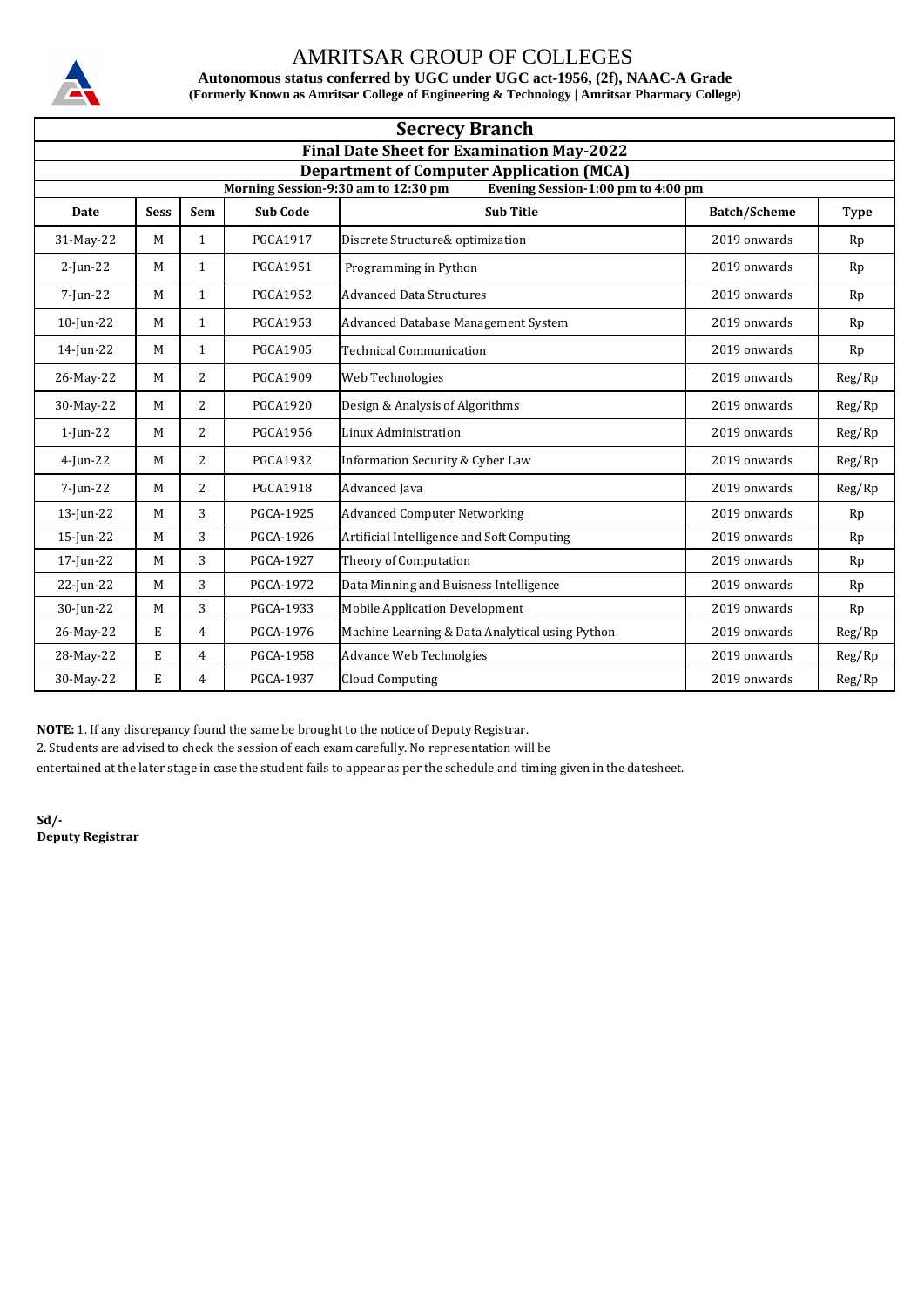

**Autonomous status conferred by UGC under UGC act-1956, (2f), NAAC-A Grade (Formerly Known as Amritsar College of Engineering & Technology | Amritsar Pharmacy College)**

| <b>Secrecy Branch</b>                                                                          |             |     |                       |                                                        |                     |             |  |  |  |
|------------------------------------------------------------------------------------------------|-------------|-----|-----------------------|--------------------------------------------------------|---------------------|-------------|--|--|--|
| <b>Final Date Sheet for Examination May-2022</b>                                               |             |     |                       |                                                        |                     |             |  |  |  |
| <b>Department of Management Studies (B.Com-Honours)</b><br>Morning Session-9:30 am to 12:30 pm |             |     |                       |                                                        |                     |             |  |  |  |
| Date                                                                                           | <b>Sess</b> | Sem | <b>Sub Code</b>       | Evening Session-1:00 pm to 4:00 pm<br><b>Sub Title</b> | <b>Batch/Scheme</b> | <b>Type</b> |  |  |  |
| 31-May-22                                                                                      | M           | 1st | BCOM101-18            | <b>Business Organisation and Management</b>            | 2020                | Rp          |  |  |  |
| $2$ -Jun-22                                                                                    | M           | 1st | BCOM102-18            | <b>Financial Accounting</b>                            | 2020                | Rp          |  |  |  |
| 7-Jun-22                                                                                       | М           | 1st | BCOMGE101-18          | Managerial economics                                   | 2020                | Rp          |  |  |  |
| 8-Jun-22                                                                                       | M           | 1st | HVPE101-18            | Human Values, Deaddiction and Traffic Rules            | 2020                | Rp          |  |  |  |
| 10-Jun-22                                                                                      | M           | 1st | BTHU103/18            | English                                                | 2020                | Rp          |  |  |  |
| $1$ -Jul-22                                                                                    | M           | 1st | BCOP-105/BTHU-<br>101 | Communicative English                                  | 2011 Onwards        | Rp          |  |  |  |
| 13-Jun-22                                                                                      | M           | 2nd | EVS 102-18            | <b>Environmental Studies</b>                           | 2018 onwards        | Reg/Rp      |  |  |  |
| $15$ -Jun-22                                                                                   | M           | 2nd | <b>BCOMGE 201-18</b>  | <b>Business Statistics</b>                             | 2018 onwards        | Reg/Rp      |  |  |  |
| 17-Jun-22                                                                                      | M           | 2nd | <b>BCOM 202-18</b>    | <b>Business Environment</b>                            | 2018 onwards        | Reg/Rp      |  |  |  |
| 20-Jun-22                                                                                      | М           | 2nd | <b>BCOM 201-18</b>    | <b>Cost Accounting</b>                                 | 2018 onwards        | Reg/Rp      |  |  |  |
| 31-May-22                                                                                      | E           | 3rd | <b>BCOP 304</b>       | <b>Operation Research</b>                              | 2011onwards         | Rp          |  |  |  |
| 31-May-22                                                                                      | E           | 3rd | <b>BCOM 301-18</b>    | <b>Management Accounting</b>                           | 2018 onwards        | Rp          |  |  |  |
| $2$ -Jun-22                                                                                    | E           | 3rd | BCOM 302-18           | Mercantile Law                                         | 2018 onwards        | Rp          |  |  |  |
| $4$ -Jun-22                                                                                    | E           | 3rd | BCOM 303-18           | Human Resource Management                              | 2018 onwards        | Rp          |  |  |  |
| 7-Jun-22                                                                                       | E           | 3rd | <b>BCOMGE 301-18</b>  | <b>Indian Economy</b>                                  | 2018 onwards        | Rp          |  |  |  |
| $9$ -Jun-22                                                                                    | E           | 3rd | <b>BCOMSEC 301-18</b> | Workshop on IT tools for Business& E-commerce          | 2018 onwards        | Rp          |  |  |  |
| 26-May-22                                                                                      | M           | 4th | BCOM 401-18           | <b>Corporate Accounting</b>                            | 2018 onwards        | Reg/Rp      |  |  |  |
| 28-May-22                                                                                      | M           | 4th | <b>BCOM 402-18</b>    | Company Law                                            | 2018 onwards        | Reg/Rp      |  |  |  |
| 30-May-22                                                                                      | M           | 4th | BCOM 403-18           | Income Tax Law & Practice                              | 2018 onwards        | Reg/Rp      |  |  |  |
| $1$ -Jun-22                                                                                    | M           | 4th | <b>BCOMGE 401-18</b>  | Entrepreneurship Development                           | 2018 onwards        | Reg/Rp      |  |  |  |
| $4$ -Jun-22                                                                                    | M           | 4th | <b>BCOMSEC 401-18</b> | Workshop on Computerized Accounting                    | 2018 onwards        | Reg/Rp      |  |  |  |
| 8-Jun-22                                                                                       | E           | 5th | <b>BCOP-502</b>       | Income Tax - I                                         | 2011onwards         | Reg/Rp      |  |  |  |
| 8-Jun-22                                                                                       | E           | 5th | <b>BCOM 501-18</b>    | <b>Financial Management</b>                            | 2018 onwards        | Rp          |  |  |  |
| 10-Jun-22                                                                                      | E           | 5th | BCOP-503              | <b>Marketing Management</b>                            | 2011onwards         | Reg/Rp      |  |  |  |
| 10-Jun-22                                                                                      | E           | 5th | <b>BCOM 502-18</b>    | <b>Goods and Services Tax</b>                          | 2018 onwards        | Rp          |  |  |  |
| $13$ -Jun-22                                                                                   | E           | 5th | BCOP 521-18           | <b>Banking Services Management</b>                     | 2018 onwards        | Rp          |  |  |  |
| $15$ -Jun-22                                                                                   | E           | 5th | BCOP 522-18           | <b>Insurance Services Management</b>                   | 2018 onwards        | Rp          |  |  |  |
| 26-May-22                                                                                      | E           | 6th | BCOM 601-18           | <b>Industrial Relations &amp; Labour laws</b>          | 2018 onwards        | Reg/Rp      |  |  |  |
| 28-May-22                                                                                      | E           | 6th | BCOM 602-18           | <b>Operation Research</b>                              | 2018 onwards        | Reg/Rp      |  |  |  |
| 30-May-22                                                                                      | E           | 6th | BCOP 621-18           | <b>Banking Laws &amp; Services</b>                     | 2018 onwards        | Reg/Rp      |  |  |  |
| 1-Jun-22                                                                                       | E           | 6th | BCOP 622-18           | Risk Management & Insurance                            | 2018 onwards        | Reg/Rp      |  |  |  |

**NOTE:** 1. If any discrepancy found the same be brought to the notice of Deputy Registrar.

2. Students are advised to check the session of each exam carefully. No representation will be

entertained at the later stage in case the student fails to appear as per the schedule and timing given in the datesheet.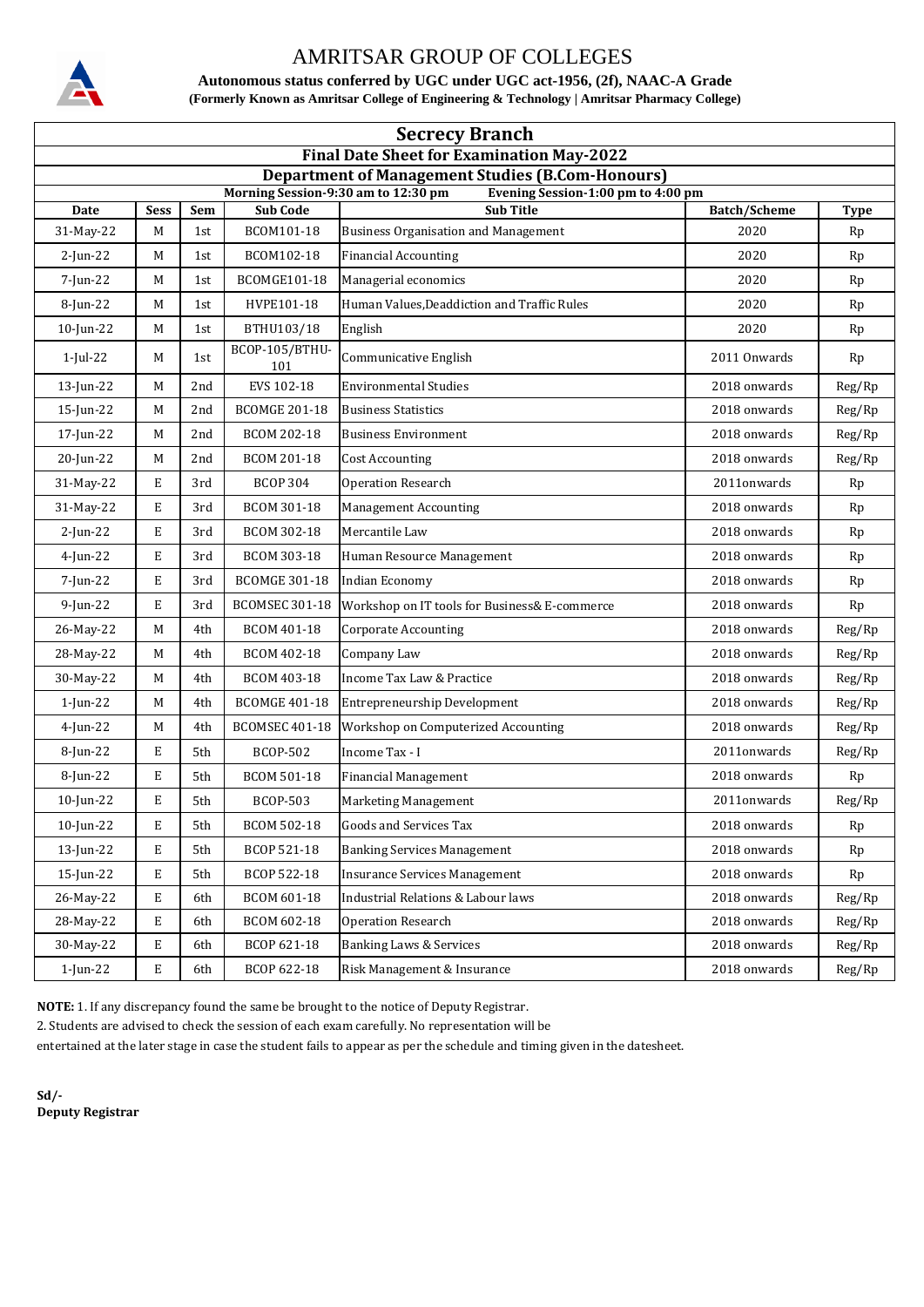

**Autonomous status conferred by UGC under UGC act-1956, (2f), NAAC-A Grade (Formerly Known as Amritsar College of Engineering & Technology | Amritsar Pharmacy College)**

| <b>Secrecy Branch</b>                                                                                                         |                                                  |                |                     |                                              |                     |             |  |  |  |
|-------------------------------------------------------------------------------------------------------------------------------|--------------------------------------------------|----------------|---------------------|----------------------------------------------|---------------------|-------------|--|--|--|
|                                                                                                                               | <b>Final Date Sheet for Examination May-2022</b> |                |                     |                                              |                     |             |  |  |  |
| <b>Department of Management Studies (BA.JMC)</b><br>Morning Session-9:30 am to 12:30 pm<br>Evening Session-1:00 pm to 4:00 pm |                                                  |                |                     |                                              |                     |             |  |  |  |
| Date                                                                                                                          | <b>Sess</b>                                      | Sem            | <b>Sub Code</b>     | <b>Sub Title</b>                             | <b>Batch/Scheme</b> | <b>Type</b> |  |  |  |
| 8-Jun-22                                                                                                                      | M                                                | $\mathbf{1}$   | UC/HVPE101-18       | Human Values, De-addiction and Traffic Rules | 2018 onwards        | <b>RP</b>   |  |  |  |
| 10-Jun-22                                                                                                                     | M                                                | $\mathbf{1}$   | UC/BTHU103-18       | English                                      | 2018 onwards        | RP          |  |  |  |
| 14-Jun-22                                                                                                                     | M                                                | $\mathbf{1}$   | UC/BAJMC102-18      | Introduction to Media and Communication      | 2018 onwards        | RP          |  |  |  |
| 16-Jun-22                                                                                                                     | M                                                | $\mathbf{1}$   | UC/BAJMC 103-18     | Indian Political & Social System             | 2018 onwards        | RP          |  |  |  |
| 18-Jun-22                                                                                                                     | M                                                | $\mathbf{1}$   | UC/BAJMC101-18      | Introduction to Journalism                   | 2018 onwards        | RP          |  |  |  |
| $13$ -Jun-22                                                                                                                  | M                                                | 2              | UC/EVS 102-19       | <b>Environmental Science</b>                 | 2021 onwards        | Reg/Rp      |  |  |  |
| 15-Jun-22                                                                                                                     | M                                                | 2              | UC/BAJMC201-19      | Reporting and Editing for Print              | 2021 onwards        | Reg/Rp      |  |  |  |
| 17-Jun-22                                                                                                                     | M                                                | 2              | UC/BAJMC202-19      | Media and Cultural Studies                   | 2021 onwards        | Reg/Rp      |  |  |  |
| 20-Jun-22                                                                                                                     | M                                                | 2              | UC/BAJMC203-19      | <b>Global Media and Politics</b>             | 2021 onwards        | Reg/Rp      |  |  |  |
| 22-Jun-22                                                                                                                     | M                                                | $\overline{2}$ | UC/BAJMC204-19      | Media Ethics and Laws                        | 2021 onwards        | Reg/Rp      |  |  |  |
| 31-May-22                                                                                                                     | M                                                | 3              | <b>BAJMC 301-18</b> | Introduction to Broadcast Media              | 2018 onwards        | Rp          |  |  |  |
| $2$ -Jun-22                                                                                                                   | M                                                | 3              | <b>BAJMC 302-18</b> | <b>History of Media</b>                      | 2018 onwards        | Rp          |  |  |  |
| $4$ -Jun-22                                                                                                                   | M                                                | 3              | <b>BAJMC 303-18</b> | Advertising                                  | 2018 onwards        | Rp          |  |  |  |
| 7-Jun-22                                                                                                                      | M                                                | 3              | <b>BAJMC 304-18</b> | <b>Public Relations</b>                      | 2018 onwards        | Rp          |  |  |  |
| $9$ -Jun-22                                                                                                                   | M                                                | 3              | <b>BAJMC 305-18</b> | <b>Interpersonal Communication Skills</b>    | 2018 onwards        | Rp          |  |  |  |
| 31-May-22                                                                                                                     | E                                                | 4              | BAJMC401-18         | <b>Advanced New Media</b>                    | 2018 onwards        | Reg/Rp      |  |  |  |
| $2$ -Jun-22                                                                                                                   | E                                                | 4              | BAJMC402-18         | Development Communication                    | 2018 onwards        | Reg/Rp      |  |  |  |
| $4$ -Jun-22                                                                                                                   | E                                                | $\overline{4}$ | BAJMC403-18         | <b>Communication Research &amp; Methods</b>  | 2018 onwards        | Reg/Rp      |  |  |  |
| 7-Jun-22                                                                                                                      | E                                                | $\overline{4}$ | BAJMC404-18         | <b>Advanced Broadcast Media</b>              | 2018 onwards        | Reg/Rp      |  |  |  |
| $9$ -Jun-22                                                                                                                   | E                                                | 4              | BAJMC405-18         | New Media Writing & Publishing               | 2018 onwards        | Reg/Rp      |  |  |  |

**NOTE:** 1. If any discrepancy found the same be brought to the notice of Deputy Registrar.

2. Students are advised to check the session of each exam carefully. No representation will be

entertained at the later stage in case the student fails to appear as per the schedule and timing given in the datesheet.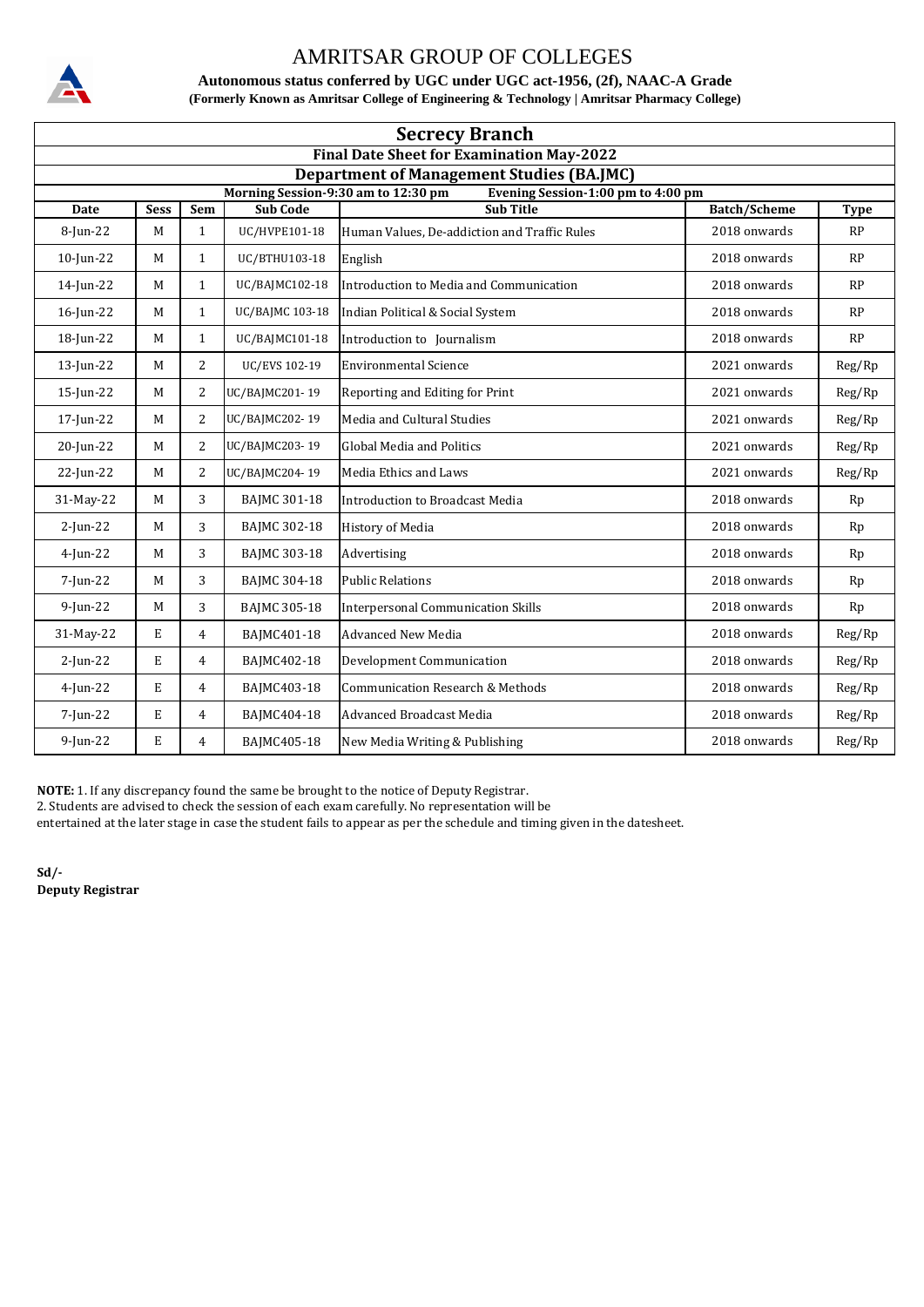

**Autonomous status conferred by UGC under UGC act-1956, (2f), NAAC-A Grade (Formerly Known as Amritsar College of Engineering & Technology | Amritsar Pharmacy College)**

| <b>Secrecy Branch</b>                                                     |             |     |                      |                                                   |                     |             |  |  |  |
|---------------------------------------------------------------------------|-------------|-----|----------------------|---------------------------------------------------|---------------------|-------------|--|--|--|
| <b>Final Date Sheet for Examination May-2022</b>                          |             |     |                      |                                                   |                     |             |  |  |  |
| <b>Department of Management Studies (BBA)</b>                             |             |     |                      |                                                   |                     |             |  |  |  |
| Morning Session-9:30 am to 12:30 pm<br>Evening Session-1:00 pm to 4:00 pm |             |     |                      |                                                   |                     |             |  |  |  |
| Date                                                                      | <b>Sess</b> | Sem | <b>Sub Code</b>      | <b>Sub Title</b>                                  | <b>Batch/Scheme</b> | <b>Type</b> |  |  |  |
| 8-Jun-22                                                                  | M           | 1st | HVPE101-18           | Human Values, De-addiction and Traffic Rules      | 2018 onwards        | Rp          |  |  |  |
| $10$ -Jun-22                                                              | M           | 1st | BTHU103/18           | English                                           | 2018 Onwards        | Rp          |  |  |  |
| 14-Jun-22                                                                 | М           | 1st | BBA101-18            | Principles and Practices of Management            | 2018 Onwards        | Rp          |  |  |  |
| $16$ -Jun-22                                                              | M           | 1st | BBA 102-18           | <b>Basic Accounting</b>                           | 2018 onwards        | Rp          |  |  |  |
| 18-Jun-22                                                                 | M           | 1st | <b>BBAGE101-18</b>   | Managerial Economics I                            | 2018 onwards        | Rp          |  |  |  |
| $13$ -Jun-22                                                              | M           | 2nd | EVS 102-18           | <b>Environmental Studies</b>                      | 2021 Onwards        | Reg/Rp      |  |  |  |
| 15-Jun-22                                                                 | М           | 2nd | BBA 201-18           | <b>Business Statistics</b>                        | 2021 Onwards        | Reg/Rp      |  |  |  |
| 17-Jun-22                                                                 | М           | 2nd | BBA 202-18           | <b>Business Environment</b>                       | 2021 Onwards        | Reg/Rp      |  |  |  |
| 20-Jun-22                                                                 | M           | 2nd | <b>BBAGE 201-18</b>  | Managerial Economics II                           | 2021 Onwards        | Reg/Rp      |  |  |  |
| 31-May-22                                                                 | E           | 3rd | BBA 301-18           | Organisational Behaviour                          | 2018 Onwards        | Rp          |  |  |  |
| $2$ -Jun-22                                                               | E           | 3rd | BBA 302-18           | Marketing Management                              | 2018 Onwards        | Rp          |  |  |  |
| $4$ -Jun-22                                                               | E           | 3rd | BBA303-18            | <b>Cost and Management Accounting</b>             | 2018 Onwards        | Rp          |  |  |  |
| 7-Jun-22                                                                  | E           | 3rd | <b>BBAGE 301-18</b>  | Production and Operation Management               | 2018 Onwards        | Rp          |  |  |  |
| $9$ -Jun-22                                                               | E           | 3rd | <b>BBASEC 301-18</b> | IT Tools for Business                             | 2018 Onwards        | Rp          |  |  |  |
| 26-May-22                                                                 | М           | 4th | BBA 401-18           | <b>Business Research Methods</b>                  | 2018 onwards        | Reg/Rp      |  |  |  |
| 28-May-22                                                                 | M           | 4th | BBA 402-18           | Human Resource Management                         | 2018 onwards        | Reg/Rp      |  |  |  |
| 30-May-22                                                                 | М           | 4th | BBA403-18            | <b>Financial Management</b>                       | 2018 onwards        | Reg/Rp      |  |  |  |
| $1$ -Jun-22                                                               | М           | 4th | <b>BBAGE 401-18</b>  | Entrepreneurship Development                      | 2018 onwards        | Reg/Rp      |  |  |  |
| $4$ -Jun-22                                                               | M           | 4th | <b>BBASEC 401-18</b> | Business Ethics & Corporate Social Responsibility | 2018 onwards        | Reg/Rp      |  |  |  |
| $8$ -Jun-22                                                               | E           | 5th | BBA501-18            | <b>Operation Research</b>                         | 2018 Onwards        | Rp          |  |  |  |
| $10$ -Jun-22                                                              | E           | 5th | BBA502-18            | Mercantile Law                                    | 2018 Onwards        | Rp          |  |  |  |
| $13$ -Jun-22                                                              | E           | 5th | BBA 511-18           | Consumer Behaviour                                | 2018 Onwards        | Rp          |  |  |  |
| $13$ -Jun-22                                                              | E           | 5th | BBA-521-18           | Corporate Accounting                              | 2018 Onwards        | Rp          |  |  |  |
| $13$ -Jun-22                                                              | E           | 5th | BBA 531-18           | <b>Industrial Relations &amp; Labour Law</b>      | 2018 Onwards        | Rp          |  |  |  |
| 15-Jun-22                                                                 | E           | 5th | BBA 512-18           | <b>Advertising and Sales Management</b>           | 2018 Onwards        | Rp          |  |  |  |
| 15-Jun-22                                                                 | E           | 5th | BBA-522-18           | Financial Markets & Services                      | 2018 Onwards        | Rp          |  |  |  |
| 15-Jun-22                                                                 | E           | 5th | BBA 532-18           | Organisation Change & Development                 | 2018 Onwards        | Rp          |  |  |  |
| 26-May-22                                                                 | E           | 6th | BBA601-18            | <b>Strategic Management</b>                       | 2018 onwards        | Reg/Rp      |  |  |  |
| 28-May-22                                                                 | E           | 6th | BBA602-18            | Company Law                                       | 2018 onwards        | Reg/Rp      |  |  |  |
| 30-May-22                                                                 | E           | 6th | BBA611-18            | <b>Services Marketing</b>                         | 2018 onwards        | Reg/Rp      |  |  |  |
| 30-May-22                                                                 | E           | 6th | BBA621-18            | Personal Finanical Planning                       | 2018 onwards        | Reg/Rp      |  |  |  |
| 30-May-22                                                                 | E           | 6th | BBA 631-18           | <b>Traning and Development</b>                    | 2018 onwards        | Reg/Rp      |  |  |  |
| 1-Jun-22                                                                  | E           | 6th | BBA 632-18           | Cross Cultural Human Resource Management          | 2018 onwards        | Reg/Rp      |  |  |  |
| 1-Jun-22                                                                  | E           | 6th | BBA 612-18           | Retailing and Logistics Management                | 2018 onwards        | Reg/Rp      |  |  |  |
| 1-Jun-22                                                                  | E           | 6th | BBA 622-18           | Direct and Indirect Tax Laws                      | 2018 onwards        | Reg/Rp      |  |  |  |

**NOTE:** 1. If any discrepancy found the same be brought to the notice of Deputy Registrar.

2. Students are advised to check the session of each exam carefully. No representation will be

entertained at the later stage in case the student fails to appear as per the schedule and timing given in the datesheet.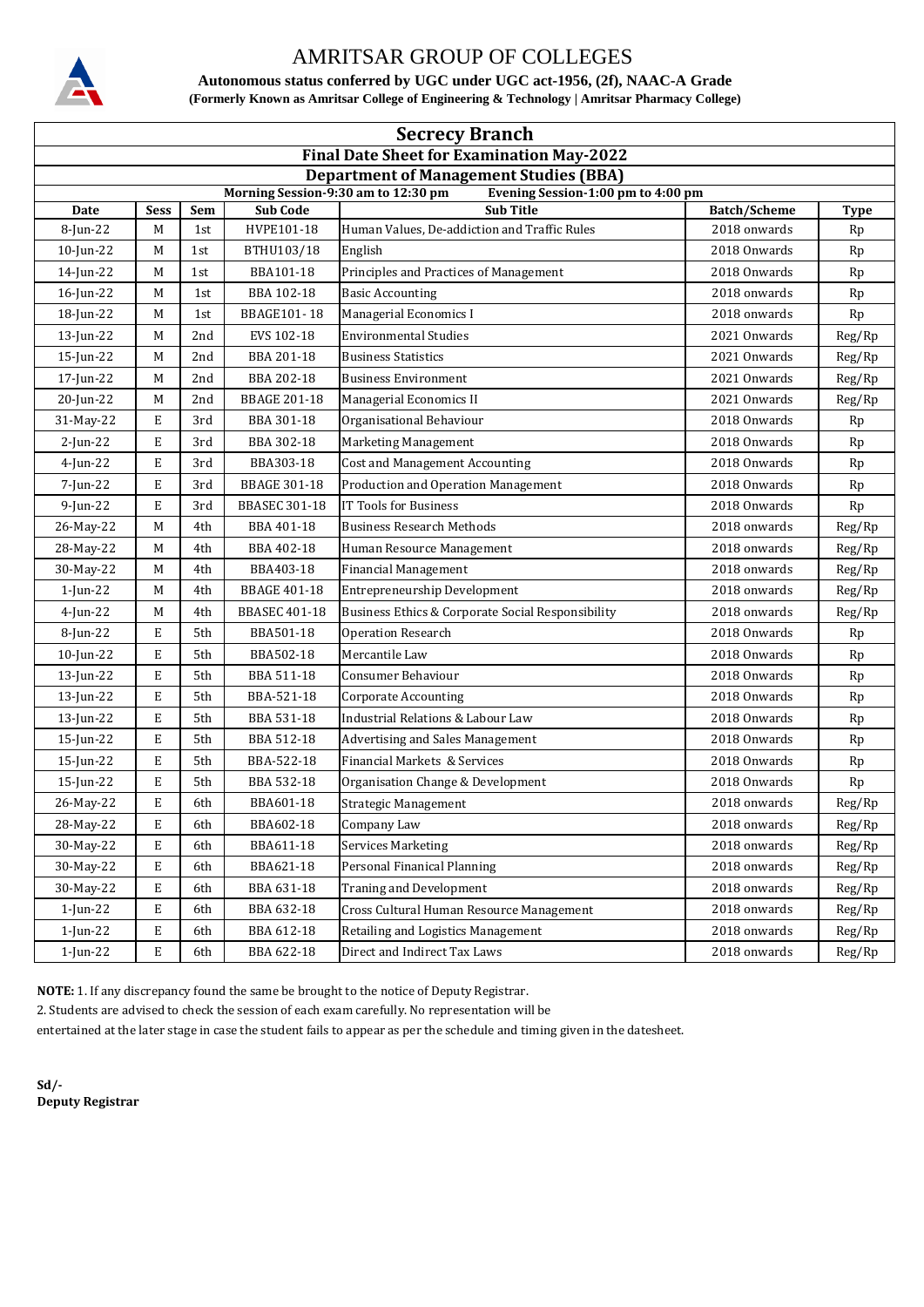

**Autonomous status conferred by UGC under UGC act-1956, (2f), NAAC-A Grade (Formerly Known as Amritsar College of Engineering & Technology | Amritsar Pharmacy College)**

| <b>Secrecy Branch</b>                                                                  |             |                |                  |                                                        |                     |               |  |  |
|----------------------------------------------------------------------------------------|-------------|----------------|------------------|--------------------------------------------------------|---------------------|---------------|--|--|
| <b>Final Date Sheet for Examination May-2022</b>                                       |             |                |                  |                                                        |                     |               |  |  |
| <b>Department of Computer Application (BCA)</b><br>Morning Session-9:30 am to 12:30 pm |             |                |                  |                                                        |                     |               |  |  |
| Date                                                                                   | <b>Sess</b> | Sem            | <b>Sub Code</b>  | Evening Session-1:00 pm to 4:00 pm<br><b>Sub Title</b> | <b>Batch/Scheme</b> | <b>Type</b>   |  |  |
| 8-Jun-22                                                                               | M           | $\mathbf{1}$   | HVPE101-18       | Human Values, De-addiction & Traffic Rules             | 2019 & onwards      | RP            |  |  |
| 10-Jun-22                                                                              | M           | $\mathbf{1}$   | BTHU103/18       | English                                                | 2019& onwards       | RP            |  |  |
| 14-Jun-22                                                                              | M           | $\mathbf{1}$   | <b>BSBC103</b>   | Mathematics-I                                          | 2015-2018           | RP            |  |  |
| 14-Jun-22                                                                              | M           | $\mathbf{1}$   | <b>UGCA1901</b>  | Mathematics                                            | 2019& onwards       | RP            |  |  |
| 16-Jun-22                                                                              | M           | $\mathbf{1}$   | <b>BSBC104</b>   | <b>Information Technology</b>                          | 2015-2018           | RP            |  |  |
| 16-Jun-22                                                                              | M           | $\mathbf{1}$   | <b>UGCA1902</b>  | Fundamental of Computer & IT                           | 2019& onwards       | RP            |  |  |
| 18-Jun-22                                                                              | M           | $\mathbf{1}$   | UGCA1903         | Problem Solving using C                                | 2019& onwards       | RP            |  |  |
| 13-Jun-22                                                                              | M           | 2              | <b>BSBC201</b>   | Communicaton-II                                        | 2015-2018           | RP            |  |  |
| $13$ -Jun-22                                                                           | M           | 2              | EVS102-18        | <b>Environmental Studies</b>                           | 2019 & Onwards      | Reg/Rp        |  |  |
| 15-Jun-22                                                                              | M           | $\overline{2}$ | EVSC101          | <b>Environmental Sciences</b>                          | 2015-2018           | RP            |  |  |
| $15$ -Jun-22                                                                           | M           | 2              | <b>UGCA1907</b>  | <b>Fundamentals of Statistics</b>                      | 2019 & Onwards      | Reg/Rp        |  |  |
| 17-Jun-22                                                                              | M           | 2              | BSBC204          | Computer System Architecture                           | 2015-2018           | RP            |  |  |
| 17-Jun-22                                                                              | М           | 2              | <b>UGCA1908</b>  | Computer System Architecture                           | 2019 & Onwards      | Reg/Rp        |  |  |
| 20-Jun-22                                                                              | M           | 2              | <b>UGCA1909</b>  | Object Oriented Programming using C++                  | 2019 & Onwards      | Reg/Rp        |  |  |
| 11-Jun-22                                                                              | E           | 3              | <b>BSBC302</b>   | Data Structures                                        | 2015-2018           | RP            |  |  |
| 11-Jun-22                                                                              | E           | 3              | <b>UGCA1914</b>  | Programming in Python                                  | 2019 & Onwards      | RP            |  |  |
| 14-Jun-22                                                                              | E           | 3              | <b>BSBC303</b>   | Digital Circuits & Logic Design                        | 2015-2018           | RP            |  |  |
| 14-Jun-22                                                                              | E           | 3              | <b>UGCA-1913</b> | <b>Computer Networks</b>                               | 2019 & Onwards      | RP            |  |  |
| $16$ -Jun-22                                                                           | E           | 3              | <b>UGCA-1919</b> | PC Assembly & Troubleshooting                          | 2019 & Onwards      | RP            |  |  |
| 18-Jun-22                                                                              | E           | 3              | <b>UGCA1915</b>  | Data Structures                                        | 2019 & Onwards      | RP            |  |  |
| 26-May-22                                                                              | M           | $\overline{4}$ | <b>UGCA1921</b>  | Software Engineering                                   | 2019 & Onwards      | Reg/Rp        |  |  |
| 28-May-22                                                                              | M           | 4              | <b>UGCA1922</b>  | Database Management Systems                            | 2019 & Onwards      | Reg/Rp        |  |  |
| 30-May-22                                                                              | M           | 4              | <b>UGCA1923</b>  | <b>Operating Systems</b>                               | 2019 & Onwards      | Reg/Rp        |  |  |
| $1$ -Jun-22                                                                            | М           | 4              | <b>UGCA1927</b>  | Web Designing                                          | 2019 & Onwards      | Reg/Rp        |  |  |
| $9$ -Jun-22                                                                            | E           | 4              | <b>BSBC-402</b>  | Microprocessor & Microcontroller                       | 2015-2018           | RP            |  |  |
| 8-Jun-22                                                                               | E           | 5              | BSBC501          | Data Warehousing & Mining                              | 2015-2018           | $\mathbf{RP}$ |  |  |
| 8-Jun-22                                                                               | E           | 5              | <b>UGCA-1929</b> | Programming in PHP                                     | 2019 & Onwards      | RP            |  |  |
| $10$ -Jun-22                                                                           | E           | 5              | <b>UGCA-1932</b> | Programming in Java                                    | 2019 & Onwards      | RP            |  |  |
| $13$ -Jun-22                                                                           | E           | 5              | UGCA-1935        | Linux Operating System                                 | 2019 & Onwards      | $\mathbf{RP}$ |  |  |
| $15$ -Jun-22                                                                           | E           | 5              | <b>UGCA-1936</b> | <b>Cloud Computing</b>                                 | 2019 & Onwards      | RP            |  |  |
| 30-May-22                                                                              | E           | 6              | <b>UGCA-1943</b> | <b>Android Programming</b>                             | 2019 & Onwards      | Reg           |  |  |
| 1-Jun-22                                                                               | E           | 6              | UGCA-1947        | Digital Marketing                                      | 2019 & Onwards      | Reg           |  |  |
| 4-Jun-22                                                                               | E           | 6              | UGCA-1948        | <b>Information Security</b>                            | 2019 & Onwards      | Reg           |  |  |
| 7-Jun-22                                                                               | E           | 6              | UGCA-1949        | Cyber Laws & IPR                                       | 2019 & Onwards      | Reg           |  |  |

**NOTE:** 1. If any discrepancy found the same be brought to the notice of Deputy Registrar.

2. Students are advised to check the session of each exam carefully. No representation will be

entertained at the later stage in case the student fails to appear as per the schedule and timing given in the datesheet.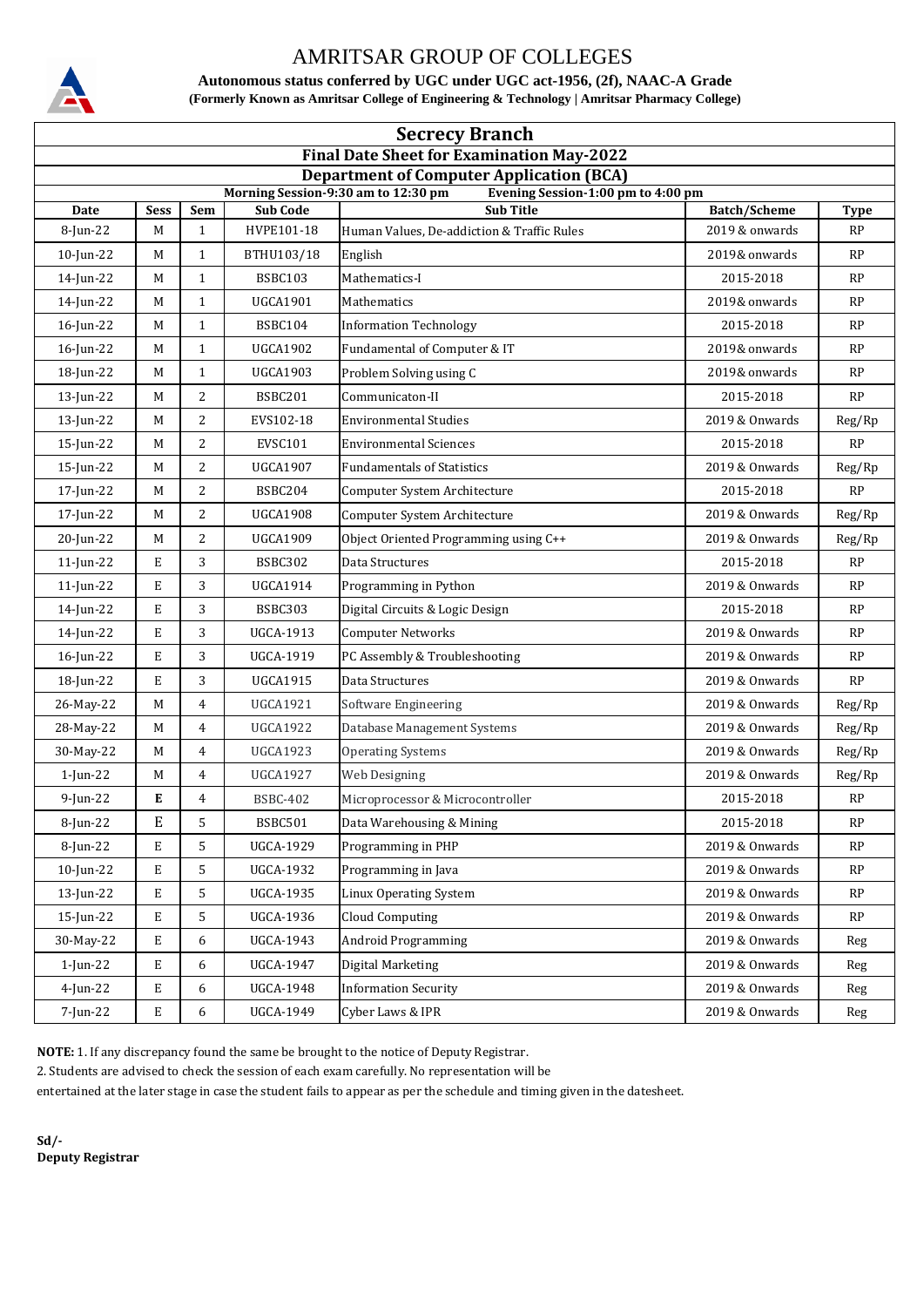

**Autonomous status conferred by UGC under UGC act-1956, (2f), NAAC-A Grade (Formerly Known as Amritsar College of Engineering & Technology | Amritsar Pharmacy College)**

| <b>Secrecy Branch</b>                                                                                         |             |                  |                  |                                                            |                     |             |  |  |
|---------------------------------------------------------------------------------------------------------------|-------------|------------------|------------------|------------------------------------------------------------|---------------------|-------------|--|--|
| <b>Final Date Sheet for Examination May-2022</b>                                                              |             |                  |                  |                                                            |                     |             |  |  |
| Department of Agriculture (B.Sc. (Hons.) Agriculture/B.Sc. Agriculture<br>Morning Session-9:30 am to 12:30 pm |             |                  |                  |                                                            |                     |             |  |  |
| Date                                                                                                          | <b>Sess</b> | Sem              | <b>Sub Code</b>  | Evening Session-1:00 pm to 4:00 pm<br><b>Sub Title</b>     | <b>Batch/Scheme</b> | <b>Type</b> |  |  |
| 22-Jun-22                                                                                                     | М           | $\mathbf{1}$     | BSAG-101-19      | <b>Fundamentals of Horticulture</b>                        | 2019 Onwards        | Rp          |  |  |
| 22-Jun-22                                                                                                     | M           | 1                | <b>BSAG-101</b>  | Agronomy-I                                                 | 2014-2018           | Rp          |  |  |
| 24-Jun-22                                                                                                     | М           | $\mathbf{1}$     | BSAG-102-19      | <b>Fundamentals of Soil Science</b>                        | 2019 Onwards        | Rp          |  |  |
| 24-Jun-22                                                                                                     | М           | 1                | <b>BSAG-104</b>  | Soil Science-I                                             | 2014-2018           | Rp          |  |  |
| 28-Jun-22                                                                                                     | М           | 1                | BSAG-103-19      | <b>Introduction to Forestry</b>                            | 2019 Onwards        | Rp          |  |  |
| 28-Jun-22                                                                                                     | M           | $\mathbf{1}$     | <b>BSAG-102</b>  | Agro meteorology-I                                         | 2014-2018           | Rp          |  |  |
| 30-Jun-22                                                                                                     | М           | 1                | BSAG-104-19      | Comprehension & Communication Skills in English            | 2019 Onwards        | Rp          |  |  |
| 30-Jun-22                                                                                                     | М           | $\mathbf{1}$     | <b>BSAG-103</b>  | Biochemistry                                               | 2014-2018           | Rp          |  |  |
| $2$ -Jul-22                                                                                                   | М           | 1                | <b>BSAG-105</b>  | Horticulture-I                                             | 2014-2018           | Rp          |  |  |
| $2$ -Jul-22                                                                                                   | М           | $\mathbf{1}$     | BSAG-105-19      | <b>Fundamentals of Agronomy</b>                            | 2019 Onwards        | Rp          |  |  |
| $4$ -Jul-22                                                                                                   | M           | $\mathbf{1}$     | BSAG-106-19 (A)  | IntroductoryBiology                                        | 2019 Onwards        | Rp          |  |  |
| $4$ -Jul-22                                                                                                   | М           | $\mathbf{1}$     | BSAG-106-19 (B)  | ElementaryMathematics                                      | 2019 Onwards        | Rp          |  |  |
| $4$ -Jul-22                                                                                                   | М           | $\mathbf{1}$     | <b>BSAG-106a</b> | Mathematics-I                                              | 2014-2018           | Rp          |  |  |
| $4$ -Jul-22                                                                                                   | M           | $\mathbf{1}$     | BSAG-106b        | Biology-I                                                  | 2014-2018           | Rp          |  |  |
| $5$ -Jul-22                                                                                                   | М           | $\mathbf{1}$     | BSAG-107-19      | Agricultural Heritage                                      | 2019 Onwards        | Rp          |  |  |
| 5-Jul-22                                                                                                      | М           | 1                | <b>BSAG-107</b>  | Communicative English                                      | 2014-2018           | Rp          |  |  |
| $6$ -Jul-22                                                                                                   | M           | $\mathbf{1}$     | BSAG-108-19      | Rural Sociology & Educational Psychology                   | 2019 Onwards        | Rp          |  |  |
| 31-May-22                                                                                                     | E           | 2                | BSAG-201-19      | <b>Fundamentals of Genetics</b>                            | 2019 Onwards        | Reg/Rp      |  |  |
| 31-May-22                                                                                                     | E           | 2                | <b>BSAG-201</b>  | <b>Elementary Microbiology</b>                             | 2014-2018           | Rp          |  |  |
| $2$ -Jun-22                                                                                                   | E           | 2                | BSAG-202-19      | <b>Agricultural Microbiology</b>                           | 2019 Onwards        | Reg/Rp      |  |  |
| $2$ -Jun-22                                                                                                   | Е           | 2                | <b>BSAG-202</b>  | Principles of Economics                                    | 2014-2018           | Rp          |  |  |
| 8-Jun-22                                                                                                      | E           | $\overline{2}$   | BSAG-203-19      | Soil and Water Conservation Engineering                    | 2019 Onwards        | Reg/Rp      |  |  |
| 8-Jun-22                                                                                                      | E           | 2                | <b>BSAG-203</b>  | Water Management and Micro Irrigation                      | 2014-2018           | Rp          |  |  |
| 10-Jun-22                                                                                                     | E           | $\overline{2}$   | <b>BSAG-204</b>  | Vegetable Production Technology                            | 2014-2018           | Rp          |  |  |
| $10$ -Jun-22                                                                                                  | E           | 2                | BSAG-204-19      | <b>Fundamentals of Crop Physiology</b>                     | 2019 Onwards        | Reg/Rp      |  |  |
| 14-Jun-22                                                                                                     | E           | 2                | BSAG-205-19      | <b>Fundamentals of Agricultural Economics</b>              | 2019 Onwards        | Reg/Rp      |  |  |
| 14-Jun-22                                                                                                     | Е           | $\overline{2}$   | BSAG-205a        | Mathematics-II                                             | 2014-2018           | Rp          |  |  |
| 14-Jun-22                                                                                                     | E           | 2                | BSAG-205b        | Biology-II                                                 | 2014-2018           | Rp          |  |  |
| $16$ -Jun-22                                                                                                  | Е           | $\overline{2}$   | BSAG-206-19      | <b>Fundamentals of Plant Pathology</b>                     | 2019 Onwards        | Reg/Rp      |  |  |
| 16-Jun-22                                                                                                     | Ε           | 2                | <b>BSAG-206</b>  | <b>Computer Applications in Agriculture</b>                | 2014-2018           | Rp          |  |  |
| 18-Jun-22                                                                                                     | Е           | 2                | BSAG-207-19      | <b>Fundamentals of Entomology</b>                          | 2019 Onwards        | Reg/Rp      |  |  |
| 18-Jun-22                                                                                                     | Е           | 2                | BSAG-207a        | Punjabi                                                    | 2014-2018           | Rp          |  |  |
| 18-Jun-22                                                                                                     | Е           | $\boldsymbol{2}$ | BSAG-207b        | Basic Punjabi                                              | 2014-2018           | Rp          |  |  |
| 20-Jun-22                                                                                                     | Е           | 2                | BSAG-208-19      | <b>Fundamentals of Agricultural Extension</b><br>Education | 2019 Onwards        | Reg/Rp      |  |  |
| 22-Jun-22                                                                                                     | E           | 2                | BSAG-209-19      | Communication Skills and Personality<br>Development        | 2019 Onwards        | Reg/Rp      |  |  |
| 17-Jun-22                                                                                                     | E           | 3                | BSAG-301-19      | Crop Production Technology - I (Kharif Crops)              | 2019 Onwards        | Rp          |  |  |
| 17-Jun-22                                                                                                     | Е           | 3                | <b>BSAG-301</b>  | Principles of Agronomy-I                                   | 2014-2018           | Rp          |  |  |
| $21$ -Jun-22                                                                                                  | Е           | 3                | BSAG-302-19      | <b>Fundamentals of Plant Breeding</b>                      | 2019 Onwards        | Rp          |  |  |
| 21-Jun-22                                                                                                     | Ε           | 3                | <b>BSAG-302</b>  | <b>Plant Physiology</b>                                    | 2014-2018           | Rp          |  |  |
| 23-Jun-22                                                                                                     | Е           | 3                | BSAG-303-19      | Agricultural Finance and Cooperation                       | 2019 Onwards        | Rp          |  |  |
| 23-Jun-22                                                                                                     | Ε           | 3                | <b>BSAG-303</b>  | Fundamentals of Insect Morphology and Systematics          | 2014-2018           | Rp          |  |  |
| 25-Jun-22                                                                                                     | E           | 3                | BSAG-304-19      | Agri-Informatics                                           | 2019 Onwards        | Rp          |  |  |
| 25-Jun-22                                                                                                     | Ε           | 3                | <b>BSAG-304</b>  | <b>Introduction to Genetics</b>                            | 2014-2018           | Rp          |  |  |
| 27-Jun-22                                                                                                     | Е           | 3                | BSAG-305-19      | Farm Machinery and Power                                   | 2019 Onwards        | Rp          |  |  |
| 27-Jun-22                                                                                                     | Е           | 3                | <b>BSAG-305</b>  | Dimensions of Agricultural extension                       | 2014-2018           | Rp          |  |  |
| 28-Jun-22                                                                                                     | E           | 3                | BSAG-309-19      | Livestock and Poultry Management                           | 2019 Onwards        | Rp          |  |  |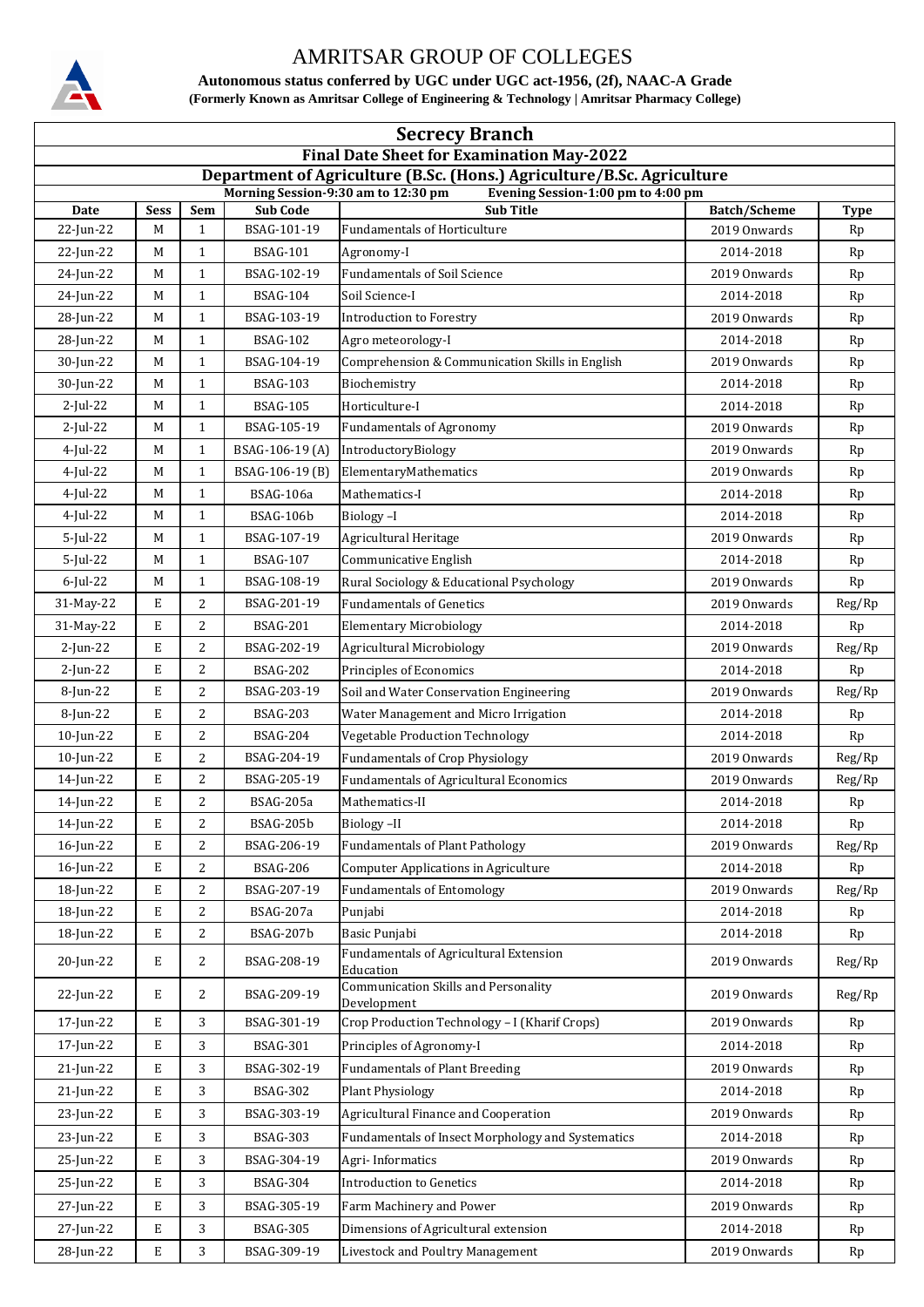| 29-Jun-22    | E | 3              | BSAG-306-19     | Production Technology for Vegetables and Spices                              | 2019 Onwards | Rp     |
|--------------|---|----------------|-----------------|------------------------------------------------------------------------------|--------------|--------|
| 29-Jun-22    | E | 3              | <b>BSAG-306</b> | Principles of Plant Pathology                                                | 2014-2018    | Rp     |
| 30-Jun-22    | E | 3              | BSAG-308-19     | Statistical Methods                                                          | 2019 Onwards | Rp     |
| $1$ -Jul-22  | E | 3              | BSAG-307-19     | <b>Environmental Studies and Disaster Management</b>                         | 2019 Onwards | Rp     |
| $1$ -Jul-22  | E | 3              | <b>BSAG-307</b> | Soil Chemistry, Fertility and Nutrient Management                            | 2014-2018    | Rp     |
| 26-May-22    | M | 4              | BSAG-401-19     | Crop Production Technology -II (Rabi Crops)                                  | 2019 Onwards | Reg/Rp |
| 26-May-22    | M | 4              | <b>BSAG-401</b> | Principles of Agronomy II (Rabi Crops)                                       | 2014-2018    | Rp     |
|              |   |                |                 | Production Technology for Ornamental Crops, MAP and                          |              |        |
| 28-May-22    | M | 4              | BSAG-402-19     | Landscaping                                                                  | 2019 Onwards | Reg/Rp |
| 28-May-22    | M | 4              | BSAG-402        | Organic Farming                                                              | 2014-2018    | Rp     |
| 30-May-22    | M | $\overline{4}$ | BSAG-403-19     | Renewable Energy and Green Technology                                        | 2019 Onwards | Reg/Rp |
| 30-May-22    | M | $\overline{4}$ | <b>BSAG-403</b> | Farm Management & Agriculture Finance                                        | 2014-2018    | Rp     |
| 1-Jun-22     | M | 4              | BSAG-404-19     | Problematic Soils and their Management                                       | 2019 Onwards | Reg/Rp |
| $1$ -Jun-22  | M | 4              | BSAG-404        | Insect Ecology and Integrated Pest Management                                | 2014-2018    | Rp     |
| $4$ -Jun-22  | M | 4              | BSAG-405-19     | Production Technology for Fruit and Plantation Crops                         | 2019 Onwards | Reg/Rp |
| 4-Jun-22     | M | 4              | <b>BSAG-405</b> | Extension Methodology and Communication Skills for<br>Transfer of technology | 2014-2018    | Rp     |
| $7$ -Jun-22  | M | 4              | BSAG-406-19     | Principles of Seed Technology                                                | 2019 Onwards | Reg/Rp |
| 7-Jun-22     | M | 4              | <b>BSAG-406</b> | Principles of Seed Technology                                                | 2014-2018    | Rp     |
| $9$ -Jun-22  | M | 4              | BSAG-407-19     | Farming System & Sustainable Agriculture                                     | 2019 Onwards | Reg/Rp |
| $9$ -Jun-22  | M | 4              | <b>BSAG-407</b> | <b>Manures and Fertilizers</b>                                               | 2014-2018    | Rp     |
| $11$ -Jun-22 | M | 4              | BSAG-408-19     | Agricultural Marketing Trade & Prices                                        | 2019 Onwards | Reg/Rp |
| 11-Jun-22    | M | 4              | <b>BSAG-408</b> | Farm Power & Machinery                                                       | 2014-2018    | Rp     |
| $13$ -Jun-22 | M | 4              | BSAG-409-19     | Introductory Agro-meteorology & Climate Change                               | 2019 Onwards | Reg/Rp |
| $13$ -Jun-22 | M | $\overline{4}$ | <b>BSAG-409</b> | <b>Basic Statistics</b>                                                      | 2014-2018    | Rp     |
| 15-Jun-22    | M | 4              | BSAG-417-19     | Protected Cultivation                                                        | 2019 Onwards | Reg/Rp |
| 8-Jun-22     | M | 5              | BSAG-501-19     | Principles of Integrated Pest and Disease Management                         | 2019 Onwards | Rp     |
| 8-Jun-22     | M | 5              | <b>BSAG-501</b> | Fundamental of Soil and Water Engineering                                    | 2014-2018    | Rp     |
| $10$ -Jun-22 | M | 5              | BSAG-502-19     | Manures, Fertilizers and Soil Fertility Management                           | 2019 Onwards | Rp     |
| $10$ -Jun-22 | M | 5              | <b>BSAG-502</b> | Plant Tissue Culture and Genetic Transformation                              | 2014-2018    | Rp     |
| 17-Jun-22    | M | 5              | BSAG-503-19     | Pests of Crops, Stored Grains and their Management                           | 2019 Onwards | Rp     |
| 17-Jun-22    | M | 5              | <b>BSAG-503</b> | Chemistry of Agrochemicals                                                   | 2014-2018    | Rp     |
| 21-Jun-22    | M | 5              | BSAG-504-19     | Diseases of Field and Horticultural Crops and their                          | 2019 Onwards | Rp     |
|              |   |                |                 | Management -I                                                                |              |        |
| 21-Jun-22    | M | 5              | <b>BSAG-504</b> | Agriculture Marketing Trade and Prices                                       | 2014-2018    | Rp     |
| 23-Jun-22    | M | 5              | BSAG-505-19     | Crop Improvement-I (Kharif Crops)                                            | 2019 Onwards | Rp     |
| 23-Jun-22    | M | 5              | <b>BSAG-505</b> | <b>Insect Pest of Crops and Stored Grains</b>                                | 2014-2018    | Rp     |
| 25-Jun-22    | M | 5              | BSAG-506-19     | <b>Entrepreneurship Development and Business</b><br>Communication            | 2019 Onwards | Rp     |
| 25-Jun-22    | M | 5              | <b>BSAG-506</b> | <b>Introductory Forestry</b>                                                 | 2014-2018    | Rp     |
| 27-Jun-22    | M | 5              | BSAG-507-19     | Geo-informatics, Nano-technology and Precision Farming                       | 2019 Onwards | Rp     |
| 27-Jun-22    | M | 5              | <b>BSAG-507</b> | <b>Introduction of Plant Breeding</b>                                        | 2014-2018    | Rp     |
|              |   |                |                 | <b>Intellectual Property Rights</b>                                          |              |        |
| 29-Jun-22    | M | 5              | BSAG-508-19     |                                                                              | 2019 Onwards | Rp     |
| 29-Jun-22    | М | 5              | <b>BSAG-508</b> | Livestock Production and Management                                          | 2014-2018    | Rp     |
| $1$ -Jul-22  | M | 5              | BSAG-517-19     | Landscaping                                                                  | 2019 Onwards | Rp     |
| 26-May-22    | Е | 6              | BSAG-601-19     | Rainfed Agriculture & Watershed Management                                   | 2019 Onwards | Reg/Rp |
| 26-May-22    | E | 6              | <b>BSAG-601</b> | Crop Residue Management                                                      | 2014-2018    | Rp     |
| 28-May-22    | E | 6              | BSAG-602-19     | Protected Cultivation and Secondary Agriculture                              | 2019 Onwards | Reg/Rp |
| 28-May-22    | Е | 6              | <b>BSAG-602</b> | Diseases of Horticultural Crops and their Management                         | 2014-2018    | Rp     |
| 30-May-22    | Е | 6              | BSAG-603-19     | Diseases of Field and Horticultural Crops and their<br>Management-II         | 2019 Onwards | Reg/Rp |
| 30-May-22    | Е | 6              | <b>BSAG-603</b> | Flower Cultivation and Landscape Gardening                                   | 2014-2018    | Rp     |
| $1$ -Jun-22  | E | 6              | BSAG-604-19     | Post-harvest Management and Value Addition of Fruits and<br>Vegetables       | 2019 Onwards | Reg/Rp |
| 1-Jun-22     | E | 6              | <b>BSAG-604</b> | Breeding of Field and Horticultural Crops                                    | 2014-2018    | Rp     |
| 4-Jun-22     | Е | 6              | BSAG-605-19     | Management of Beneficial Insects                                             | 2019 Onwards | Reg/Rp |
| $4$ -Jun-22  | E | 6              | <b>BSAG-605</b> | Environmental Science and Disaster Management                                | 2014-2018    | Rp     |
| 7-Jun-22     | E | 6              | BSAG-606-19     | Crop Improvement-II (Rabi Crops)                                             | 2019 Onwards | Reg/Rp |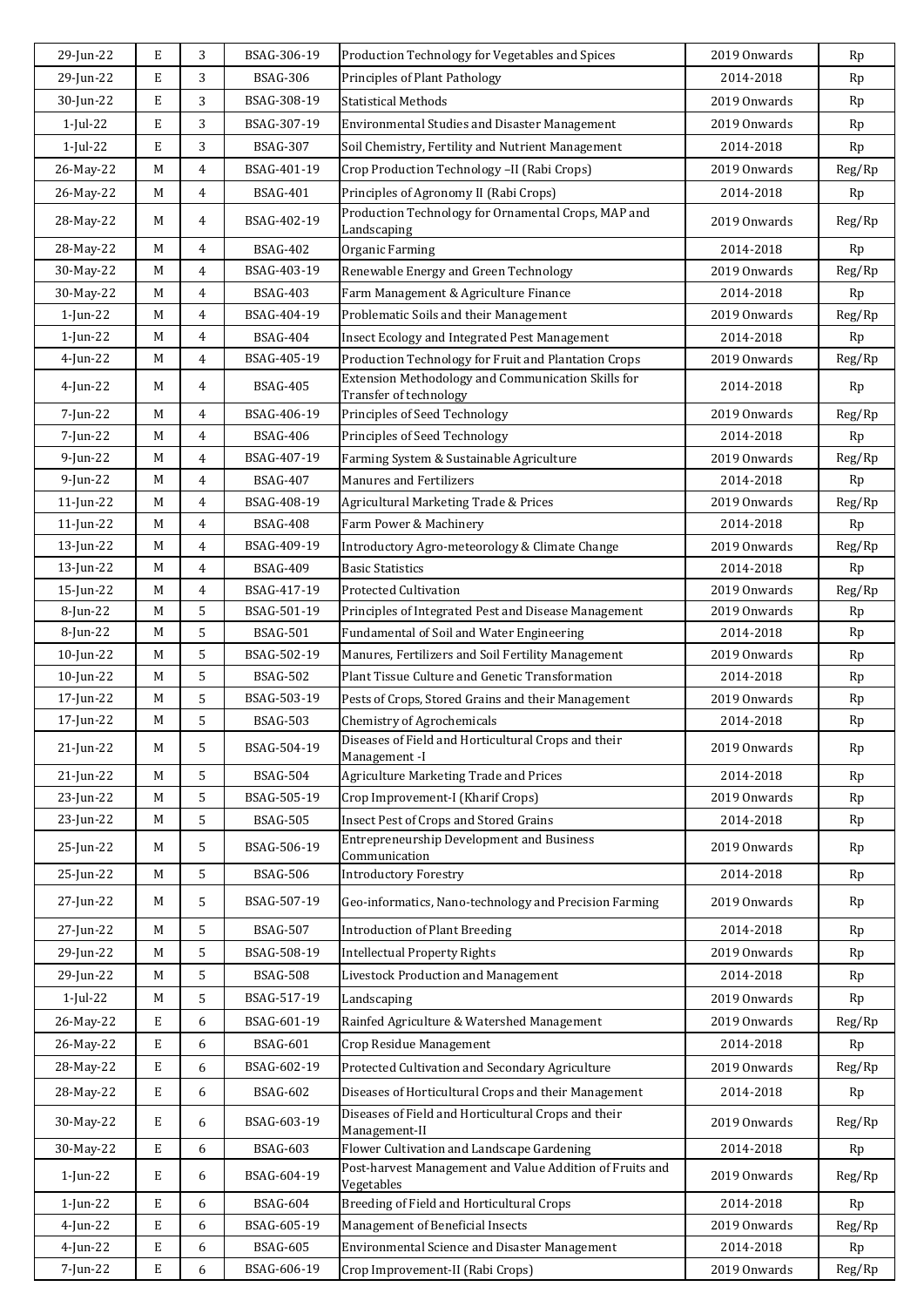| 7-Jun-22     | E | 6              | <b>BSAG-606</b> | Fundamentals of Agri-business Management                                            | 2014-2018    | Rp     |
|--------------|---|----------------|-----------------|-------------------------------------------------------------------------------------|--------------|--------|
| $9$ -Jun-22  | E | 6              | BSAG-607-19     | Principles of Organic Farming                                                       | 2019 Onwards | Reg/Rp |
| $9$ -Jun-22  | E | 6              | <b>BSAG-607</b> | Protected Cultivation and Post-Harvest Technology                                   | 2014-2018    | Rp     |
| $11$ -Jun-22 | E | 6              | BSAG-608-19     | Farm Management, Production & Resource Economics                                    | 2019 Onwards | Reg/Rp |
| $11$ -Jun-22 | E | 6              | <b>BSAG-608</b> | Renewable Energy                                                                    | 2014-2018    | Rp     |
| $13$ -Jun-22 | E | 6              | BSAG-609-19     | Principles of Food Science and Nutrition                                            | 2019 Onwards | Reg/Rp |
| 13-Jun-22    | E | 6              | <b>BSAG-609</b> | Post-harvest Management of Fruits and Vegetables                                    | 2014-2018    | Rp     |
| $15$ -Jun-22 | E | 6              | BSAG-619-19     | Hi-Tech Horticulture                                                                | 2019 Onwards | Reg/Rp |
| 31-May-22    | M | 7              | <b>BSAG-701</b> | Diseases of Field Crops & their Management                                          | 2014-2018    | Rp     |
| $2$ -Jun-22  | M | 7              | <b>BSAG-702</b> | <b>Introduction to Molecular Biotechnology</b>                                      | 2014-2018    | Rp     |
| 14-Jun-22    | M | 7              | BSAG-CS704      | Farming Systems and Sustainable Agriculture                                         | 2014-2018    | Rp     |
| 14-Jun-22    | M | $\overline{7}$ | BSAG-HC704      | <b>Commercial Vegetable Production</b>                                              | 2014-2018    | Rp     |
| 16-Jun-22    | M | 7              | BSAG-CS705      | Production Technology of Spices, Aromatic, Medicinal and<br><b>Plantation Crops</b> | 2014-2018    | Rp     |
| $16$ -Jun-22 | M | 7              | BSAG-HC705      | Vegetable Breeding and Seed Production                                              | 2014-2018    | Rp     |
| 18-Jun-22    | M | 7              | BSAG-CS706      | Production Technology of Economic Forest Trees                                      | 2014-2018    | Rp     |
| 18-Jun-22    | M | 7              | BSAG-HC706      | Forcing Techniques in Vegetable Production                                          | 2014-2018    | Rp     |
| 20-Jun-22    | M | 7              | BSAG-HC707      | Commercial Floriculture and Landscaping                                             | 2014-2018    | Rp     |
| 24-Jun-22    | E | 7              | BSAG-CS702      | Analytical Techniques in Soils, Plants, Fertilizers and Water                       | 2014-2018    | Rp     |
| 24-Jun-22    | E | 7              | BSAG-HC702      | <b>Commercial Fruit Production</b>                                                  | 2014-2018    | Rp     |
| $2$ -Jul-22  | E | 7              | BSAG-CS703      | Weed Management                                                                     | 2014-2018    | Rp     |
| $2$ -Jul-22  | E | 7              | BSAG-HC703      | Processing and Value Addition of Horticultural Crops                                | 2014-2018    | Rp     |
| $4$ -Jul-22  | E | $\overline{7}$ | BSAG-CS701      | Soil Physical and Biological Environment                                            | 2014-2018    | Rp     |
| $4$ -Jul-22  | E | 7              | BSAG-HC701      | Nursery Management of Horticultural Crops                                           | 2014-2018    | Rp     |

**NOTE:** 1. If any discrepancy found the same be brought to the notice of Deputy Registrar.

2. Students are advised to check the session of each exam carefully. No representation will be

entertained at the later stage in case the student fails to appear as per the schedule and timing given in the datesheet.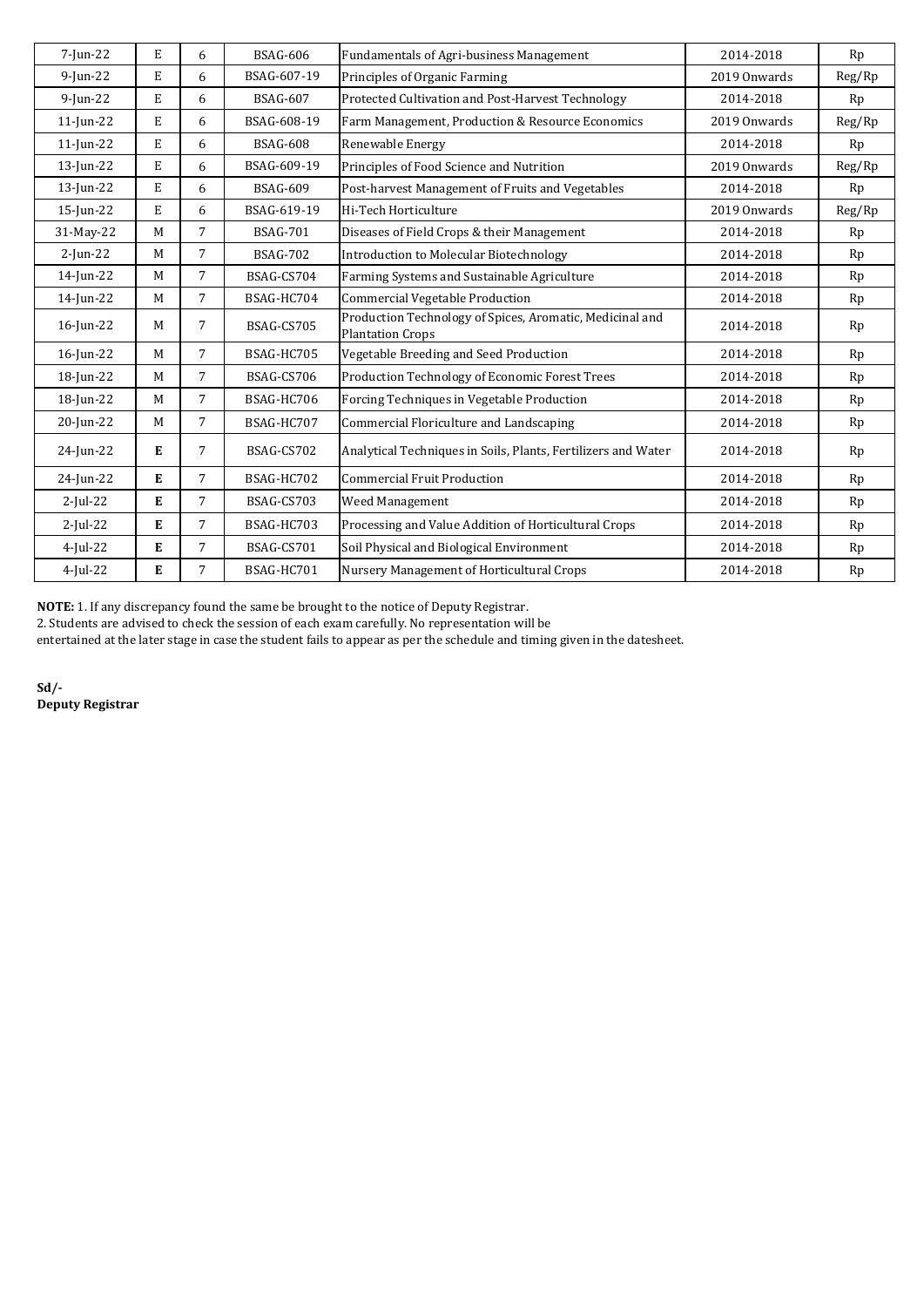

**Autonomous status conferred by UGC under UGC act-1956, (2f), NAAC-A Grade (Formerly Known as Amritsar College of Engineering & Technology | Amritsar Pharmacy College)**

| <b>Secrecy Branch</b> |             |     |                                     |                                                                                        |                     |                  |  |  |
|-----------------------|-------------|-----|-------------------------------------|----------------------------------------------------------------------------------------|---------------------|------------------|--|--|
|                       |             |     |                                     | <b>Final Date Sheet for Examination May-2022</b>                                       |                     |                  |  |  |
|                       |             |     | Morning Session-9:30 am to 12:30 pm | Department of Hotel Management (B.Sc-HMCT/BHMCT)<br>Evening Session-1:00 pm to 4:00 pm |                     |                  |  |  |
| Date                  | <b>Sess</b> | Sem | <b>Sub Code</b>                     | <b>Sub Title</b>                                                                       | <b>Batch/Scheme</b> | <b>Type</b>      |  |  |
| 28-May-22             | M           | 1st | <b>BSHM 101</b>                     | <b>Basic of Food Production-I</b>                                                      | 2016-2017           | RP               |  |  |
| 28-May-22             | M           | 1st | BHMCT101-18                         | Food Production Foundation-I                                                           | 2018 onwards        | RP               |  |  |
| 30-May-22             | М           | 1st | <b>BSHM 105</b>                     | Communication                                                                          | 2016-2017           | RP               |  |  |
| 30-May-22             | M           | 1st | BHMCT103-18                         | Food & Beverage Service Foundation-I                                                   | 2018 onwards        | RP               |  |  |
| $1$ -Jun-22           | М           | 1st | <b>BSHM 107</b>                     | <b>FOOD SCIENCE &amp; NUTRITION</b>                                                    | 2011 onwards        | RP               |  |  |
| $1$ -Jun-22           | M           | 1st | BHMCT105-18                         | Front Office Foundation-I                                                              | 2018 onwards        | RP               |  |  |
| $4$ -Jun-22           | M           | 1st | BHMCT107-18                         | <b>Accommodation Operations-I</b>                                                      | 2018 onwards        | RP               |  |  |
| 8-Jun-22              | M           | 1st | HVPE101-18                          | Human Values, Deaddiction and Traffic Rules                                            | 2018 onwards        | RP               |  |  |
| $10$ -Jun-22          | M           | 1st | BTHU103-18                          | English                                                                                | 2018 onwards        | RP               |  |  |
| 13-Jun-22             | M           | 2nd | EVS102-18                           | <b>Environmental Science</b>                                                           | 2018 onwards        | Reg/Rp           |  |  |
| 15-Jun-22             | М           | 2nd | <b>BSHM-201</b>                     | Food Production-II                                                                     | 2016-2017           | RP               |  |  |
| 15-Jun-22             | М           | 2nd | BHMCT201-18                         | Food Production Foundation-II                                                          | 2018 onwards        | Reg/Rp           |  |  |
| 17-Jun-22             | M           | 2nd | <b>BHMCT203-18</b>                  | Food & Beverage Service Foundation-II                                                  | 2018 onwards        | Reg/Rp           |  |  |
| 20-Jun-22             | М           | 2nd | <b>BHMCT205-18</b>                  | Front Office Foundation-II                                                             | 2018 onwards        | Reg/Rp           |  |  |
| 22-Jun-22             | М           | 2nd | BHMCT207-18                         | <b>Accommodation Operations-II</b>                                                     | 2018 onwards        | Reg/Rp           |  |  |
| $9$ -Jun-22           | E           | 3/4 | BHMCT401-18                         | <b>Introduction to Indian Cookery</b>                                                  | 2018 onwards        | RP               |  |  |
| $9$ -Jun-22           | E           | 3   | <b>BSHM-306</b>                     | Communication-III                                                                      | 2016-2017           | RP               |  |  |
| $11$ -Jun-22          | E           | 3   | <b>BSHM-301</b>                     | Food Production-III                                                                    | 2016-2017           | RP               |  |  |
| $11$ -Jun-22          | E           | 3/4 | BHMCT403-18                         | Food & Beverage Service Operations-II                                                  | 2018 onwards        | RP               |  |  |
| 14-Jun-22             | E           | 3   | BSHM-302                            | Food & Beverage Services-III                                                           | 2016-2017           | RP               |  |  |
| 14-Jun-22             | E           | 3/4 | BHMCT405-18                         | Front Office Operations-II                                                             | 2018 onwards        | RP               |  |  |
| 16-Jun-22             | E           | 3   | <b>BSHM-303</b>                     | Front Office-II                                                                        | 2016-2017           | RP               |  |  |
| 16-Jun-22             | E           | 3/4 | BHMCT407-18                         | <b>Accommodation Operations-III</b>                                                    | 2018 onwards        | RP               |  |  |
| 18-Jun-22             | E           | 3   | <b>BSHM-304</b>                     | <b>Accommodation Operation-I</b>                                                       | 2016-2017           | RP               |  |  |
| 18-Jun-22             | E           | 3/4 | BHMCT409-18                         | <b>Accounting Skills for Hospitality</b>                                               | 2018 onwards        | RP               |  |  |
| 14-Jun-22             | M           | 4/5 | <b>BHMCT505-18</b>                  | Front Office Operations & Management                                                   | 2018 onwards        | RP               |  |  |
| 14-Jun-22             | M           | 5th | <b>BSHM 503</b>                     | Front Office-III                                                                       | 2016-2017           | RP               |  |  |
| 16-Jun-22             | М           | 4/5 | BHMCT507-18                         | <b>Accommodation Operations &amp; Management</b>                                       | 2018 onwards        | RP               |  |  |
| 16-Jun-22             | M           | 5th | <b>BSHM 504</b>                     | <b>Accommodation Operation-II</b>                                                      | 2016-2017           | RP               |  |  |
| 18-Jun-22             | М           | 4/5 | BHMCT509-18                         | Food & Beverage Controls and Management                                                | 2018 onwards        | RP               |  |  |
| 21-Jun-22             | M           | 4/5 | BHMCT501-18                         | Larder & Kitchen Practices                                                             | 2018 onwards        | RP               |  |  |
| 23-Jun-22             | M           | 4/5 | BHMCT503-18                         | Bar operations & Management                                                            | 2018 onwards        | RP               |  |  |
| 26-May-22             | Е           | 6th | <b>BSHM 602</b>                     | Food & Beverage Service-5                                                              | 2016-2017           | <b>RP</b>        |  |  |
| 28-May-22             | E           | 6th | <b>BSHM 603</b>                     | Front Office-5                                                                         | 2016-2017           | RP               |  |  |
| 30-May-22             | E           | 6th | <b>BSHM 604</b>                     | <b>Accommodation Operation-3</b>                                                       | 2016-2017           | <b>RP</b>        |  |  |
| 30-May-22             | E           | 6th | BHMCT605-18                         | Front Office Management                                                                | 2018 onwards        | Reg/Rp           |  |  |
| $1$ -Jun-22           | E           | 6th | BHMCT607-18                         | <b>Accommodation Management</b>                                                        | 2018 onwards        |                  |  |  |
| $4$ -Jun-22           | E           | 6th | BHMCT609-18                         | Principles of Management                                                               | 2018 onwards        | Reg/Rp<br>Reg/Rp |  |  |
| 7-Jun-22              | М           | 6th | BHMCT601-18                         | International Cuisine- An Exploration                                                  | 2018 onwards        | Reg/Rp           |  |  |
| 9-Jun-22              | M           | 6th | BHMCT603-18                         | Banquet and Restaurant Operations & Management                                         | 2018 onwards        | Reg/Rp           |  |  |
| 31-May-22             | E           | 7   | BHMCT701(A)-18                      | <b>Food Production Management</b>                                                      | 2018 onwards        | RP               |  |  |
| 31-May-22             | E           | 7   | BHMCT701(B)-18                      | Food& Beverage Service Management                                                      | 2018 onwards        | RP               |  |  |
| 31-May-22             | E           | 7   | BHMCT701(C)-18                      | Front Office Management                                                                | 2018 onwards        | RP               |  |  |
| 2-Jun-22              | E           | 7   | BHMCT703(A)-18                      | Tandoor-Principle, Concept And Application                                             | 2018 onwards        | RP               |  |  |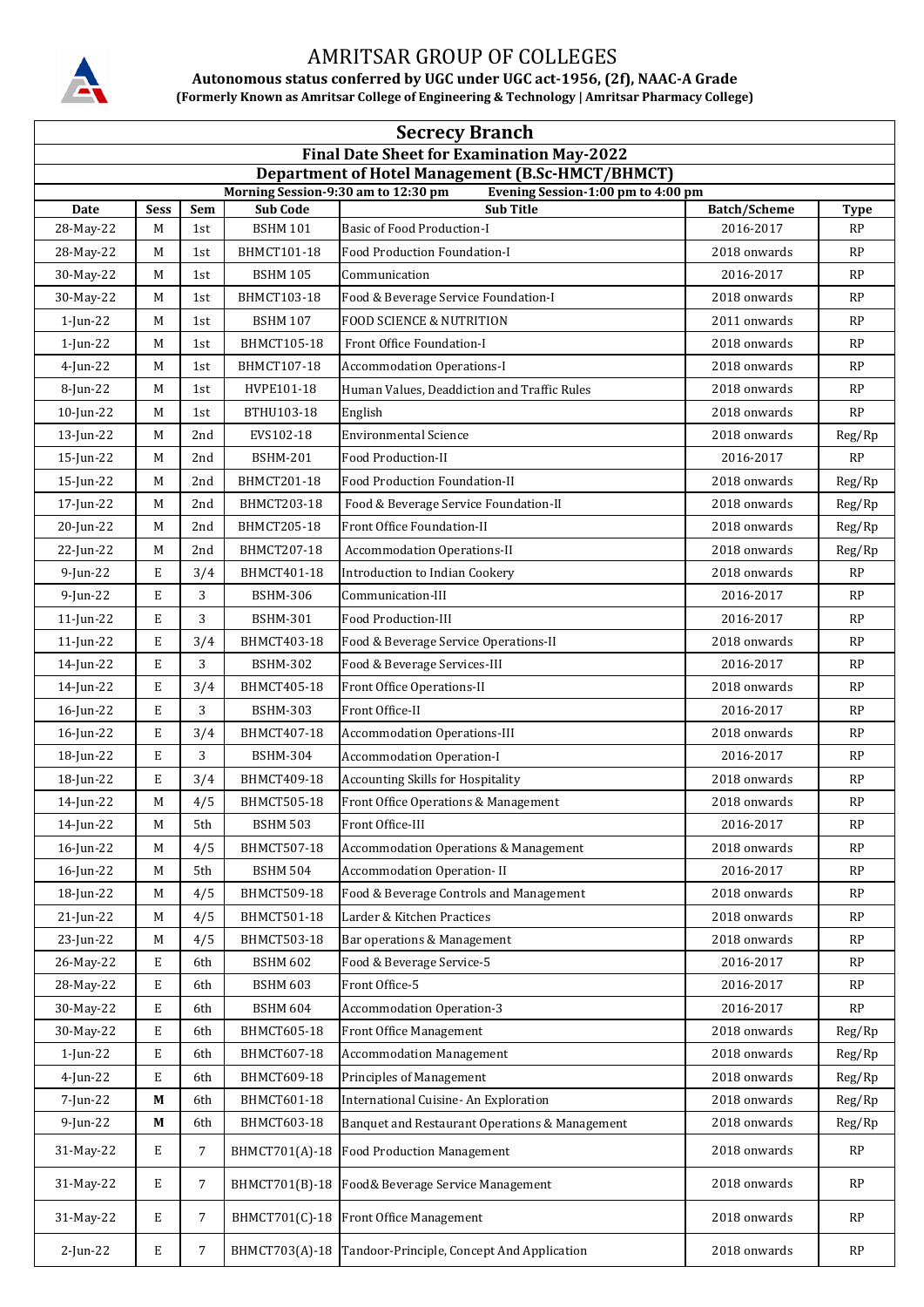| $2$ -Jun-22 | E. |                    | BHMCT703(B)-18 Event Management         | 2018 onwards | RP        |
|-------------|----|--------------------|-----------------------------------------|--------------|-----------|
| $2$ -Jun-22 | E  |                    | BHMCT703(C)-18 Tour & Travel Management | 2018 onwards | <b>RP</b> |
| 8-Jun-22    | E  | BHMCT705-18        | <b>Principles Of Marketing</b>          | 2018 onwards | RP        |
| 10-Jun-22   | E  | BHMCT706-18        | <b>Financial Management</b>             | 2018 onwards | RP        |
| 13-Jun-22   | E  | <b>BHMCT707-18</b> | Entrepreneurship                        | 2018 onwards | RP        |
| 15-Jun-22   | E  | BHMCT709-18        | <b>Facility Planning</b>                | 2018 onwards | RP        |

**NOTE:** 1. If any discrepancy found the same be brought to the notice of Deputy Registrar.

2. Students are advised to check the session of each exam carefully. No representation will be

entertained at the later stage in case the student fails to appear as per the schedule and timing given in the datesheet.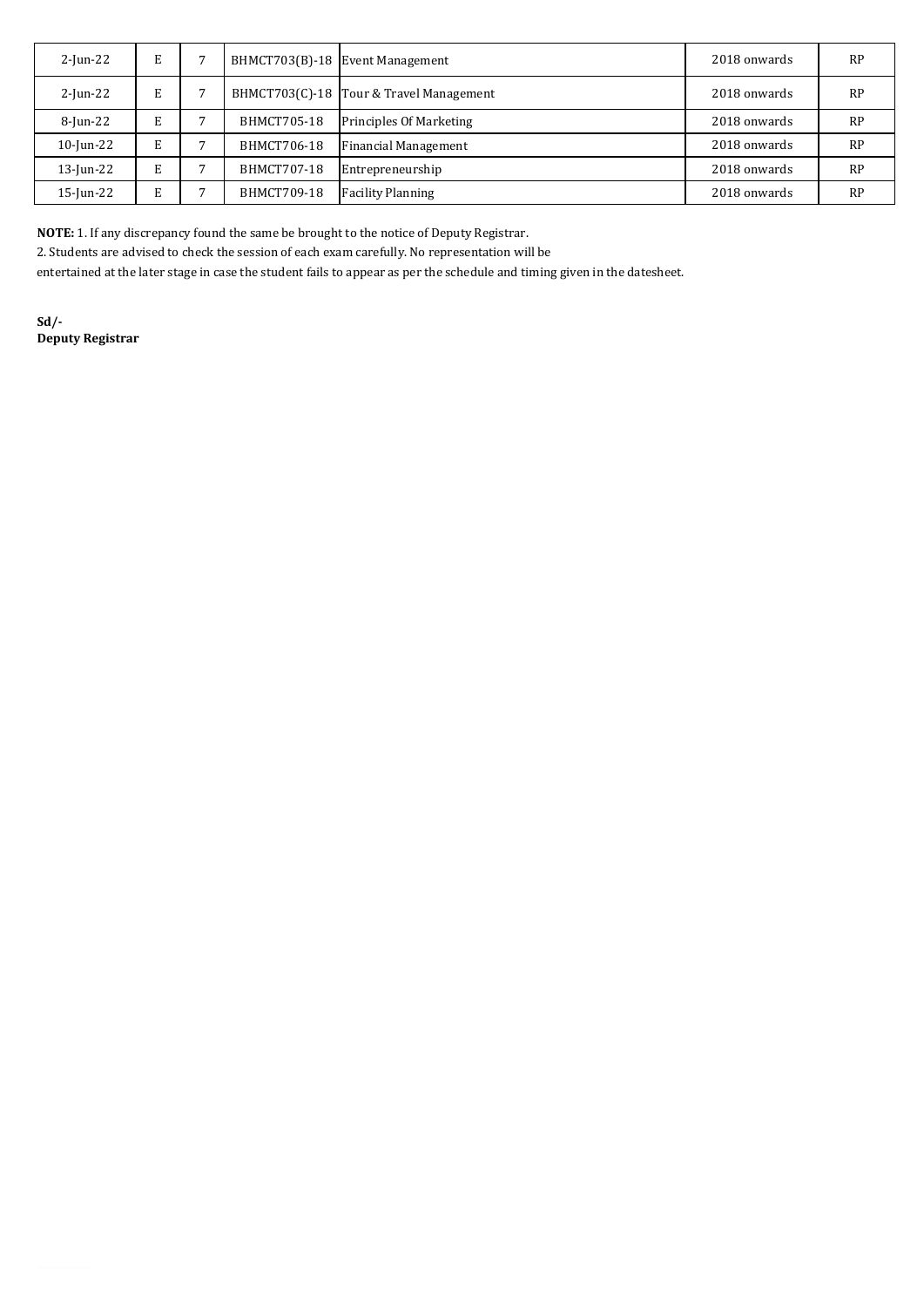

**Autonomous status conferred by UGC under UGC act-1956, (2f), NAAC-A Grade (Formerly Known as Amritsar College of Engineering & Technology | Amritsar Pharmacy College)**

| <b>Secrecy Branch</b> |                                                  |     |                   |                                                                           |                     |             |  |  |  |  |
|-----------------------|--------------------------------------------------|-----|-------------------|---------------------------------------------------------------------------|---------------------|-------------|--|--|--|--|
|                       | <b>Final Date Sheet for Examination May-2022</b> |     |                   |                                                                           |                     |             |  |  |  |  |
|                       | <b>Department of Fashion Design (B.Sc-FD)</b>    |     |                   |                                                                           |                     |             |  |  |  |  |
|                       |                                                  |     |                   | Morning Session-9:30 am to 12:30 pm<br>Evening Session-1:00 pm to 4:00 pm |                     |             |  |  |  |  |
| Date                  | <b>Sess</b>                                      | Sem | <b>Sub Code</b>   | <b>Sub Title</b>                                                          | <b>Batch/Scheme</b> | <b>Type</b> |  |  |  |  |
| 13-Jun-22             | M                                                | 2   | EVS102-18         | Environmental Science                                                     | 2021 onwards        | Reg/Rp      |  |  |  |  |
| 15-Jun-22             | M                                                | 2   | BSFD201-18        | <b>History of Indian Costumes</b>                                         | 2021 onwards        | Reg/Rp      |  |  |  |  |
| 17-Jun-22             | M                                                | 2   | <b>BSFD202-18</b> | Indian Art Appreciation                                                   | 2021 onwards        | Reg/Rp      |  |  |  |  |
| 20-Jun-22             | M                                                | 2   | BSFD203-18        | Traditional Indian Textiles and Embroideries                              | 2021 onwards        | Reg/Rp      |  |  |  |  |
| 8-Jun-22              | M                                                | 3   | BSFD301-18        | Dyeing and Printing Techniques                                            | 2020 onwards        | Rp          |  |  |  |  |
| $10$ -Jun-22          | M                                                | 3   | BSFD302-18        | <b>History of Western Costumes</b>                                        | 2020 onwards        | Rp          |  |  |  |  |
| 31-May-22             | M                                                | 4th | BSFD401-18        | <b>Fundamental of Apparel Production</b>                                  | 2020 onwards        | Reg/Rp      |  |  |  |  |
| $2$ -Jun-22           | M                                                | 4th | BSFD402-18        | Survey of Apparel Merchandising                                           | 2020 onwards        | Reg/Rp      |  |  |  |  |
| 30-May-22             | E                                                | 6th | BSFD602-18        | <b>Intellectual Property Rights</b>                                       | 2019 onwards        | Reg/Rp      |  |  |  |  |

**NOTE:** 1. If any discrepancy found the same be brought to the notice of Deputy Registrar.

2. Students are advised to check the session of each exam carefully. No representation will be

entertained at the later stage in case the student fails to appear as per the schedule and timing given in the datesheet.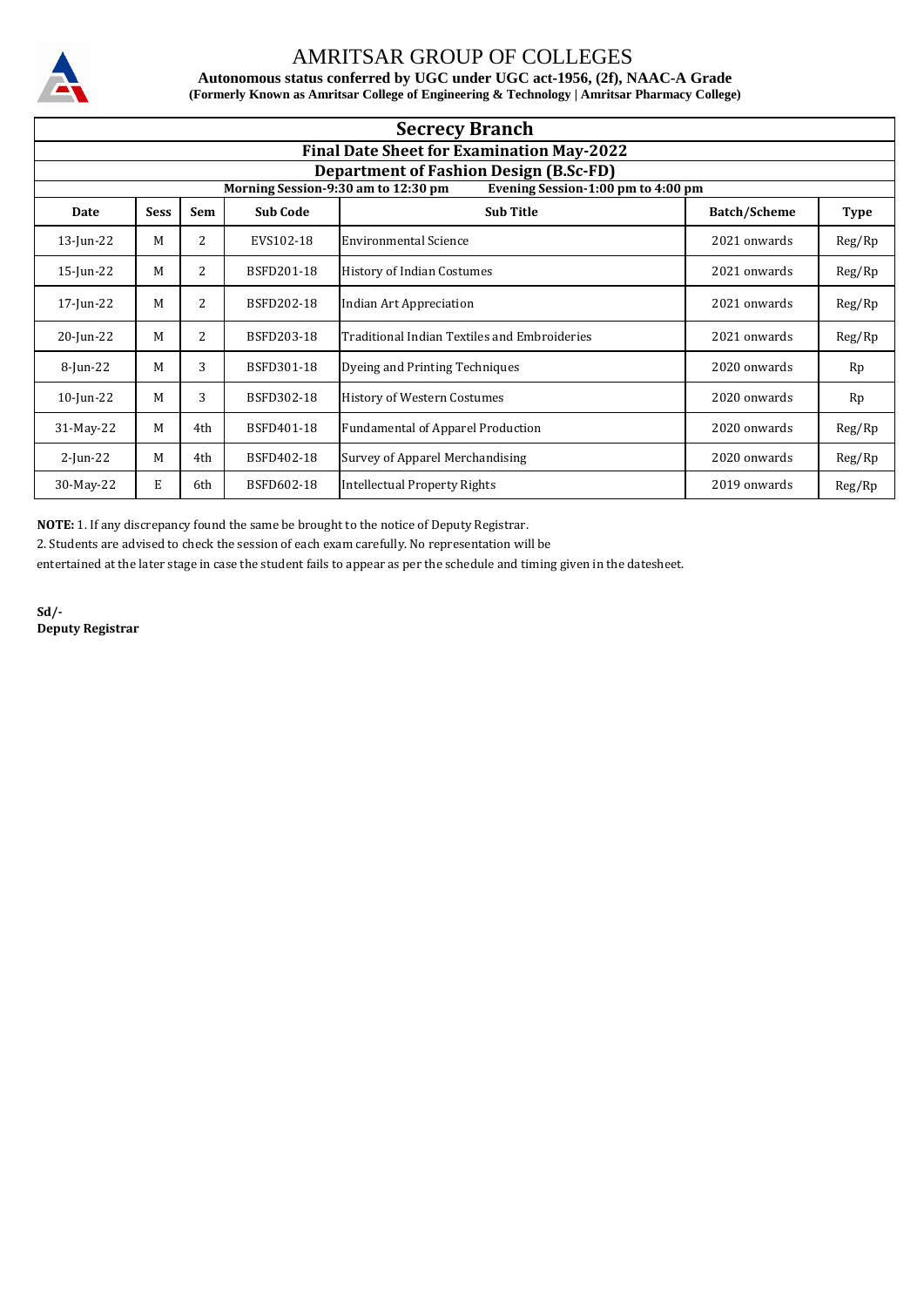

**(Formerly Known as Amritsar College of Engineering & Technology | Amritsar Pharmacy College) Autonomous status conferred by UGC under UGC act-1956, (2f), NAAC-A Grade**

|              | <b>Secrecy Branch</b>                            |     |                 |                                                                           |                     |             |  |  |  |  |
|--------------|--------------------------------------------------|-----|-----------------|---------------------------------------------------------------------------|---------------------|-------------|--|--|--|--|
|              | <b>Final Date Sheet for Examination May-2022</b> |     |                 |                                                                           |                     |             |  |  |  |  |
|              | <b>Department of Hotel Management (MHMCT)</b>    |     |                 |                                                                           |                     |             |  |  |  |  |
|              |                                                  |     |                 | Morning Session-9:30 am to 12:30 pm<br>Evening Session-1:00 pm to 4:00 pm |                     |             |  |  |  |  |
| Date         | <b>Sess</b>                                      | Sem | <b>Sub Code</b> | <b>Sub Title</b>                                                          | <b>Batch/Scheme</b> | <b>Type</b> |  |  |  |  |
| 31-May-22    | E                                                | 3   | MHM401-18       | Hotel Sales and Marketing                                                 | 2018 onwards        | RP          |  |  |  |  |
| $2$ -Jun-22  | E                                                | 3   | MHM402-18       | Entrepreneurship Development                                              | 2018 onwards        | RP          |  |  |  |  |
| $4$ -Jun-22  | E                                                | 3   | MHM403-18       | Organizational Behaviour                                                  | 2018 onwards        | RP          |  |  |  |  |
| 7-Jun-22     | Е                                                | 3   | MHM404-18       | <b>Hospitality Law</b>                                                    | 2018 onwards        | <b>RP</b>   |  |  |  |  |
| $9$ -Jun-22  | Е                                                | 3   | MHM405B-18      | Food & Beverage Service Management                                        | 2018 onwards        | RP          |  |  |  |  |
| $11$ -Jun-22 | E                                                | 3   | MHM406C-18      | <b>Accomodation Management</b>                                            | 2018 onwards        | <b>RP</b>   |  |  |  |  |

**NOTE:** 1. If any discrepancy found the same be brought to the notice of Deputy Registrar.

2. Students are advised to check the session of each exam carefully. No representation will be

entertained at the later stage in case the student fails to appear as per the schedule and timing given in the datesheet.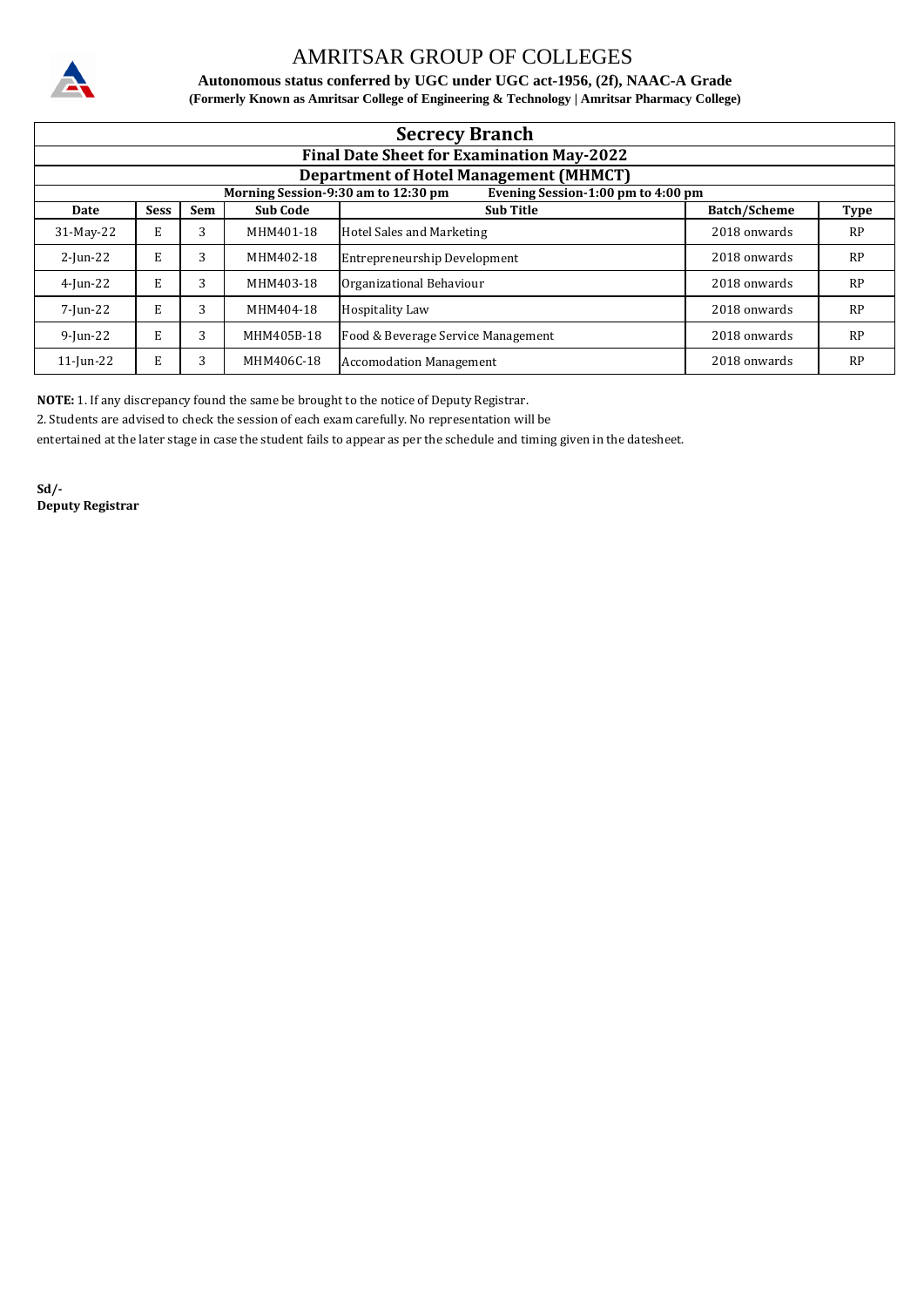

**Autonomous status conferred by UGC under UGC act-1956, (2f), NAAC-A Grade (Formerly Known as Amritsar College of Engineering & Technology | Amritsar Pharmacy College)**

| <b>Secrecy Branch</b>                                                                    |                                                  |                |                 |                                                        |                     |             |  |  |  |
|------------------------------------------------------------------------------------------|--------------------------------------------------|----------------|-----------------|--------------------------------------------------------|---------------------|-------------|--|--|--|
|                                                                                          | <b>Final Date Sheet for Examination May-2022</b> |                |                 |                                                        |                     |             |  |  |  |
| <b>Department of Computer Science (B. Voc-SD)</b><br>Morning Session-9:30 am to 12:30 pm |                                                  |                |                 |                                                        |                     |             |  |  |  |
| <b>Date</b>                                                                              | <b>Sess</b>                                      | <b>Sem</b>     | <b>Sub Code</b> | Evening Session-1:00 pm to 4:00 pm<br><b>Sub Title</b> | <b>Batch/Scheme</b> | <b>Type</b> |  |  |  |
| 9-Jun-22                                                                                 | E                                                | $\mathbf{1}$   | 5.GV.01         | IT Foundation and Programming Concepts                 | 2020 onwards        | Rp          |  |  |  |
| $11$ -Jun-22                                                                             | E                                                | $\mathbf{1}$   | 5.GV.02         | Web Designing                                          | 2020 onwards        | Rp          |  |  |  |
| 14-Jun-22                                                                                | E                                                | $\mathbf{1}$   | 5.GV.03         | Programming in C                                       | 2020 onwards        | Rp          |  |  |  |
| 16-Jun-22                                                                                | E                                                | $\mathbf{1}$   | 5.GV.04         | Operating System (OS)                                  | 2020 onwards        | Rp          |  |  |  |
| $13$ -Jun-22                                                                             | M                                                | 2              | 5.GV.05         | Data Structures                                        | 2018 onwards        | Reg/Rp      |  |  |  |
| $15$ -Jun-22                                                                             | M                                                | 2              | 5.GV.06         | <b>Concepts of Data Mining</b>                         | 2018 onwards        | Reg/Rp      |  |  |  |
| 17-Jun-22                                                                                | M                                                | 2              | 5.GV.07         | <b>OOPs with Java</b>                                  | 2018 onwards        | Reg/Rp      |  |  |  |
| 20-Jun-22                                                                                | M                                                | 2              | 5.GV.08         | Multimedia Tools & Applications                        | 2018 onwards        | Reg/Rp      |  |  |  |
| 8-Jun-22                                                                                 | M                                                | 3              | $6.$ $GV.01$    | Linux Operating System - Operations and<br>Management  | 2018 onwards        | Rp          |  |  |  |
| 10-Jun-22                                                                                | M                                                | $\overline{3}$ | 6.GV.02         | Software Engineering                                   | 2018 onwards        | Rp          |  |  |  |
| 14-Jun-22                                                                                | M                                                | 3              | 6.GV.03         | Web Development using PHP                              | 2018 onwards        | Rp          |  |  |  |
| $16$ -Jun-22                                                                             | M                                                | 3              | 6.GV.04         | Windows Development Fundamental                        | 2018 onwards        | Rp          |  |  |  |
| 31-May-22                                                                                | M                                                | $\overline{4}$ | 6.GV.05         | Software Testing anf Project Management                | 2018 onwards        | Reg/Rp      |  |  |  |
| $2$ -Jun-22                                                                              | M                                                | $\overline{4}$ | 6.GV.06         | <b>Android Application Development</b>                 | 2018 onwards        | Reg/Rp      |  |  |  |
| $4$ -Jun-22                                                                              | M                                                | $\overline{4}$ | 6.GV.07         | Window Configuration and Server Administartion         | 2018 onwards        | Reg/Rp      |  |  |  |
| 7-Jun-22                                                                                 | M                                                | $\overline{4}$ | 6.GV.08         | <b>Management Information Systems</b>                  | 2018 onwards        | Reg/Rp      |  |  |  |

**NOTE:** 1. If any discrepancy found the same be brought to the notice of Deputy Registrar.

2. Students are advised to check the session of each exam carefully. No representation will be

entertained at the later stage in case the student fails to appear as per the schedule and timing given in the datesheet.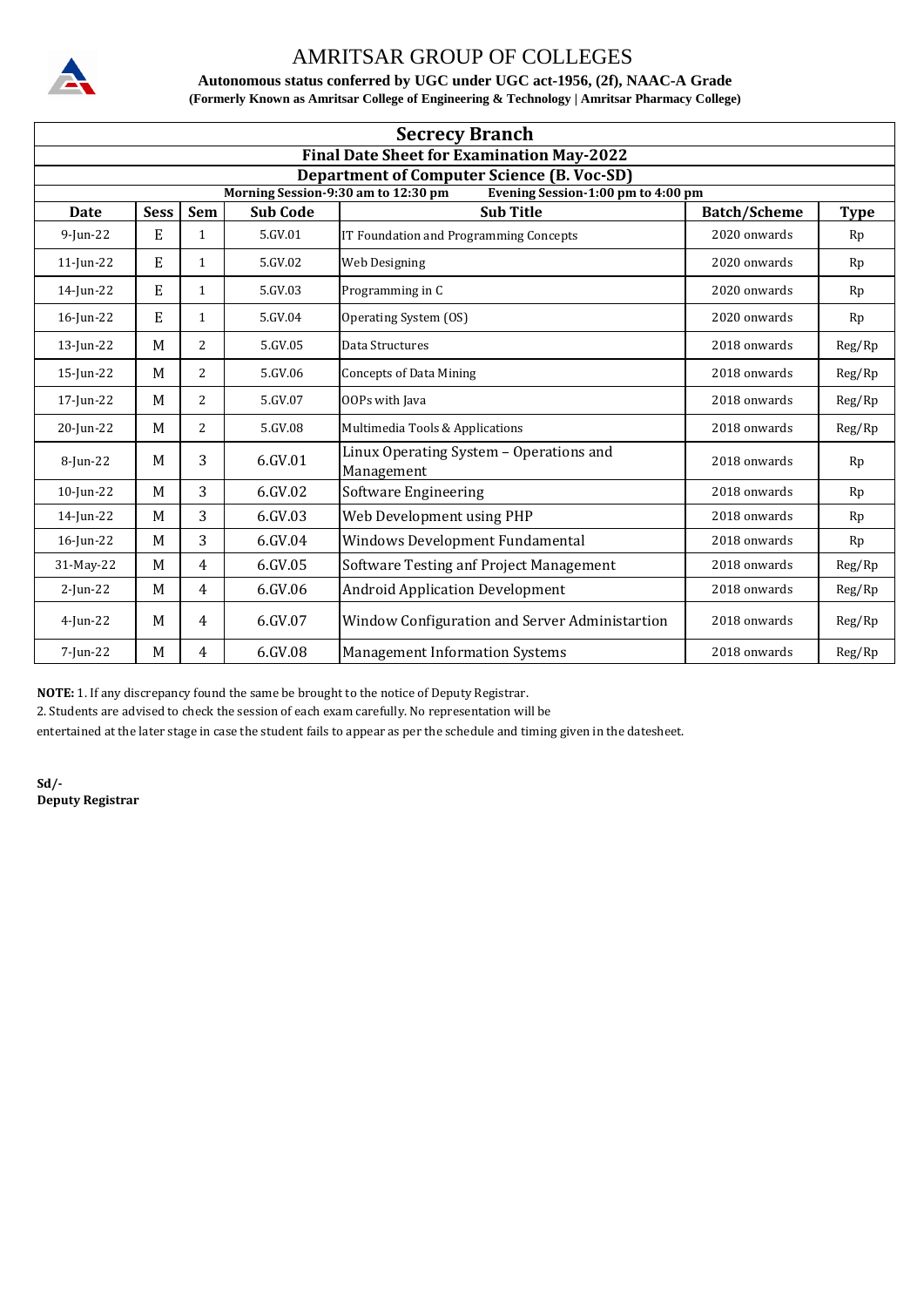

**Autonomous status conferred by UGC under UGC act-1956, (2f), NAAC-A Grade (Formerly Known as Amritsar College of Engineering & Technology | Amritsar Pharmacy College)**

| <b>Secrecy Branch</b>                                                                                                         |             |                |                 |                                                |                     |             |  |  |
|-------------------------------------------------------------------------------------------------------------------------------|-------------|----------------|-----------------|------------------------------------------------|---------------------|-------------|--|--|
| <b>Final Date Sheet for Examination May-2022</b>                                                                              |             |                |                 |                                                |                     |             |  |  |
| <b>Department of Mechanical Engg. (B.Voc-AS)</b><br>Morning Session-9:30 am to 12:30 pm<br>Evening Session-1:00 pm to 4:00 pm |             |                |                 |                                                |                     |             |  |  |
| <b>Date</b>                                                                                                                   | <b>Sess</b> | <b>Sem</b>     | <b>Sub Code</b> | <b>Sub Title</b>                               | <b>Batch/Scheme</b> | <b>Type</b> |  |  |
| 30-May-22                                                                                                                     | M           | $\mathbf{1}$   | 5.GV.01/AS      | Motor Vehicle Technology - II                  | 2018 onwards        | Rp          |  |  |
| $1$ -Jun-22                                                                                                                   | M           | $\mathbf{1}$   | 5.GV.02/AS      | Automobile Electrical Equipment                | 2018 onwards        | Rp          |  |  |
| $4$ -Jun-22                                                                                                                   | M           | $\mathbf{1}$   | 5.GV.03/AS      | Two & Three Wheeler                            | 2018 onwards        | Rp          |  |  |
| 7-Jun-22                                                                                                                      | M           | $\mathbf{1}$   | 5.GV.04/AS      | Modern Electric Hybrid Vehicles                | 2018 onwards        | Rp          |  |  |
| 13-Jun-22                                                                                                                     | M           | 2              | 5.GV.05/AS      | <b>Industrial Management</b>                   | 2018 onwards        | Reg/RP      |  |  |
| 15-Jun-22                                                                                                                     | M           | $\overline{2}$ | 5.GV.06/AS      | <b>Total Quality Management</b>                | 2018 onwards        | Reg/RP      |  |  |
| 17-Jun-22                                                                                                                     | M           | $\overline{2}$ | 5.GV.07/AS      | Entrepreneureship                              | 2018 onwards        | Reg/RP      |  |  |
| 20-Jun-22                                                                                                                     | M           | 2              | 5.GV.08/AS      | Garage Organization & Transport Management     | 2018 onwards        | Reg/RP      |  |  |
| $10$ -Jun-22                                                                                                                  | E           | 3              | 6.GV.02/AS      | Automobile Drawing & Design                    | 2018 onwards        | Rp          |  |  |
| 14-Jun-22                                                                                                                     | E           | 3              | 6.GV.03/AS      | Automobile Engine Systems                      | 2018 onwards        | Rp          |  |  |
| 16-Jun-22                                                                                                                     | E           | 3              | 6.GV.04/AS      | Auto Body Repair, Denting & Painting           | 2018 onwards        | Rp          |  |  |
| 8-Jun-22                                                                                                                      | E           | 3              | 6.GV.01/AS      | Automobile Electrical System                   | 2018 onwards        | Rp          |  |  |
| 7-Jun-22                                                                                                                      | E           | $\overline{4}$ | 6.GV.05/AS      | Automobile Engine Systems                      | 2019 onwards        | Rp          |  |  |
| $9$ -Jun-22                                                                                                                   | E           | $\overline{4}$ | 6.GV.06/AS      | Automotive Refrigeration and Air Conditioning  | 2019 onwards        | Rp          |  |  |
| $11$ -Jun-22                                                                                                                  | E           | $\overline{4}$ | 6.GV.07/AS      | Vehicle Performance and Testing                | 2019 onwards        | Rp          |  |  |
| 13-Jun-22                                                                                                                     | E           | $\overline{4}$ | 6.GV.08/AS      | Electrical & Hybrid Vehicles - II              | 2019 onwards        | Rp          |  |  |
| 8-Jun-22                                                                                                                      | M           | 5              | 7.GV.01         | Automotive System Design                       | 2018 onwards        | Rp          |  |  |
| $10$ -Jun-22                                                                                                                  | M           | 5              | 7.GV.02         | Alternative Fuel and Emission Control          | 2018 onwards        | Rp          |  |  |
| 14-Jun-22                                                                                                                     | M           | 5              | 7.GV.03         | Automobile Maintenance Service and Repairs -I  | 2018 onwards        | Rp          |  |  |
| 16-Jun-22                                                                                                                     | M           | 5              | 7.GV.04         | Auto NVH - I                                   | 2018 onwards        | Rp          |  |  |
| 30-May-22                                                                                                                     | E           | 6              | 7.GV.5/AS       | Automobile Maintenance Service and Repairs -II | 2018 onwards        | Reg         |  |  |
| $1$ -Jun-22                                                                                                                   | Е           | 6              | 7.GV.6/AS       | Auto NVH-II                                    | 2018 onwards        | Reg         |  |  |
| $4$ -Jun-22                                                                                                                   | E           | 6              | 7.GV.7/AS       | Off-Road Vehicles                              | 2018 onwards        | Reg         |  |  |

**NOTE:** 1. If any discrepancy found the same be brought to the notice of Deputy Registrar.

2. Students are advised to check the session of each exam carefully. No representation will be

entertained at the later stage in case the student fails to appear as per the schedule and timing given in the datesheet.